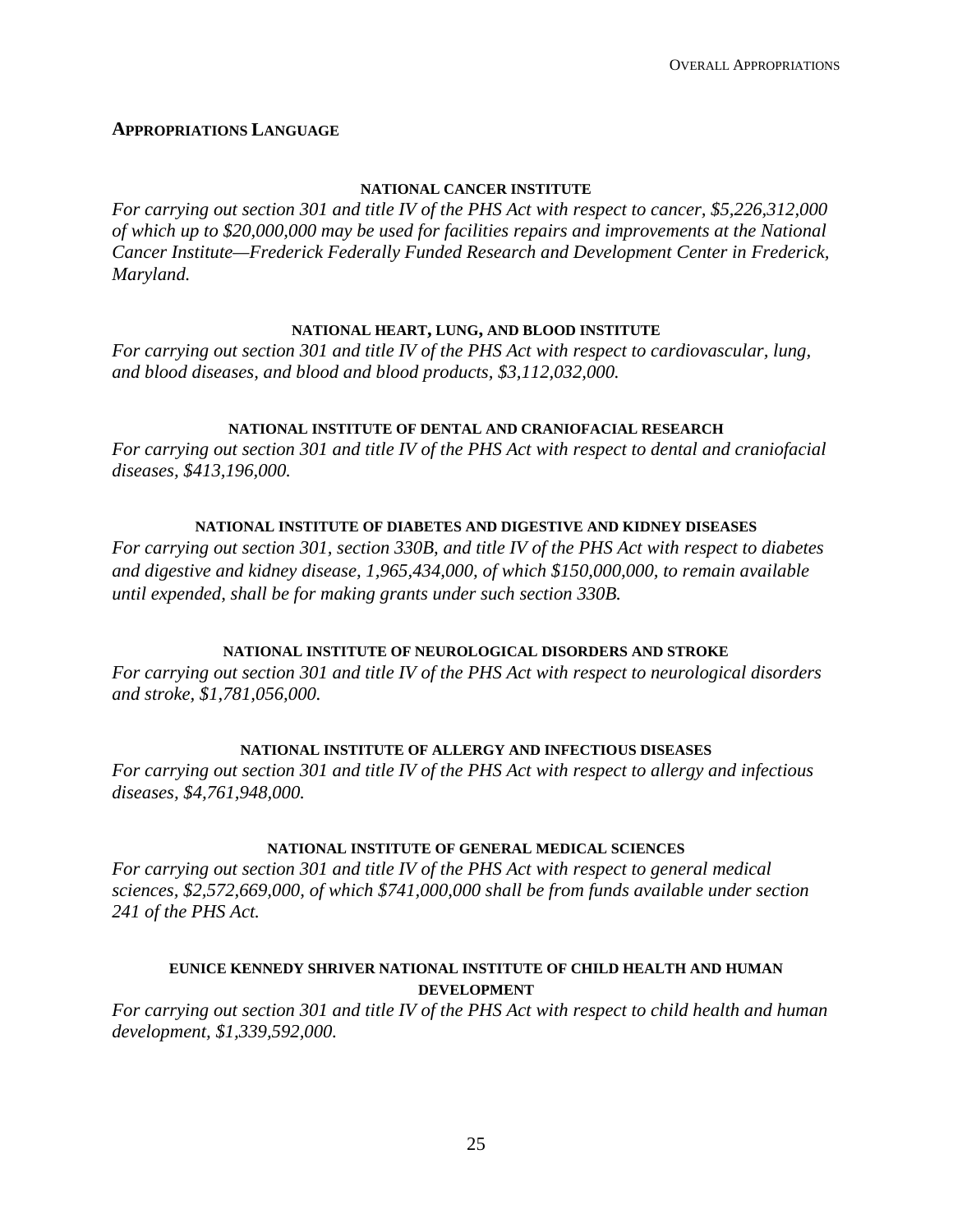#### **NATIONAL EYE INSTITUTE**

*For carrying out section 301 and title IV of the PHS Act with respect to eye diseases and visual disorders, \$711,015,000.*

#### **NATIONAL INSTITUTE OF ENVIRONMENTAL HEALTH SCIENCES**

*For carrying out section 301 and title IV of the PHS Act with respect to environmental health sciences, \$693,199,000.*

#### **NATIONAL INSTITUTE OF ENVIRONMENTAL HEALTH SCIENCES**

*For necessary expenses for the National Institute of Environmental Health Sciences in carrying out activities set forth in section 311(a) of the Comprehensive Environmental Response, Compensation, and Liability Act of 1980 (42 U.S.C. 9660(a)) and section 126(g) of the Superfund Amendments and Reauthorization Act of 1986, \$53,967,000.*

#### **NATIONAL INSTITUTE ON AGING**

*For carrying out section 301 and title IV of the PHS Act with respect to aging, \$1,988,200,000.*

#### **NATIONAL INSTITUTE OF ARTHRITIS AND MUSCULOSKELETAL AND SKIN DISEASES**

*For carrying out section 301 and title IV of the PHS Act with respect to arthritis and musculoskeletal and skin diseases, \$545,494,000.*

#### **NATIONAL INSTITUTE ON DEAFNESS AND OTHER COMMUNICATION DISORDERS**

*For carrying out section 301 and title IV of the PHS Act with respect to deafness and other communication disorders, \$423,992,000.*

#### **NATIONAL INSTITUTE OF NURSING RESEARCH**

For carrying out section 301 and title IV of the PHS Act with respect to nursing research, *\$145,842,000.*

#### **NATIONAL INSTITUTE ON ALCOHOL ABUSE AND ALCOHOLISM**

*For carrying out section 301 and title IV of the PHS Act with respect to alcohol abuse and alcoholism, \$469,109,000.*

#### **NATIONAL INSTITUTE ON DRUG ABUSE**

*For car*rying out section 301 and title IV of the PHS Act with respect to drug abuse, *\$1,137,403,000.*

### **NATIONAL INSTITUTE OF MENTAL HEALTH**

*For carrying out section 301 and title IV of the PHS Act with respect to mental health, \$1,554,692,000.*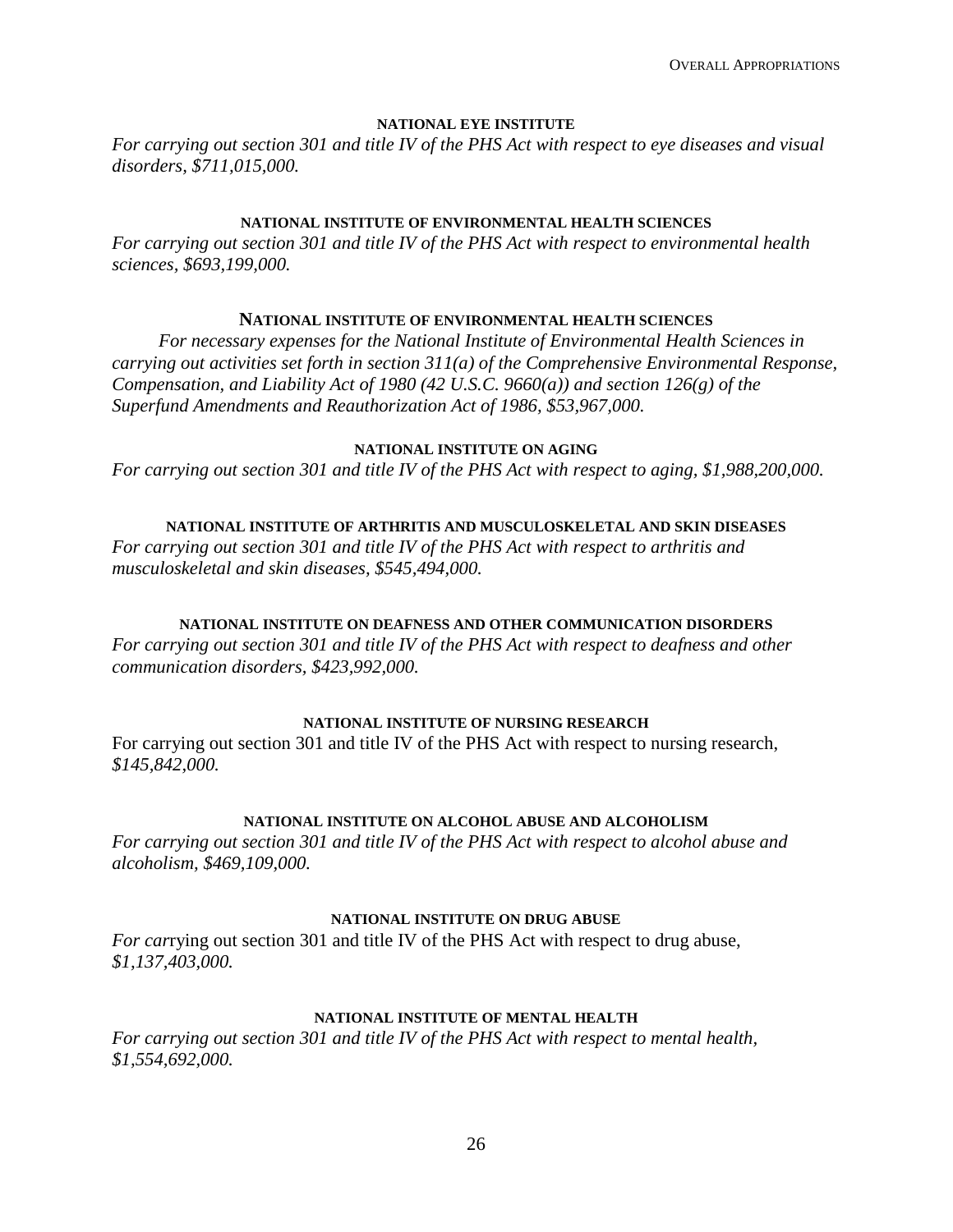#### **NATIONAL HUMAN GENOME RESEARCH INSTITUTE**

*For carrying out section 301 and title IV of the PHS Act with respect to human genome research, \$512,979,000.*

#### **NATIONAL INSTITUTE OF BIOMEDICAL IMAGING AND BIOENGINEERING**

*For carrying out section 301 and title IV of the PHS Act with respect to biomedical imaging and bioengineering research, \$346,550,000.*

### **NATIONAL CENTER FOR COMPLEMENTARY AND INTEGRATIVE HEALTH**

*For carrying out section 301 and title IV of the PHS Act with respect to complementary and integrative health, \$130,717,000.*

### **NATIONAL INSTITUTE ON MINORITY HEALTH AND HEALTH DISPARITIES**

*For carrying out section 301 and title IV of the PHS Act with respect to minority health and health disparities research, \$280,545,000.*

#### **JOHN E. FOGARTY INTERNATIONAL CENTER**

*For carrying out the activities of the John E. Fogarty International Center (described in subpart 2 of part E of title IV of the PHS Act), \$70,084,000.*

#### **NATIONAL LIBRARY OF MEDICINE**

*For carrying out section 301 and title IV of the PHS Act with respect to health information communications, \$395,493,000: Provided, That of the amounts available for improvement of information systems, \$4,000,000 shall be available until September 30, 2020: Provided further, That in fiscal year 2019, the National Library of Medicine may enter into personal services contracts for the provision of services in facilities owned, operated, or constructed under the jurisdiction of the National Institutes of Health (referred to in this title as "NIH").*

#### **NATIONAL CENTER FOR ADVANCING TRANSLATIONAL SCIENCES**

*For carrying out section 301 and title IV of the PHS Act with respect to translational sciences, \$685,087,000: Provided, That up to 10 percent of the amount available under this heading shall be available to implement section 480 of the PHS Act, relating to the Cures Acceleration Network*.

#### **OFFICE OF THE DIRECTOR**

*For carrying out the responsibilities of the Office of the Director, NIH, \$1,795,706,000: Provided, That funding shall be available for the purchase of not to exceed 29 passenger motor vehicles for replacement only: Provided further, That all funds credited to the NIH Management Fund shall remain available for one fiscal year after the fiscal year in which they are deposited: Provided further, That \$586,181,000 shall be available for the Common Fund established under section 402A(c)(1) of the PHS Act: Provided further, That of the funds provided, \$10,000 shall be for official reception and representation expenses when specifically approved by the Director of the NIH: Provided further, That the Office of AIDS Research within the Office of the Director*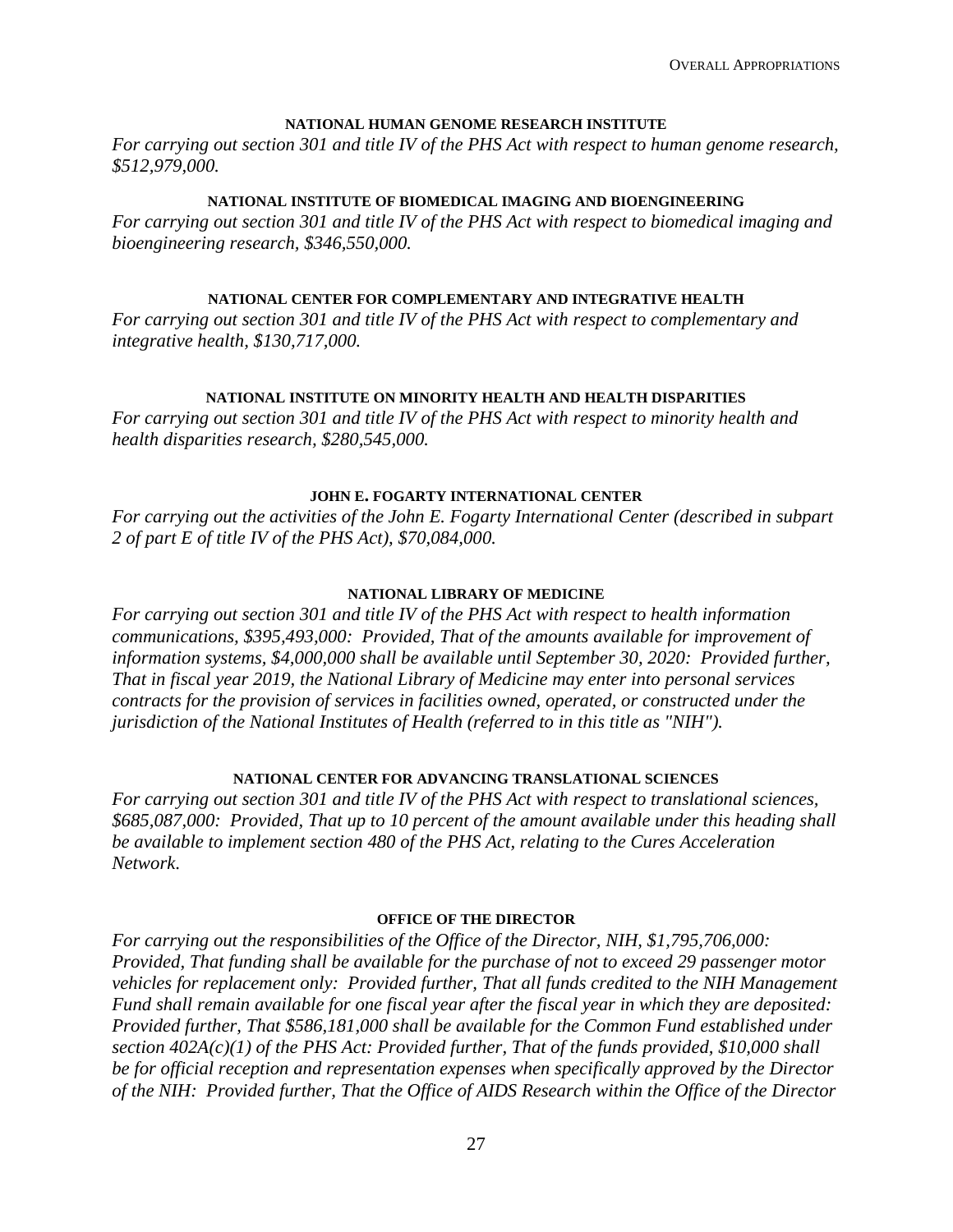*of the NIH may spend up to \$8,000,000 to make grants for construction or renovation of facilities as provided for in section 2354(a)(5)(B) of the PHS Act.*

*In addition to other funds appropriated for the Common Fund established under section 402A(c) of the PHS Act, \$12,600,000 is appropriated to the Common Fund from the 10-year Pediatric Research Initiative Fund described in section 9008 of title 26, United States Code, for the purpose of carrying out section 402(b)(7)(B)(ii) of the PHS Act (relating to pediatric research), as authorized in the Gabriella Miller Kids First Research Act.*

#### **BUILDINGS AND FACILITIES**

*For the study of, construction or demolition of, renovation of, and acquisition of equipment for, facilities of or used by NIH, including the acquisition of real property, \$200,000,000, to remain available through September 30, 2*023.

#### **NIH INNOVATION ACCOUNT**

*For necessary expenses to carry out the purposes described in section 1001(b)(4) of the 21st Century Cures Act, in addition to amounts available for such purposes in the appropriations provided to the National Institutes of Health in this Act, \$711,000,000, to remain available until expended: Provided, That such amounts are appropriated pursuant to section 1001(b)(3) of such Act and are to be derived from amounts transferred under section 1001(b)(2)(A) of such Act: Provided further, That of the amount appropriated under this heading, \$400,000,000 shall be transferred to the "National Cancer Institute" for the purposes described in section 1001(b)(4)(C) of such Act, \$57,500,000 shall be transferred to the "National Institute of Neurological Disorders and Stroke" for the purposes described in section 1001(b)(4)(B) of such Act, and \$57,500,000 shall be transferred to the "National Institute of Mental Health" for the purposes described in section 1001(b)(4)(B) of such Act: Provided further, That remaining amounts may be transferred by the Director of the National Institutes of Health to any accounts of the National Institutes of Health: Provided further, That upon a determination by the Director that funds transferred pursuant to any of the previous provisos are not necessary for the purposes provided, such amounts may be transferred back to this account: Provided further, That the transfer authority provided under this heading is in addition* to any other transfer authority provided by law.

#### **NATIONAL INSTITUTE FOR RESEARCH ON SAFETY AND QUALITY**

*For carrying out titles III and IX of the PHS Act, part A of title XI of the Social Security Act, and section 1013 of the Medicare Prescription Drug, Improvement, and Modernization Act of 2003, \$255,960,000: Provided, That section 947(c) of the PHS Act shall not apply in fiscal year 2019: Provided further, That in addition, amounts received from Freedom of Information Act fees, reimbursable and interagency agreements, and the sale of data shall be credited to this appropriation and shall remain available until expended.*

### **NATIONAL INSTITUTE FOR OCCUPATIONAL SAFETY AND HEALTH**

*For carrying out titles II, III, and XVII of the PHS Act, sections 101, 102, 103, 201, 202, 203, 301, and 501 of the Federal Mine Safety and Health Act, section 13 of the Mine Improvement*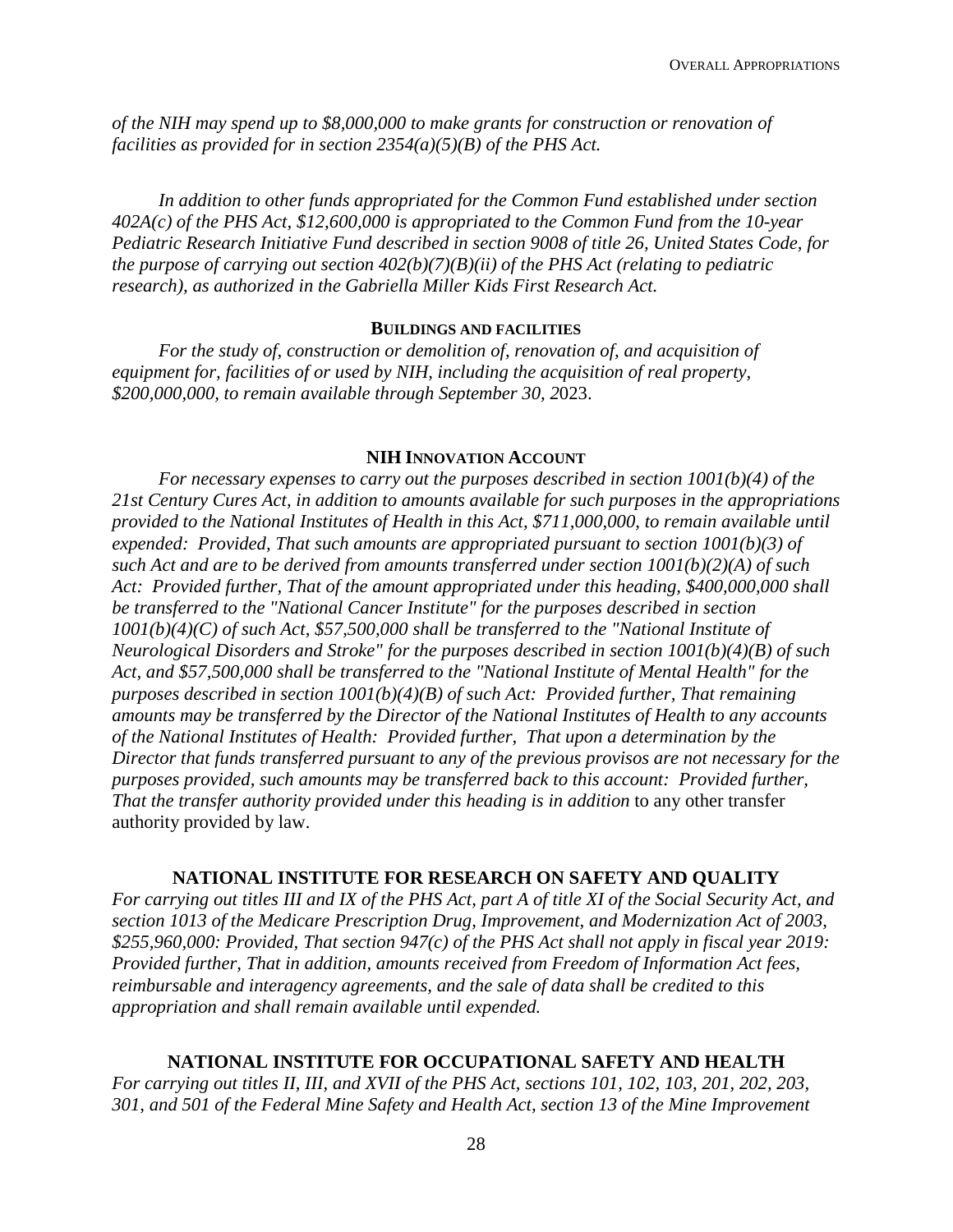*and New Emergency Response Act, and sections 20, 21, and 22 of the Occupational Safety and Health Act, with respect to occupational safety and health, \$200,000,000.*

### *ENERGY EMPLOYEES OCCUPATIONAL ILLNESS COMPENSATION PROGRAM*

*For necessary expenses to administer the Energy Employees Occupational Illness Compensation Program Act, \$55,358,000, to remain available until expended: Provided, That this amount shall be available consistent with the provision regarding administrative expenses in section 151(b) of division B, title I of Public Law 106-554.*

## *NATIONAL INSTITUTE ON DISABILITY, INDEPENDENT LIVING, AND REHABILITATION RESEARCH*

*For carrying out title II (and section 14 with respect to such title) of the Rehabilitation Act of 1973, \$95,127,000.*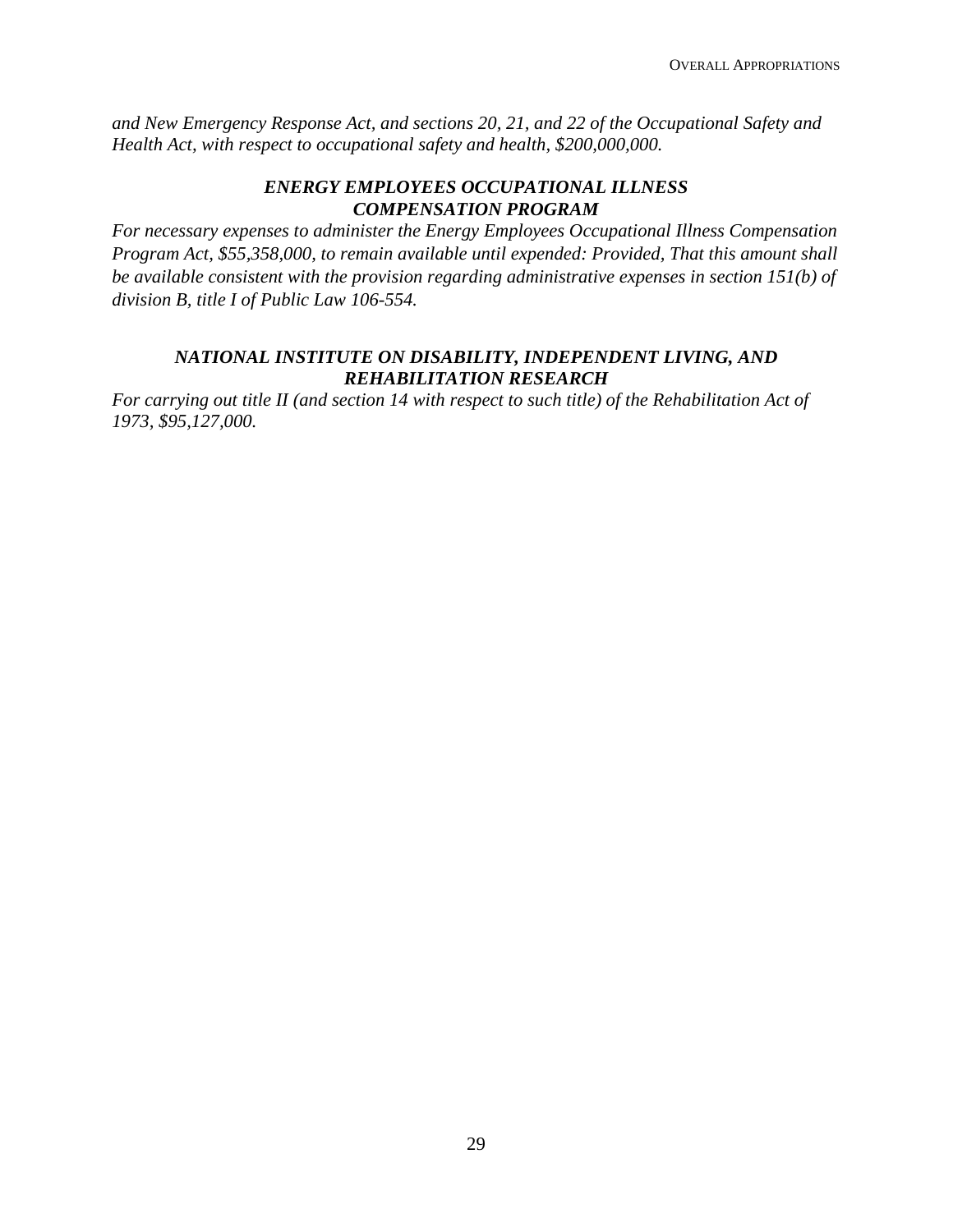#### **BUDGET MECHANISM TABLE**

| (Dollars in Thousands) <sup>1</sup>                                                            |                    | FY 2017 Final <sup>3,4</sup> |                    | FY 2018 Annualized CR <sup>3,4</sup> |                 | FY 2019 President's Budget <sup>4, 10</sup> |                    | FY 2019<br>$+/-$<br>FY 2018 |
|------------------------------------------------------------------------------------------------|--------------------|------------------------------|--------------------|--------------------------------------|-----------------|---------------------------------------------|--------------------|-----------------------------|
|                                                                                                | No.                | Amount                       | No.                | Amount                               | No.             | Amount                                      | No.                | Amount                      |
|                                                                                                |                    |                              |                    |                                      |                 |                                             |                    |                             |
| Research Projects:                                                                             |                    |                              |                    | \$13,495,362                         |                 |                                             |                    |                             |
| Noncompeting                                                                                   | 24,638<br>(1, 508) | \$12,661,301<br>225,445      | 25,468<br>(1, 174) | 157,514                              | 25,030<br>(952) | \$13,291,723<br>112,473                     | $-438$<br>$(-222)$ | $-$ \$203,639<br>$-45,04$   |
| Administrative Supplements <sup>2</sup><br>Competing                                           | 10,123             | \$5,283,732                  | 8,656              | \$4,486,448                          | 9,084           | \$4,571,486                                 | 428                | \$85,038                    |
| Subtotal, RPGs                                                                                 | 34,761             | \$18,170,479                 | 34,124             | \$18,139,325                         | 34,114          | \$17,975,682                                | $-10$              | $-$163,643$                 |
| SBIR/STTR                                                                                      | 1,807              | 923,162                      | 1,796              | 926,988                              | 1,835           | 918,846                                     | 39                 | $-8,142$                    |
| <b>Research Project Grants</b>                                                                 | 36,568             | \$19,093,641                 | 35,920             | \$19,066,313                         | 35,949          | \$18,894,528                                | 29                 | $-$171,785$                 |
|                                                                                                |                    |                              |                    |                                      |                 |                                             |                    |                             |
| Research Centers:                                                                              |                    |                              |                    |                                      |                 |                                             |                    |                             |
| Specialized/Comprehensive                                                                      | 1,004              | \$1,766,720                  | 979                | \$1,706,013                          | 1,082           | \$1,709,109                                 | 103                | \$3,096                     |
| Clinical Research                                                                              | 67                 | 402,112                      | 71                 | 418,602                              | 85              | 405,88                                      | 14                 | $-12,721$                   |
| Biotechnology                                                                                  | 105                | 187,352                      | 101                | 175,897                              | 123             | 180,243                                     | 22                 | 4,346                       |
| Comparative Medicine                                                                           | 48                 | 121,663                      | 47                 | 118,807                              | 51              | 127,634                                     |                    | 8,827                       |
| Research Centers in Minority Institutions                                                      | 24                 | 58,462                       | 24                 | 64,388                               | 22              | 59,85                                       |                    | $-4,537$                    |
| <b>Research Centers</b>                                                                        | 1.248              | \$2,536,309                  | 1,222              | \$2,483,707                          | 1.363           | \$2,482,718                                 | 141                | $-$ \$989                   |
|                                                                                                |                    |                              |                    |                                      |                 |                                             |                    |                             |
| Other Research:                                                                                |                    |                              |                    |                                      |                 |                                             |                    |                             |
| <b>Research Careers</b><br><b>Cancer Education</b>                                             | 3,712<br>83        | \$672,622                    | 3,792<br>85        | \$688,038                            | 4,226<br>94     | \$752,342                                   | 434                | \$64,304                    |
| Cooperative Clinical Research                                                                  | 329                | 23,629<br>403,274            | 265                | 24,147<br>377,633                    | 291             | 26,492<br>400,779                           | 26                 | 2,345<br>23,146             |
| <b>Biomedical Research Support</b>                                                             | 109                | 69,962                       | 109                | 68,778                               | 63              | 39,703                                      | $-46$              | $-29,075$                   |
| Minority Biomedical Research Support                                                           | 281                | 104,119                      | 281                | 103,454                              | 357             | 110,179                                     | 76                 | 6,725                       |
| Other                                                                                          | 1,863              | 907,363                      | 1,954              | 979,720                              | 2,088           | 863,101                                     | 134                | $-116,619$                  |
| Other Research                                                                                 | 6,377              | \$2,180,970                  | 6,486              | \$2,241,770                          | 7,119           | \$2,192,596                                 | 633                | $-$ \$49,174                |
| <b>Total Research Grants</b>                                                                   | 44,193             | \$23,810,919                 | 43,628             | \$23,791,790                         | 44,431          | \$23,569,842                                | 803                | $-$ \$221,948               |
|                                                                                                |                    |                              |                    |                                      |                 |                                             |                    |                             |
| Ruth L Kirchstein Training Awards:                                                             | <b>FTTPs</b>       |                              | <b>FTTPs</b>       |                                      | <b>FTTPs</b>    |                                             | <b>FTTPs</b>       |                             |
| <b>Individual Awards</b>                                                                       | 3,599              | \$157,826                    | 3,554              | \$159,393                            | 3,488           | \$157,910                                   | $-66$              | $-$1,483$                   |
| <b>Institutional Awards</b>                                                                    | 12,419             | 669,571                      | 12,471             | 680,412                              | 12,282          | 652,676                                     | $-189$             | $-27,736$                   |
| <b>Total Research Training</b>                                                                 | 16,018             | \$827,397                    | 16,025             | \$839,805                            | 15,770          | \$810,58                                    | $-255$             | \$29,219                    |
|                                                                                                |                    |                              |                    |                                      |                 |                                             |                    |                             |
| Research & Develop. Contracts                                                                  | 2,028              | \$3,070,430                  | 2,018              | \$2,896,751                          | 2,003           | \$2,931,915                                 | $-15$              | \$35,164                    |
| $(SBIR/STTR)$ (non-add) <sup>2</sup>                                                           | (88)               | (57, 569)                    | (78)               | (60,086)                             | (98)            | (61, 241)                                   | (20)               | (1, 155)                    |
|                                                                                                |                    |                              |                    |                                      |                 |                                             |                    |                             |
| <b>Intramural Research</b>                                                                     |                    | \$3,782,692                  |                    | \$3,787,681                          |                 | \$3,795,544                                 |                    | \$7,863                     |
| Res. Management & Support                                                                      |                    | 1,747,769                    |                    | 1,765,098                            |                 | 1,757,33                                    |                    | $-7,761$                    |
| Res. Management & Support (SBIR Admin) (non-add) <sup>2,11</sup>                               |                    | (5,695)                      |                    | (0)                                  |                 | (0)                                         |                    | (0)                         |
| Office of the Director - Appropriation <sup>2,5</sup>                                          |                    | (1, 728, 603)                |                    | (1,706,132)                          |                 | (2,004,306)                                 |                    | (298, 174)                  |
| Office of the Director - Other                                                                 |                    | 754,016                      |                    | 751,723                              |                 | 1,152,682                                   |                    | 400,959                     |
| ORIP (non-add) $^{2,5}$                                                                        |                    | (279, 131)                   |                    | (275, 580)                           |                 | (252, 843)                                  |                    | $(-22, 737)$                |
| Common Fund (non-add) <sup>2,5</sup>                                                           |                    | (695, 456)                   |                    | (678, 829)                           |                 | (598, 781)                                  |                    | $(-80,048)$                 |
|                                                                                                |                    |                              |                    |                                      |                 |                                             |                    |                             |
| Buildings and Facilities <sup>6</sup>                                                          |                    | 158,567                      |                    | 157,784                              |                 | 220,000                                     |                    | 62,216                      |
| Appropriation                                                                                  |                    | (128, 567)                   |                    | (127, 988)                           |                 | (200,000)                                   |                    | (72, 012)                   |
|                                                                                                |                    |                              |                    |                                      |                 |                                             |                    |                             |
| National Institute for Occupational Safety and Health <sup>7</sup>                             |                    |                              |                    |                                      |                 | 200,000                                     |                    | 200,000                     |
| National Institute on Disability, Independent Living, and Rehabilitation Research <sup>9</sup> |                    | $\sim$                       |                    | $-1$                                 |                 | 95,127                                      |                    | 95,127                      |
| Special type 1 Diabetes'                                                                       |                    | $-139,650$                   |                    | $-150,000$                           |                 |                                             |                    | 150,000                     |
|                                                                                                |                    | $-824,443$                   |                    | $-818,844$                           |                 | $-741,000$                                  |                    | 77,844                      |
| Program Evaluation Financing <sup>8</sup>                                                      |                    |                              |                    |                                      |                 |                                             |                    |                             |
| <b>Subtotal, Labor/HHS Budget Authority</b>                                                    |                    | \$33,187,697                 |                    | \$33,021,788                         |                 | \$33,792,033                                |                    | \$770,245                   |
| Interior Appropriation for Superfund Research                                                  |                    | 77,349                       |                    | 76,824                               |                 | 53,967                                      |                    | $-22,857$                   |
| <b>Total, NIH Discretionary BA</b>                                                             |                    | \$33,265,046                 |                    | \$33,098,611                         |                 | \$33,846,000                                |                    | \$747,389                   |
| Special type 1 Diabetes                                                                        |                    | 139,650                      |                    | 150,000                              |                 |                                             |                    | $-150,000$                  |
| Patient-Centered Outcomes Research Trust Fund (PCORTF)                                         |                    |                              |                    |                                      |                 | 124,349                                     |                    | 124,349                     |
| Energy Employees Occupational Illness Compensation Program Act (EEOICPA)                       |                    |                              |                    |                                      |                 | 55,358                                      |                    | 55,358                      |
|                                                                                                |                    |                              |                    |                                      |                 |                                             |                    |                             |
| <b>Total, NIH Budget Authority</b>                                                             |                    | \$33,404,696                 |                    | \$33,248,611                         |                 | \$34,025,707                                |                    | \$777,096                   |
| Program Evaluation Financing                                                                   |                    | 824,443                      |                    | 818,844                              |                 | 741,000                                     |                    | $-77,844$                   |
| <b>Total, Program Level</b>                                                                    |                    | \$34,229,139                 |                    | \$34,067,456                         |                 | \$34,766,707                                |                    | \$699,251                   |

All Subtotal and Total numbers may not add due to rounding.<br>All numbers in italics and brackets are non-add.

**1 2 3 4 5**

Excludes Ebola-related supplemental appropriations.<br>Includes 21<sup>st</sup> Contry Cures for the ding.<br>Wumber of grants and dollars for the Common Fund and ORIP components of OD are distributed by mechanism and are noted here as a

**6 7**

**8 9 10 11** National Institute for Occupational Safety and Health (NIOSH) and National Institute on Disability, Independent Living, and Rehabilitation Research (NIDILRR) included in FY 2019 only and are not distributed by mechanism.

Includes funding for the National Institute for Research on Safety and Quality (formerly the Agency for Healthcare Research and Quality), NIOSH, and NIDILRR.<br>SBIR administrative funds pilot program expired on September 30,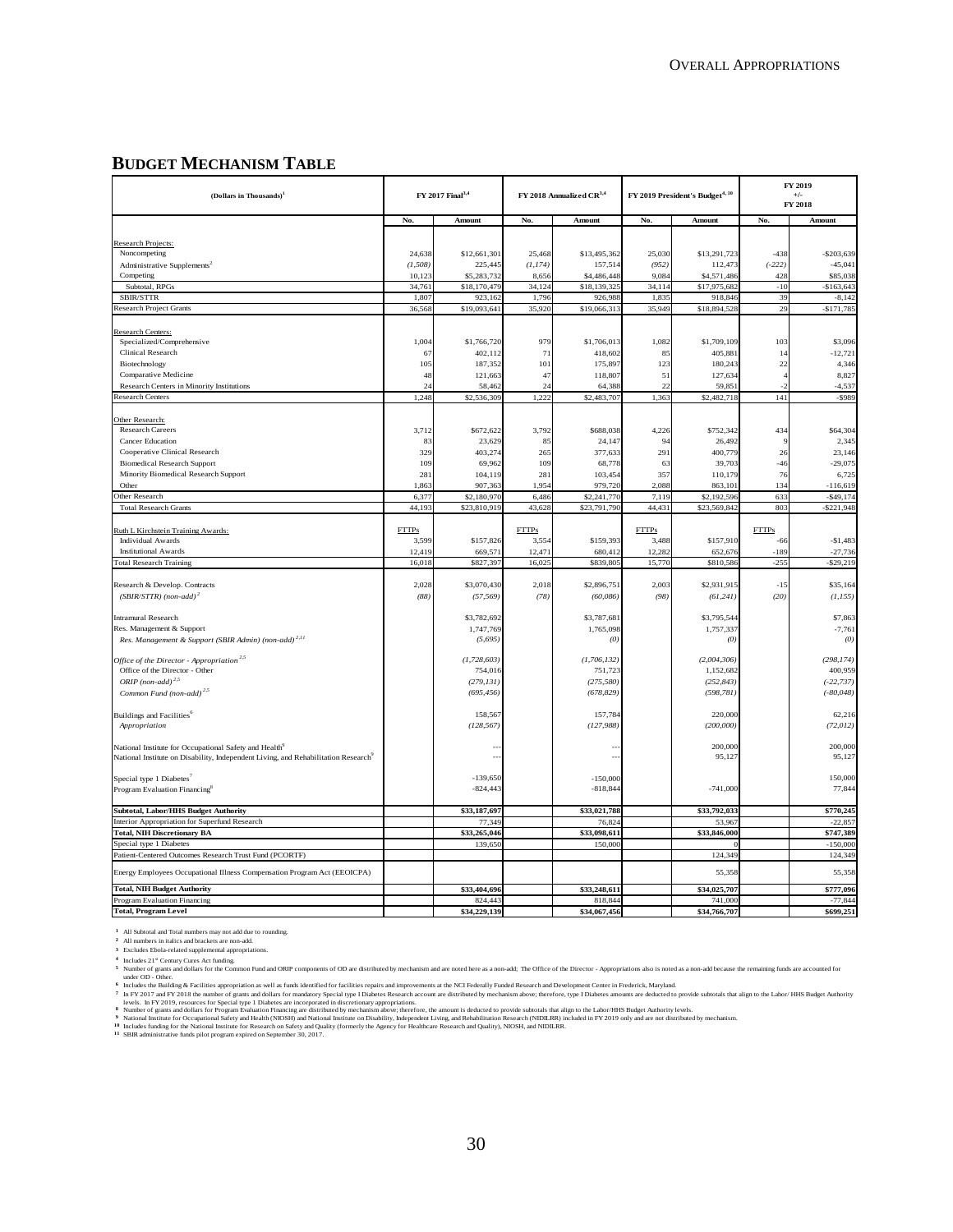## **AUTHORIZING LEGISLATION**

| (Dollars in Thousands)                                                                                                                                                                                                                                                                                            | FY 2017 Final | FY 2018<br>Annualized CR | FY 2019<br>President's Budget |
|-------------------------------------------------------------------------------------------------------------------------------------------------------------------------------------------------------------------------------------------------------------------------------------------------------------------|---------------|--------------------------|-------------------------------|
| National Institutes of Health:                                                                                                                                                                                                                                                                                    |               |                          |                               |
| Section 301 and Title IV of the PHS Act                                                                                                                                                                                                                                                                           | \$33,265,046  |                          |                               |
| Section 1001 (b)(3)(A) of the $21st$ Century Cures Act                                                                                                                                                                                                                                                            | \$352,000     | \$496,000                | \$711,000                     |
| Section $402A(a)(1)$ of the PHS Act                                                                                                                                                                                                                                                                               | \$34,229,139  | \$34,851,000             | \$35,585,871                  |
| Public Law 114-10, Medicare Access and CHIP<br>Reauthorization Act of 2015.                                                                                                                                                                                                                                       | \$139,650     |                          |                               |
| Public Law 115-123, Bipartisan Budget Act of 2018                                                                                                                                                                                                                                                                 |               | \$150,000,000            |                               |
| Section $311(a)$ of the Comprehensive Environmental<br>Response, Compensation, and Liability Act of 1980,<br>and Section 126(g) of the Superfund Amendments<br>and Reauthorization Act of 1986                                                                                                                    | \$77,349      | \$76,824                 | \$53,967                      |
| Title II of the Rehabilitation Act of 1973, as<br>amended                                                                                                                                                                                                                                                         |               |                          | \$119,608                     |
| Titles III and Title IX and Section $947(c)$ of the<br>Public Health Service Act, as amended and Section<br>1013 of the Medicare Prescription Drug,<br>Improvement, and Modernization Act of 2003                                                                                                                 |               |                          | \$255,960                     |
| Titles II, III, and XVII of the Public Health Service<br>Act, sections 101, 102, 103, 201, 202, 203, 301, and<br>501 of the Federal Mine Safety and Health Act,<br>section 13 of the Mine Improvement and New<br>Emergency Response Act, and sections 20, 21, and<br>22 of the Occupational Safety and Health Act |               |                          | \$200,000                     |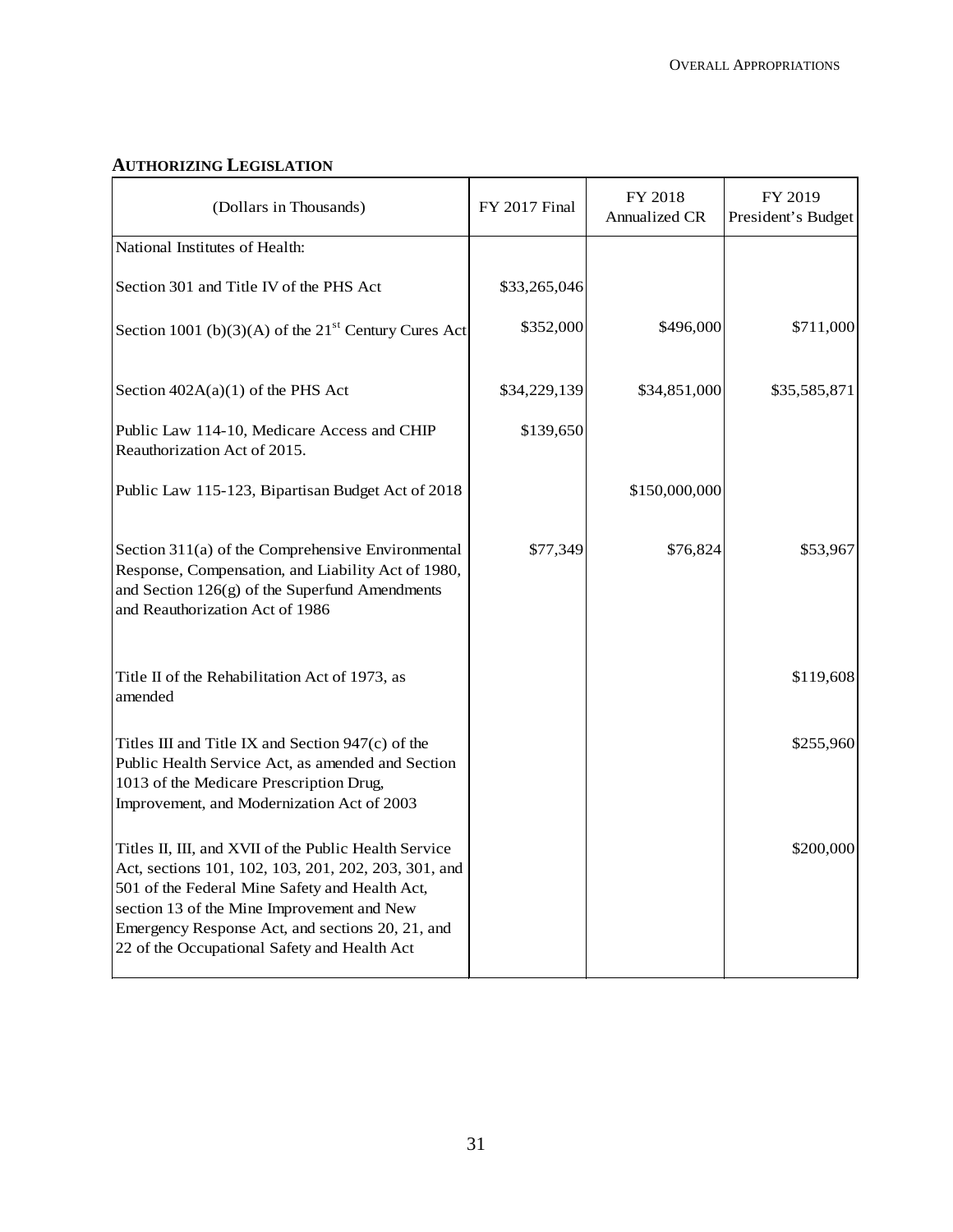| <b>Fiscal Year</b> | <b>Budget Request</b>  | <b>House</b>     | <b>Senate</b>    |                  |    |
|--------------------|------------------------|------------------|------------------|------------------|----|
|                    | to Congress            | <b>Allowance</b> | <b>Allowance</b> | Appropriation    |    |
| FY 2010            | \$30,988,000,000       | \$31,488,000,000 | \$30,988,000,000 | \$30,934,413,000 |    |
| FY 2011            | \$32,136,209,000       |                  | \$31,989,000,000 | \$30,935,000,000 | 3  |
| FY 2012            | \$31,979,000,000       |                  | \$30,630,423,000 | \$30,852,187,000 |    |
| FY 2013            |                        |                  |                  |                  |    |
| <b>Base</b>        | \$30,852,187,000       |                  | \$30,810,387,000 | \$30,929,977,000 |    |
| Sequestration      |                        |                  |                  | $-1,552,593,211$ |    |
| Subtotal           | \$30,852,187,000       |                  | \$30,810,387,000 | \$29,377,383,789 |    |
| FY 2014            | \$31,323,187,000       |                  | \$31,176,187,000 | \$30,142,653,000 |    |
| FY 2015            | \$30,353,453,000       |                  | \$30,084,304,000 | \$30,311,349,000 | 6  |
| FY 2016            | \$31,311,349,000       | \$31,411,349,000 | \$32,311,349,000 | \$32,311,349,000 | 8  |
| FY 2017            | \$33,136,349,000       | \$33,463,438,000 | \$34,311,349,000 | \$34,229,139,000 | 10 |
| FY 2018            | 11<br>\$26,919,710,000 | \$35,184,000,000 | \$36,084,000,000 | \$34,067,456,000 | 12 |
| FY 2019 PB         | \$34,766,707,000 13,14 |                  |                  |                  |    |

### **APPROPRIATIONS HISTORY**

 $1$  Does not reflect comparability adjustments. Interior appropriation's Superfund Research allocation included for all years. Special type 1 Diabetes Research mandatory funding included except for FY 2019.

<sup>2</sup> Reflects Labor/HHS appropriation of \$30,705,201,000; transfer of \$300,000,000 to Global AIDS funds; \$1,000,000 transfer from HHS for the Interagency Autism Coordinating Committee and Secretary's 1 percent transfer to HHS of \$4,587,000.

 $3$  Reflects: \$3,059,277,000 appropriated to the ICs for HIV research; \$998,000 transfer from HHS to the Interagency Autism Coordinating Committee.

<sup>4</sup> Reflects: \$3,074,921,000 appropriated to the ICs for HIV research; Omnibus across-the-board rescission of \$58,130,567 and the Secretary's transfer of \$8,726,791.

<sup>5</sup> Reflects: Full-year continuing resolution base. Does not include Section 3004 OMB 0.2 percent across-the-board rescission.

<sup>6</sup> Includes Program Evaluation Financing of \$715,000,000. Excludes Ebola-related funding.

<sup>7</sup> Includes Program Evaluation Financing of \$847,489,000.

 $^8$  Includes Program Evaluation Financing of \$780,000,000. Excludes Ebola-related and Zika-related funding.

<sup>9</sup> Includes Program Evaluation Financing of \$847,489,000. Includes mandatory financing.

<sup>10</sup> Includes Program Evaluation Financing of \$824,443,000.

 $11$  Includes Program Evaluation Financing of \$780,000,000.

<sup>12</sup> Includes Program Evaluation Financing of \$818,844,000.

<sup>13</sup> Includes Program Evaluation Financing of \$741,000,000.

 $14$  Includes funding for NIRSO, NIOSH, and NIDILRR associated with the proposed FY 2019 consolidation as well as PCORTF (NIRSQ) and EEOICPA (NIDILLR) mandatory accounts.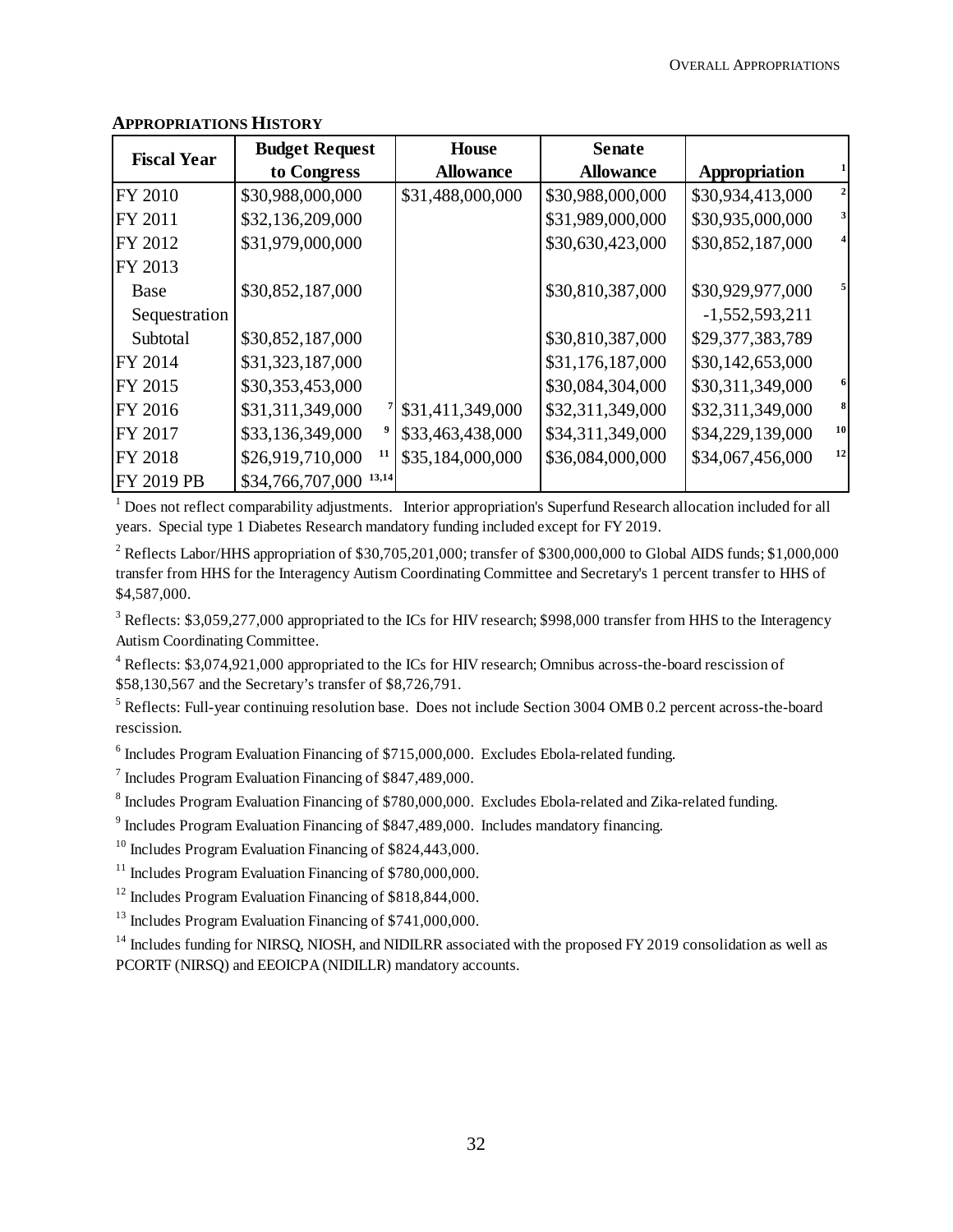# **APPROPRIATIONS NOT AUTHORIZED BY LAW**

| Program                                            | Last Year of<br>Authorization | Authorization Level in<br>Last Year of<br>Authorization | Appropriations in<br>Last Year of<br>Authorization | Appropriations in<br>FY 2018 |
|----------------------------------------------------|-------------------------------|---------------------------------------------------------|----------------------------------------------------|------------------------------|
| Research on Health Costs,<br>Quality, and Outcomes | FY 2005                       | Such Sums As<br>Necessary                               | \$260,695,000                                      | \$321,800,000                |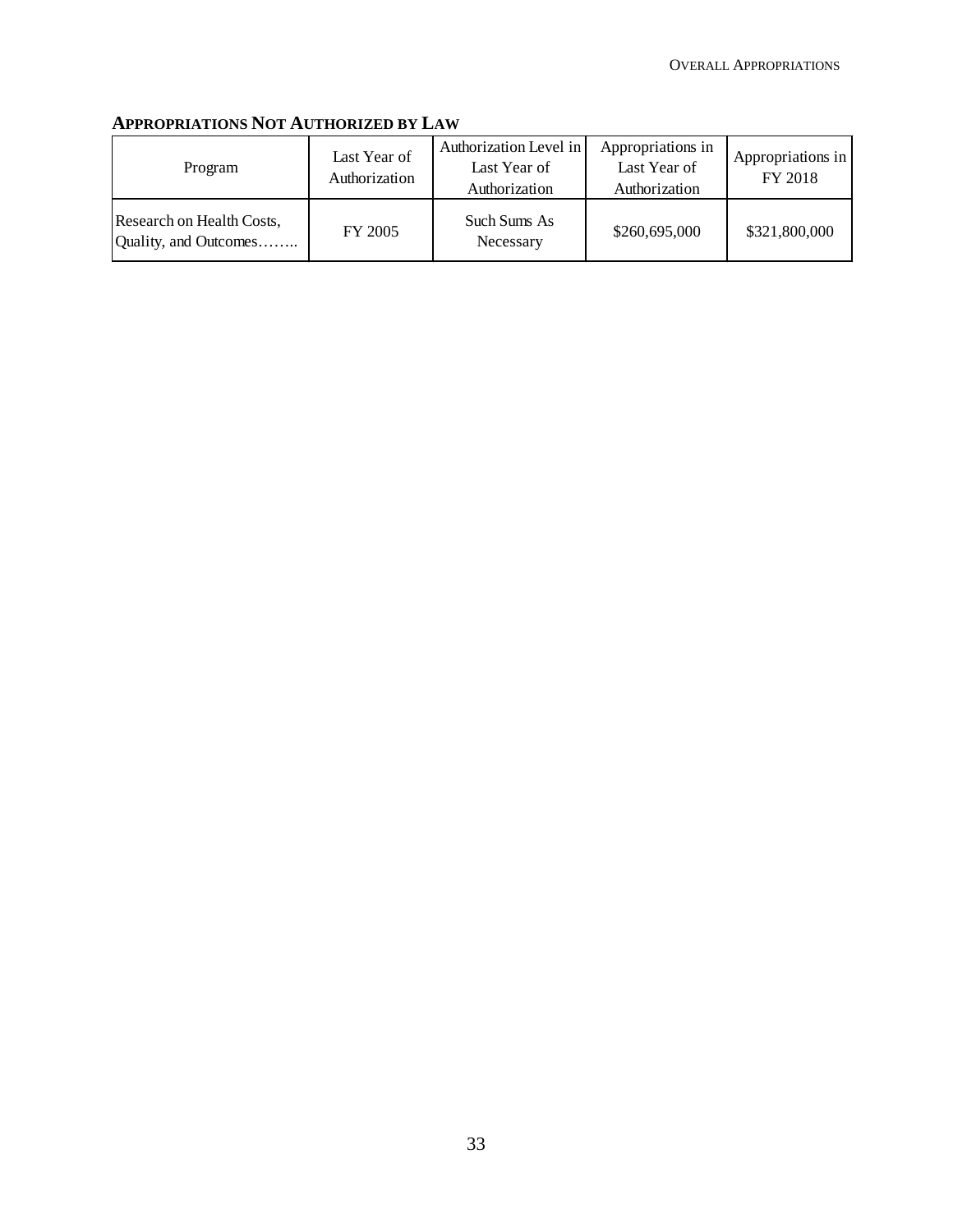| (Dollars in Thousands)       | <b>FY 2017 Final</b> | <b>FY 2018</b><br><b>Annualized CR</b> | <b>FY 2019</b><br><b>President's</b><br><b>Budget</b> | FY 2019 President's<br>Budget $+/-$ FY 2018<br><b>Annualized CR</b> |
|------------------------------|----------------------|----------------------------------------|-------------------------------------------------------|---------------------------------------------------------------------|
| Program Level <sup>1,2</sup> | \$34,229,139         | \$34,067,456                           | \$34,766,707                                          | \$699,251                                                           |
| IFTE <sup>3</sup>            | 18,018               | 18,105                                 | 19,456                                                | 1,351                                                               |

### **NARRATIVE BY ACTIVITY TABLE/HEADER TABLE**

<sup>1</sup> Excludes Ebola-related supplemental appropriations or transfers.

 $2^{2}$  Includes Interior appropriation's Superfund Research allocation (all years) and the Special type 1 Diabetes account resources-- mandatory through FY 2018 and discretionary in FY 2019. Also included is NIGMS Program Evaluation funding in FY 2017 (\$824 million), FY 2018 (\$819 million), and FY 2019 (\$741 million) as well as PCORTF (\$124 million) and EEOICPA (\$55 million) mandatory accounts associated with the proposed FY 2019 consolidation.

<sup>3</sup> FTE in FY 2019 include staff consolidated from NIRSQ, NIOSH, and NIDILRR.

Authorizing Legislation: Section 301 and Title IV of the Public Health Act, as amended.

Allocation Methods: Competitive Grants; Contract; Intramural; Other.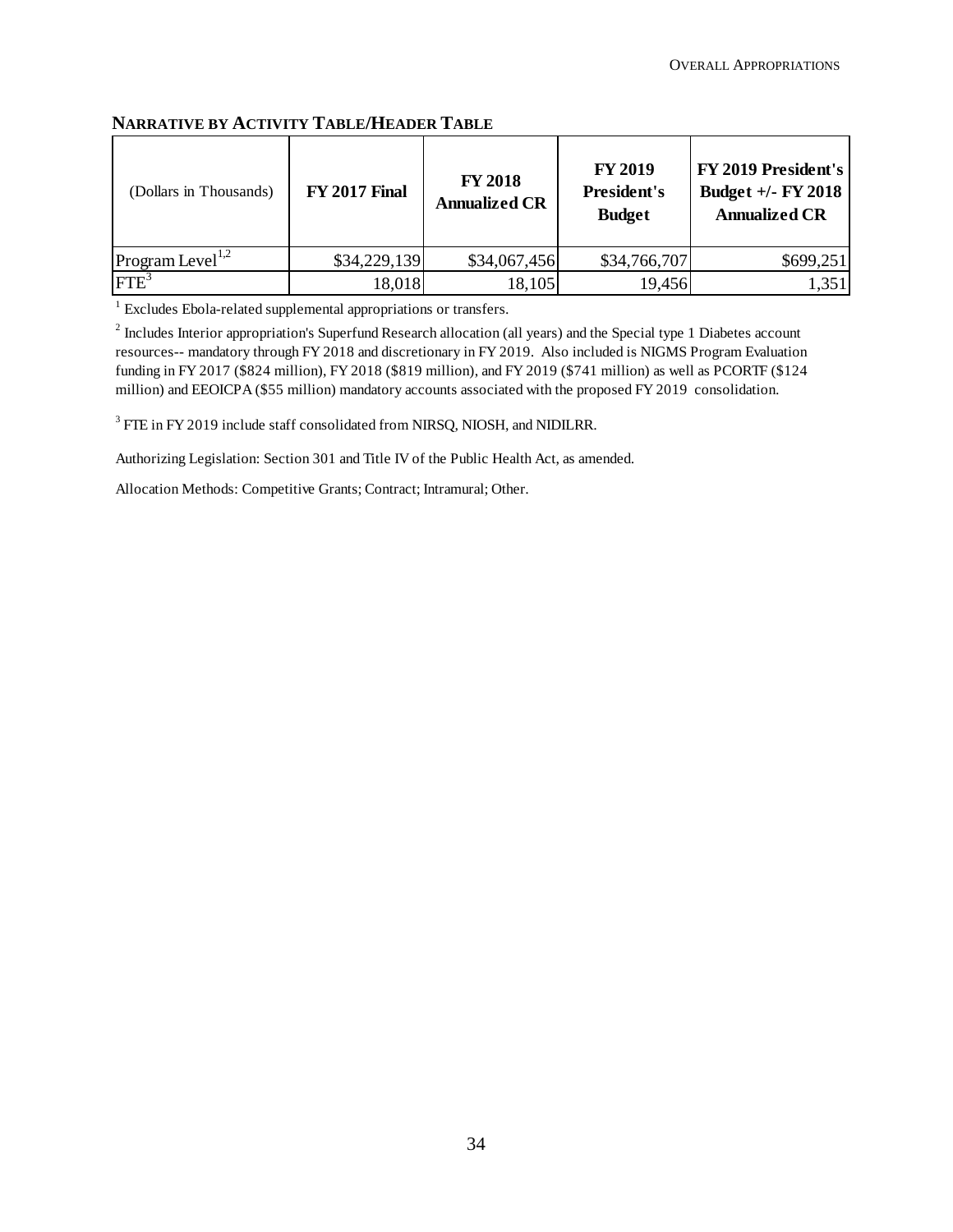## **PROGRAM DESCRIPTION AND ACCOMPLISHMENTS NIH Research Contributes to Improvements in Human Health: Selected Examples**

NIH has supported biomedical research to enhance health, lengthen life, and reduce illness and disability for more than 100 years. Between 1970 and 2015, the life expectancy of the average American increased by nearly nine years.<sup>[31](#page-10-0)</sup> Further, the yearly death rate for Americans from all causes dropped by 43 percent from 1969 to 2015.[32](#page-10-1) Older Americans are not just living longer; they are staying healthy and active longer. Rates of reported risk factors for chronic disease (uncontrolled cholesterol or high blood pressure, smoking, etc.) have dropped by more than ten percent since 1999. At age 65, Americans today can expect to live 19.4 more years, nearly 40 percent longer than in 1950.<sup>33</sup> We can attribute these remarkable improvements, in part, to NIH research advances that have helped us understand how to prevent disease or in some cases offered new treatments to cure it. NIH-funded projects have made numerous contributions that have advanced health care and improved human health, with the following as some selected examples.

## *Heart Disease*

At the outset of the 20<sup>th</sup> Century, the three leading causes of death in the United States were pneumonia, tuberculosis, and infectious diarrhea, but by 1950, heart disease had surpassed all other maladies to become the leading cause of death. Through research advances supported in large part by NIH, deaths from heart disease decreased by approximately 67 percent between 1969 and 2015.<sup>[34](#page-10-3) 35</sup> The Framingham Heart Study, one of the first studies that followed a large cohort of individuals over time and begun by NIH in 1947, introduced the concept of risk factors, identifying factors that lead to heart disease, such as smoking, high blood pressure, and high cholesterol, and generating research findings that have led to more than 3,200 publications. NIH-supported clinical trials spurred the development of effective pharmacological and behavioral interventions and prevention strategies, including safe and effective surgical and catheter-based procedures to open clogged coronary arteries. While death rates have decreased in recent decades, heart disease remains the leading cause of death in the US, and so more work is required to capitalize on these advances and discover new approaches to detecting, preventing, and treating heart disease.

## *Diabetes*

 $\overline{a}$ 

In the recent past, adults diagnosed with diabetes during middle age lived on average 10 years less than adults without diabetes. Thanks to the development of early screening methods and treatments that enable better control of diabetes-related complications, adults with diabetes are now living longer and healthier lives. Between 1969 and 2015, the death rate among adults with

<span id="page-10-4"></span><span id="page-10-3"></span><sup>34</sup> Ma J, Ward EM, Siegel RL, Jemal A. Temporal Trends in Mortality in the United States, 1969-2013. *JAMA J …*. 2015;314(16):1731-1739. doi:10.1001/jama.2015.12319. http://jamanetwork.com/journals/jama/fullarticle/2466136 35 K Xu J, Murphy SL, Kochanek KD, Arias E. Mortality in the United States, 2015. NCHS Data Brief. 2016 Dec;(267):1-8. https://www.cdc.gov/nchs/products/databriefs/db267.htm

<span id="page-10-0"></span><sup>31</sup> https://www.cdc.gov/nchs/data/hus/hus16.pdf

<span id="page-10-1"></span><sup>32</sup> Xu J, Murphy SL, Kochanek KD, Arias E. Mortality in the United States, 2015. NCHS Data Brief. 2016 Dec;(267):1-8. https://www.cdc.gov/nchs/products/databriefs/db267.htm

<span id="page-10-2"></span><sup>33</sup> https://www.cdc.gov/nchs/data/hus/hus16.pdf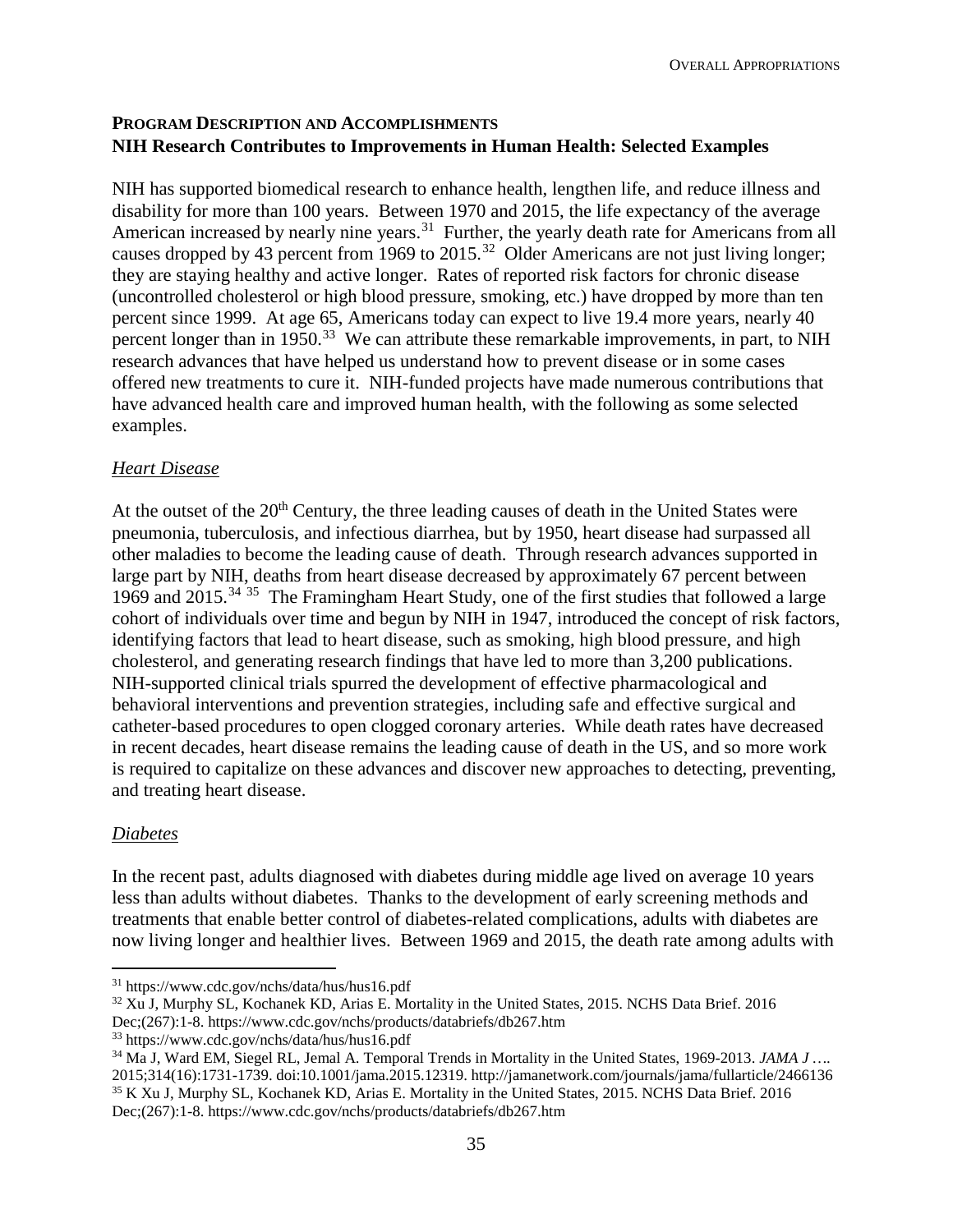diabetes declined by 15.8 percent,  $36\frac{37}{1}$  $36\frac{37}{1}$  and from 1990 to 2010 the rates of major diabetes complications dropped dramatically, particularly for heart attacks related to diabetes, which declined by 68 percent, and stroke related to diabetes, which declined by 53 percent.<sup>38</sup> These remarkable improvements are due largely to clinical trials supported by NIH. In addition, basic science research, including a recent international "big data" study that NIH helped support,<sup>[39](#page-11-3)</sup> has unveiled genes that may be involved in the development and progression of diabetes. NIH research also is generating important insights into the prevention and management of diabetes, highlighting the importance of family support. Studies funded through the Diabetes Prevention Program also have shown that lifestyle changes, such as diet and physical activity, can lower the risk of developing type 2 diabetes by 58 percent in adults at high risk for the disease. Further research is investigating potential approaches to reversing type 2 diabetes, including remission after bariatric surgery. For individuals with type 1 diabetes, islet cell transplantation trials and progress toward the development of a fully reliable artificial pancreas provide hope for an end to the daily routine of finger sticks and insulin injections (see later section on Promising New Treatments for Type 1 Diabetes).

#### *Stroke*

 $\overline{a}$ 

Fewer people are dying of stroke today—the age-adjusted stroke mortality rate has decreased by 76 percent since 1969,<sup>40</sup> due to treatment and prevention strategies based on NIH-funded research. While much of this decrease is due to improvements in stroke diagnosis and prevention, NIH has also contributed to advances in stroke treatment. In 1995, an NIH-funded clinical trial established the first and only FDA-approved treatment for acute ischemic stroke, which makes up 87% of strokes in the U.S.<sup>[41](#page-11-5)</sup> The drug tissue plasminogen activator (tPA) reduces the risk of disability and maximizes the potential for patient recovery. However, tPA must be administered quickly after the onset of symptoms. Current estimates suggest that fewer than ten percent of stroke patients are treated with the drug. A recent analysis estimated that tPA can provide considerable cost savings—nearly \$74 million annually for the first post-stroke year alone—if used in just 20 percent of all ischemic stroke patients in the United States. Recent NIH-funded research has led to the revision of tPA administration guidelines to extend the timing from three hours to four and a half hours in some cases.<sup>[42](#page-11-6),43</sup> NIH researchers are currently working to improve public awareness of stroke and to educate high risk populations on the importance of seeking immediate medical attention in order to increase the number of those receiving this life-saving and disability-reducing treatment.

<span id="page-11-1"></span><sup>37</sup> Xu J, Murphy SL, Kochanek KD, Arias E. Mortality in the United States, 2015. NCHS Data Brief. 2016

Dec;(267):1-8. https://www.cdc.gov/nchs/products/databriefs/db267.htm

http://www.ncbi.nlm.nih.gov/pubmed/24738668

<span id="page-11-3"></span><sup>39</sup> Fuchsberger C, et al. *Nature* 2016; epub ahead of print. PMID: 27398621

<span id="page-11-5"></span><sup>41</sup> https://www.cdc.gov/stroke/types\_of\_stroke.htm

<span id="page-11-0"></span><sup>36</sup> Ma J, et al. *JAMA* 2015; 314(16):1731-1739. PMID: 26505597

http://jama.jamanetwork.com/article.aspx?articleid=2466136&linkid=18099832

<span id="page-11-2"></span><sup>38</sup> Gregg EW, et al. *N Engl J Med* 2014; 370(16):1514-23. PMID: 24738668

http://www.nature.com/nature/journal/vaop/ncurrent/full/nature18642.html

<span id="page-11-4"></span><sup>40</sup> Xu J, Murphy SL, Kochanek KD, Arias E. Mortality in the United States, 2015. NCHS Data Brief. 2016

Dec;(267):1-8. https://www.cdc.gov/nchs/products/databriefs/db267.htm

<span id="page-11-6"></span><sup>42</sup> Jauch EC, et al. *Stroke* 2013; 44(3):870-947 PMID: 23370205

http://www.ncbi.nlm.nih.gov/pubmed/23370205

<span id="page-11-7"></span><sup>43</sup> http://www.medpagetoday.com/Cardiology/Strokes/41156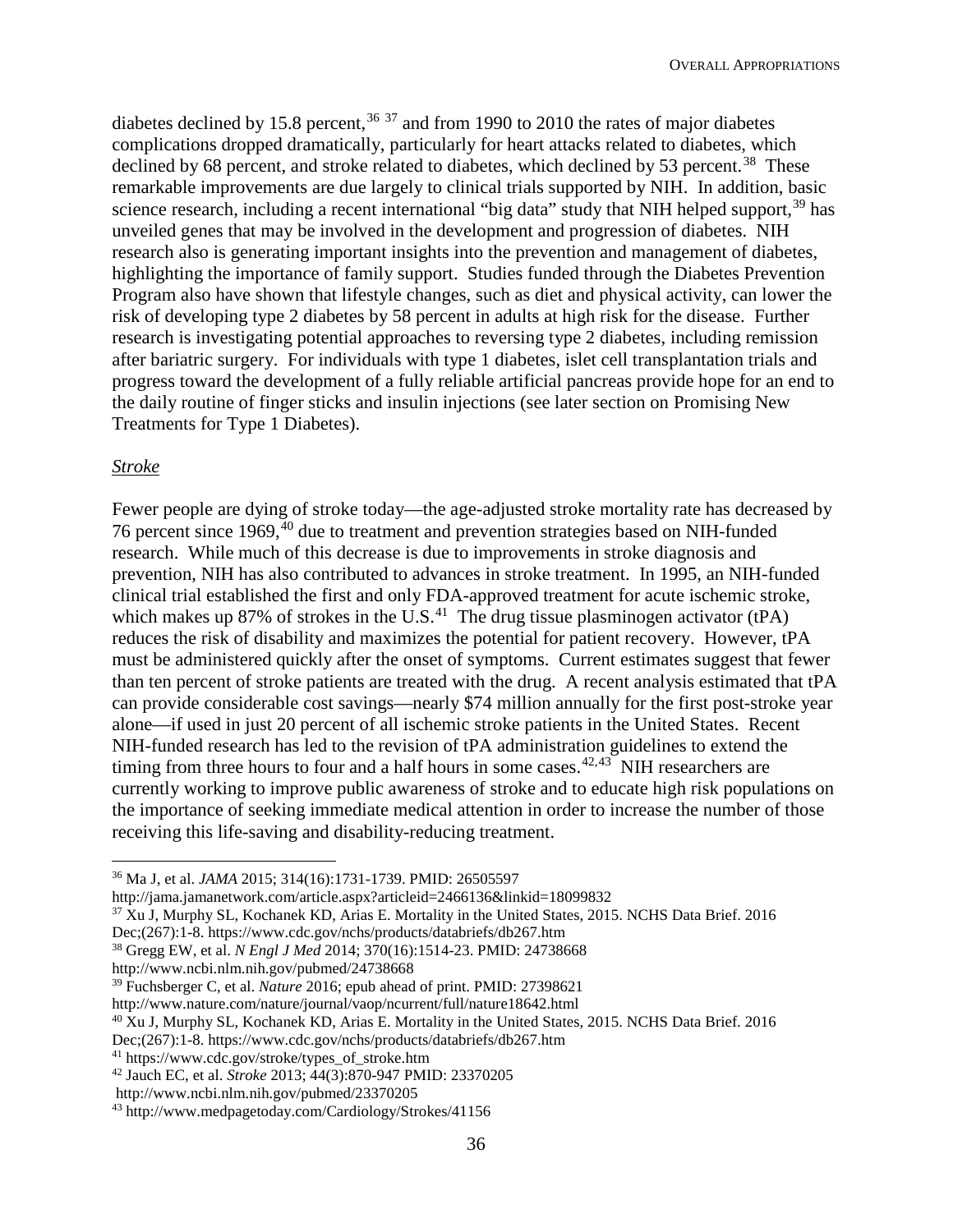### *Lung Cancer*

Lung cancer is the second most common cancer and is the primary cause of cancer-related death in both men and women in the United States. However, both incidence rates and mortality rates continue to decline for men and women. NIH-funded research has contributed to the decrease in mortality, lowering the death rate by 43 percent in men and 17 percent in women from 2002 to 2014.[44](#page-12-0) Much of this decrease is due to prevention efforts targeting smoking, which has been estimated to cause 80% of deaths from lung cancer.<sup>[45](#page-12-1)</sup> Many of these efforts to reduce smoking were developed and tested using NIH funding. The recent development of targeted cancer therapies, such as erlotinib and crizotinib, has led to dramatic responses in individuals whose lung cancers harbor particular genetic mutations. Advances in genetic screening techniques have helped NIH-funded researchers identify genes that may influence the risk for lung cancer development and genetic errors that cause lung cancer, and new precision medicine clinical trials are targeting some types of this disease.

#### *HIV/AIDS*

 $\overline{a}$ 

HIV, the virus that causes AIDS, was first recognized more than 30 years ago. In that time, NIH has established the world's leading AIDS research program. Each year, close to 40,000 people in the United States are still diagnosed with HIV. [46](#page-12-2) Currently, there are more than one million people in the United States, and over 35 million people globally, who are living with HIV infection. In the early 1980s when the HIV/AIDS epidemic began, those infected with the virus were not likely to live longer than a few years. Now, thanks to research funded in large part by NIH, there are powerful treatments that can suppress the virus to undetectable levels, allowing those infected with HIV to live for many years. As a result, death rates dropped more than 80 percent between 1990 and 2015, $47$  and in the United States, a 20-year-old with HIV who is receiving treatment can expect to live into their 70s.<sup>[48](#page-12-4)</sup> NIH research also has informed the implementation of HIV testing and preventive interventions that have reduced the rate of motherto-child infection by more than 90 percent in the United States.<sup>49</sup> Ongoing efforts seek to develop new and even more effective treatment approaches, including new research in primates that could prove useful in suppressing HIV in humans.<sup>[50](#page-12-6)</sup> These treatments, combined with encouraging advances toward the development of an HIV vaccine and research to find a cure, mean that a future AIDS-free generation is possible with sustained effort.

<span id="page-12-0"></span><sup>44</sup> Siegel RL, Miller KD, Jemal A. Cancer statistics, 2017. *CA Cancer J Clin*. January 2017:n/a - n/a. 10.3322/caac.21387. https://www.ncbi.nlm.nih.gov/pubmed/26742998

<span id="page-12-2"></span><span id="page-12-1"></span><sup>&</sup>lt;sup>45</sup> Siegel RL, et al. JAMA Intern Med. 2015;175:1574-1576. https://www.ncbi.nlm.nih.gov/pubmed/26076120  $^{46}$  https://www.cdc.gov/nchs/data/hus/2016/034.pdf

<span id="page-12-3"></span><sup>47</sup> https://www.cdc.gov/nchs/data/hus/hus16.pdf

<span id="page-12-4"></span><sup>48</sup> Samji H, et al. *PLoS One* 2013; Dec 18;8(12):e81355 PMID: 24367482

http://www.ncbi.nlm.nih.gov/pubmed/24367482

<span id="page-12-5"></span><sup>49</sup> http://www.niaid.nih.gov/topics/HIVAIDS/Understanding/Prevention/Pages/perinatal.aspx

<span id="page-12-6"></span><sup>50</sup> https://www.nih.gov/news-events/nih-research-matters/dual-antibody-treatment-suppresses-hiv-virus-monkeys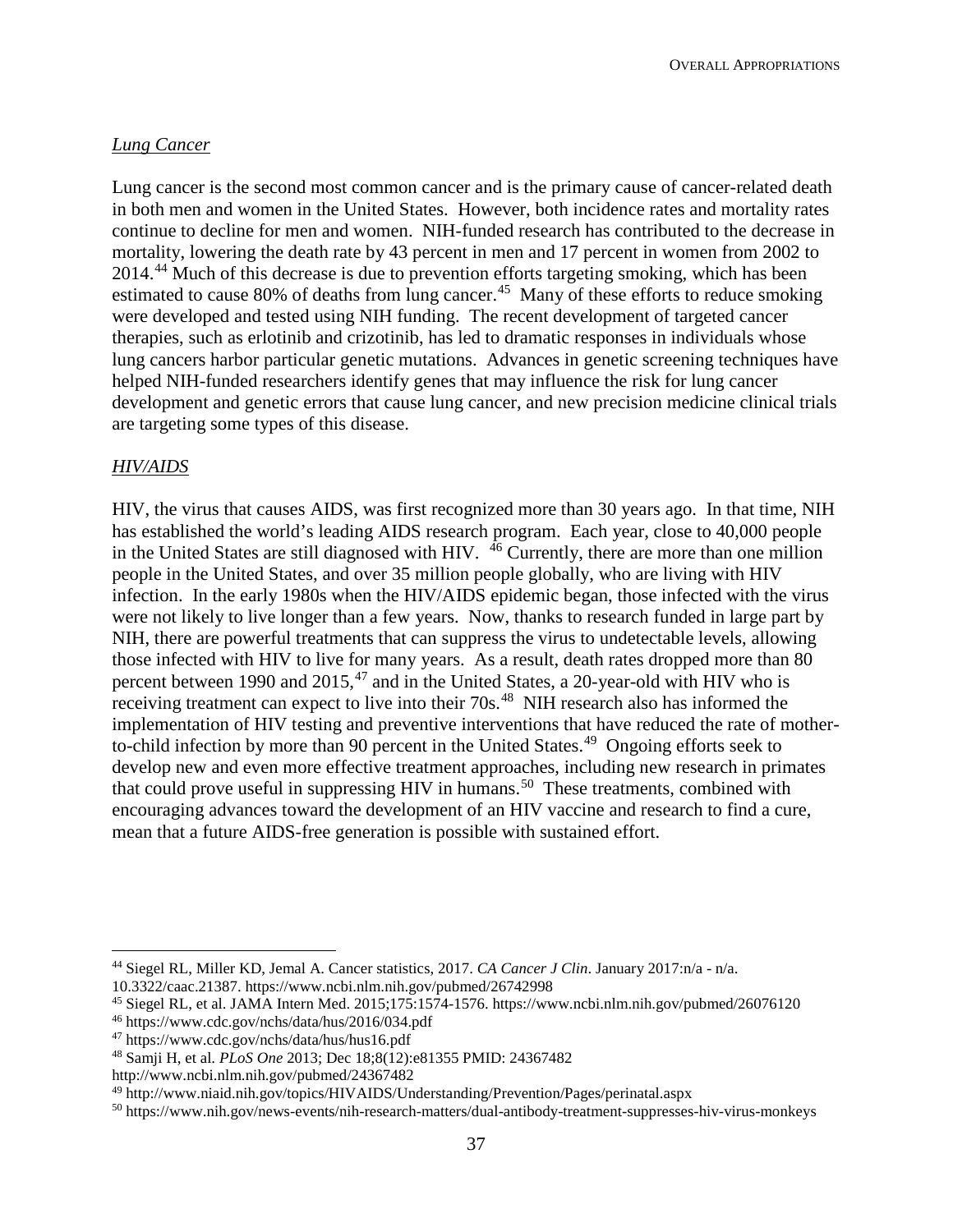## *Breast Cancer*

Primarily because of NIH-supported research, multiple breast cancer susceptibility genes have been identified, including BRCA1, BRCA2, TP53, and PTEN/MMAC1. Genetic testing now allows for tailored, safer, and more efficient treatments. Recent studies identified 55 genes linked to a tumor suppressor gene that can predict breast cancer survival as well as a natural compound that can attack human epidermal growth factor receptor 2 (HER2) positive breast cancer cells. Scientists also conducted studies in mice in which they found a protein that reduces the risk that breast cancer will spread. In addition, a new imaging technique to improve diagnosis in women with dense breast tissue has been developed. As a result of these and many other advances, breast cancer death rates for women declined by about 38 percent from 1989 to 2015,<sup>[51](#page-13-0)</sup> and the relative 5-year survival from breast cancer in women has increased from 74.8 percent in 1980 to greater than 91 percent, as of a 2015 CDC report.<sup>[52](#page-13-1)</sup>

### *Prostate Cancer*

Prostate cancer is one of the most common cancers and the second leading cause of cancerrelated death for men in the United States. NIH-supported research on the treatment of prostate cancer has improved surgical approaches as well as radio-, chemo-, and hormonal therapies. NIH has also supported research to help understand genetic risk factors for the disease, and to develop and improve early screening for at-risk populations. The success of these advances has contributed to the significant decline in the death rate. Between 1993 and 2014, the prostate cancer death rate dropped by 51 percent,<sup>[53](#page-13-2)</sup> with a 5-year survival rate approaching 99 percent.<sup>54</sup> Current research focuses on increasing understanding of the epidemiology and genetics of prostate cancer and improving treatment and diagnostic options.

#### *Infant Health*

 $\overline{a}$ 

In 1960, 26 of every 1,000 babies born in the United States died before their first birthday. By 2014, the infant mortality rate was below 6 per 1,000 births, considerably less than a generation before.<sup>[55](#page-13-4)</sup> A sustained, long-term effort, informed in large part by NIH research to reduce preterm births, neonatal mortality, and other complications that increase the risk of infant death, contributed to these substantial improvements in the survival rates of infants born preterm and to advances in care for all newborns.For example, rates of Sudden Infant Death Syndrome have declined considerably, with the mortality rate in 2014 being one-third the rate of 1990,<sup>[56](#page-13-5)</sup> and the

<span id="page-13-0"></span><sup>51</sup> Samji H, Cescon A, Hogg RS, et al. Closing the Gap: Increases in Life Expectancy among Treated HIV-Positive Individuals in the United States and Canada. Okulicz JF, ed. *PLoS One*. 2013;8(12):e81355.

<span id="page-13-1"></span>doi:10.1371/journal.pone.0081355. https://www.ncbi.nlm.nih.gov/pmc/articles/PMC3867319/ <sup>52</sup> https://www.cdc.gov/nchs/data/hus/hus15.pdf , Table 37

<span id="page-13-2"></span><sup>53</sup> Siegel RL, Miller KD, Jemal A. Cancer statistics, 2017. *CA Cancer J Clin*. January 2017:n/a - n/a.

<sup>10.3322/</sup>caac.21387. https://www.ncbi.nlm.nih.gov/pubmed/26742998

<span id="page-13-3"></span><sup>54</sup> Cancer of the Prostate - SEER Stat Fact Sheets.

http://seer.cancer.gov/statfacts/html/prost.html

<span id="page-13-4"></span><sup>55</sup> https://www.cdc.gov/nchs/nvss/deaths.htm

<span id="page-13-5"></span><sup>56</sup> https://www.cdc.gov/sids/data.htm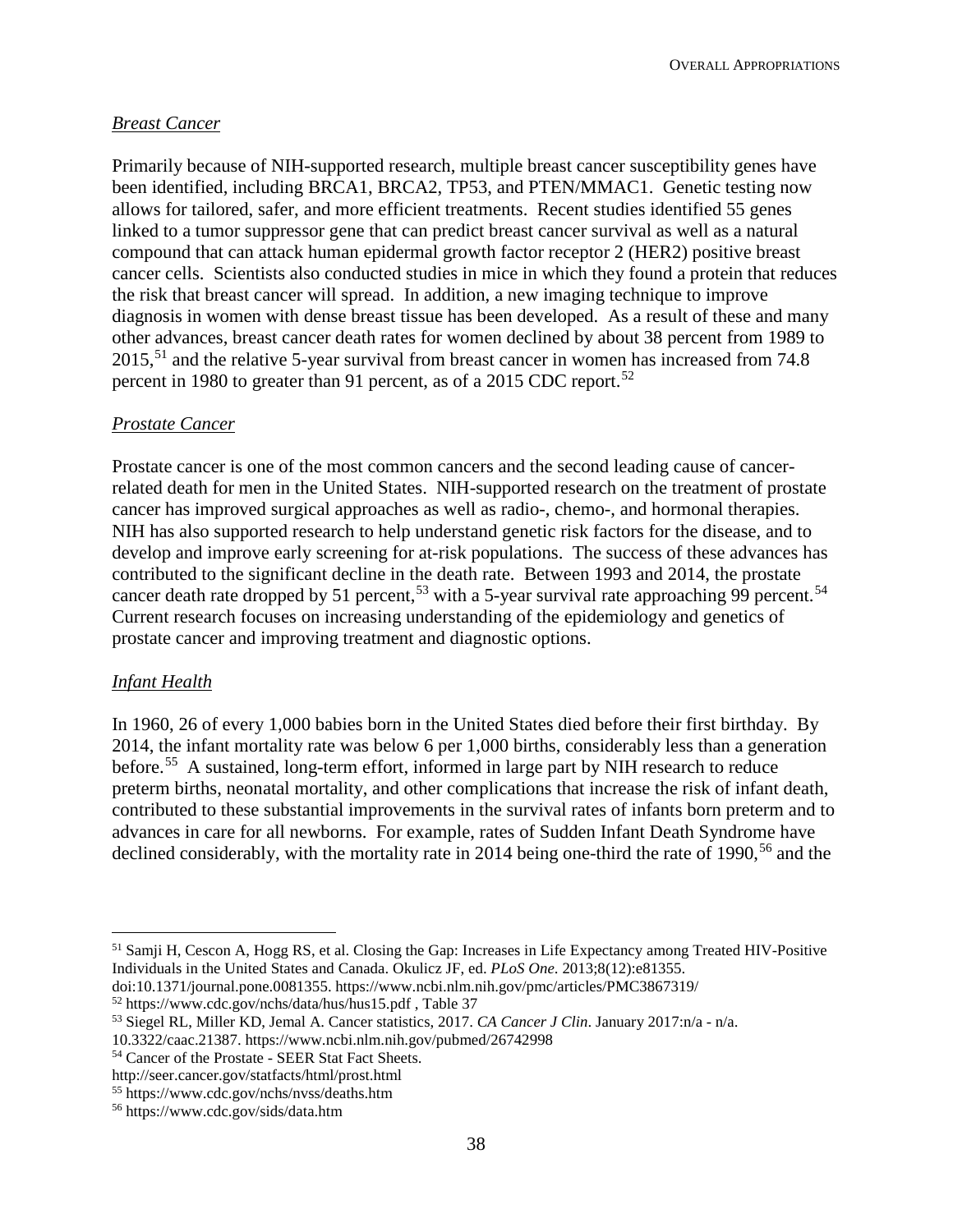death rate from Respiratory Distress Syndrome in infants has dropped 95%, from 2.2 deaths per 100,000 in 1980 to only 0.1 in 2015.<sup>57</sup>

## *Burns and Traumatic Injury*

NIH-funded research on fluid resuscitation, wound cleaning, skin replacement, infection control, and nutritional support has improved greatly the chances of surviving catastrophic burns and traumatic injuries. In the mid-1970s, burns that covered even 25 percent of the body were almost always fatal. Today, people with burns covering 90 percent of their bodies can survive, although often with some impairments. From 1990 to 2015, the death rate per 100,000 people from motor vehicle traffic injury decreased from 18.5 to 11.5, <sup>[58](#page-14-1)</sup> and firearm fatalities dropped from 14.6 to 11.1.<sup>59</sup> These dramatic increases in survival rates, as well as increased health, functioning, and quality of life of survivors, are due in large part to research findings that have transformed clinical practice.

## **Science Advances from NIH Research:**

NIH-funded scientists report thousands of new findings every year across the spectrum of biomedical science, from basic, translational, and clinical research studies. A few of the many recent NIH-funded research accomplishments are listed below.

## *CRISPR Used in Wide-Ranging Applications*

Hailed as the 2015 Breakthrough of the Year by Science magazine, the CRISPR (Clustered Regularly Interspaced Short Palindromic Repeats) system continues to facilitate groundbreaking scientific research. The system, which allows relatively easy and precise genome editing, has promise for use in a range of applications, from studying gene function to treating genetic diseases and developing therapeutics for clinical trials. In one study, NIH-funded researchers used CRISPR to stop the production of a particular protein in mouse models of Huntington's disease, reversing the disease process.<sup>[60](#page-14-3)</sup> In another project, NIH-funded scientists isolated cells with two copies of the mutation that causes sickle cell disease and used CRISPR to remove one copy of the mutation. With only one copy of the gene, the cultured cells went on to produce healthy hemoglobin at a frequency that might be able to help patients.<sup>61</sup> Early proof-of-concept studies have even shown the potential of CRISPR for such diverse applications as disrupting genes that cause high cholesterol, or removing HIV viral DNA from the genomes of infected cells.<sup>[62,](#page-14-5)[63](#page-14-6)</sup> Researchers are also working to improve gene editing technology itself, including expanding its capabilities to target RNA, the intermediate step between DNA and the creation of

<span id="page-14-0"></span> $\overline{a}$ <sup>57</sup> CDC WONDER Mortality Database, https://wonder.cdc.gov/ 58 https://www.cdc.gov/nchs/data/hus/2016/017.pdf

<span id="page-14-1"></span>

<span id="page-14-2"></span><sup>59</sup> https://www.cdc.gov/nchs/data/hus/2016/031.pdf

<span id="page-14-3"></span><sup>60</sup> Yang S, *et al*. *J Clin Invest* 2017 Jun 30; 127(7):2719-2724. PMID: 28628038

<span id="page-14-4"></span>https://www.ncbi.nlm.nih.gov/pubmed/28628038<br><sup>61</sup> DeWitt MA et al. Sci Transl Med. 2016 Oct 12;8(360):360ra134. PMID: 27733558<br>https://www.ncbi.nlm.nih.gov/pubmed/27733558

<span id="page-14-6"></span><span id="page-14-5"></span> $^{62}$  Yin H et al. Nat Biotech 2017 6 Nov 13. PMID: 29131148 https://www.ncbi.nlm.nih.gov/pubmed/29131148<br><sup>63</sup> Kaminski R. et al. Gene Ther. 2016 Aug 23. PMID: 27194423 https://www.ncbi.nlm.nih.gov/pubmed/27194423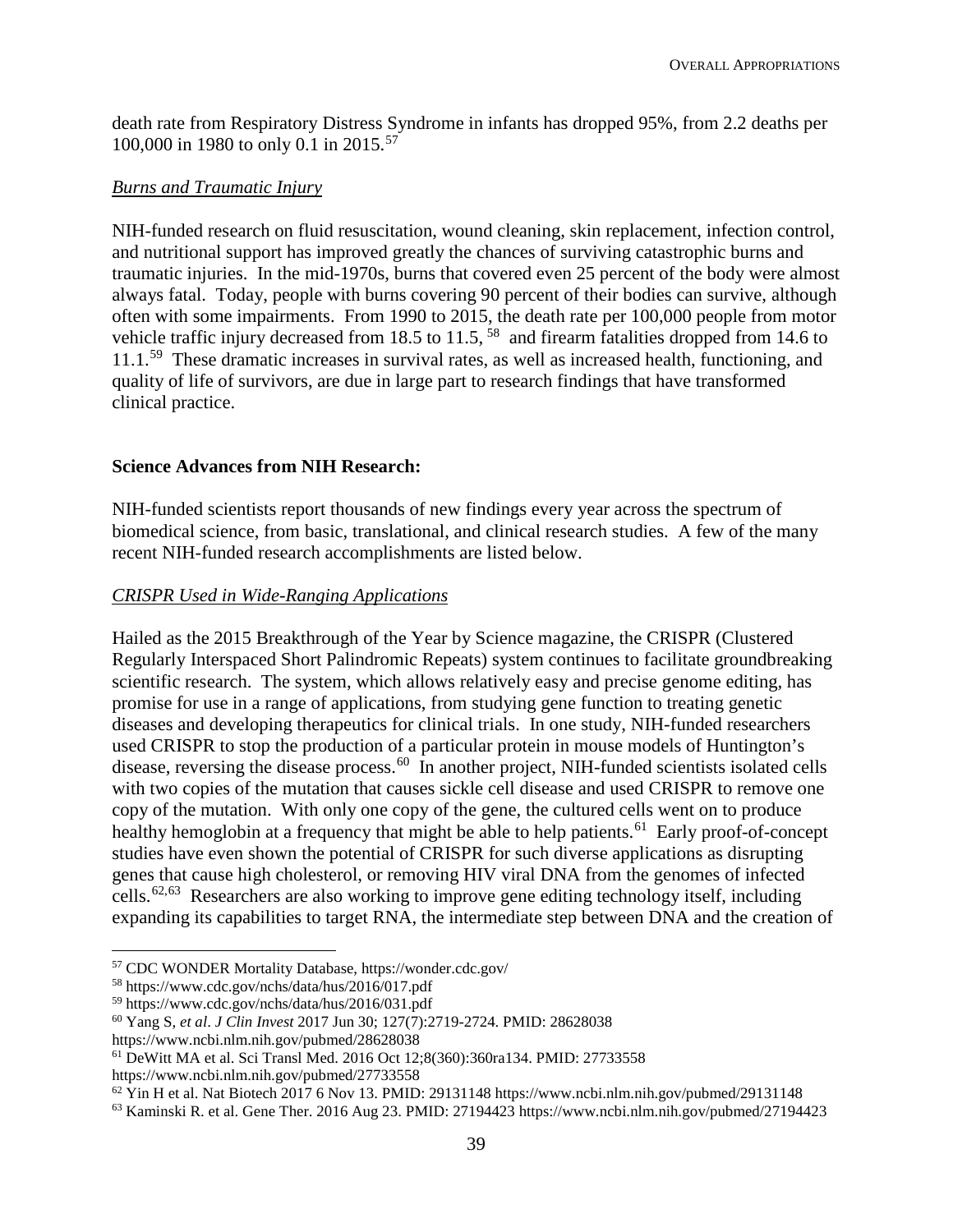functional proteins.<sup>[64](#page-15-0),65</sup> In one such study, researchers used novel RNA-targeted gene editing tools to eliminate RNA that leads to toxic proteins in a model of the degenerative disease myotonic dystrophy, providing a potential use for such expanded tools in humans.<sup>66</sup> In the future, this technology could potentially be applied to treat people affected by a variety of devastating diseases, many of which currently have no approved therapies.

### *Precision Oncology Leads to Targeted Therapies*

In the field of oncology, immunotherapy has been used to enlist a patient's own immune system to fight, and sometimes cure, cancer. However, immunotherapy does not work for all patients or types of cancer. Precision medicine has enormous potential to allow doctors and researchers to treat and prevent disease using strategies targeted for a patient's individual biology, lifestyle, and environment. Such approaches can lead to the development and application of targeted drugs which address the specific genetic alterations in a patient's cancer cells, and can also provide clues to which patients will respond better to immunotherapy, ensuring that the right patient gets the right drug (or combination of drugs) with the best chance of treating their cancer. In May 2017, the Food and Drug Administration (FDA) approved the use of the cancer immunotherapy pembrolizumab<sup>[67](#page-15-3)</sup> to treat patients with any solid tumor with a particular genetic defect, regardless of location, making it the first treatment ever approved to treat cancer based on a specific genetic feature rather than the tumor's location in the body. In addition, new breakthroughs are allowing doctors to re-engineer a patient's own immune cells as a "living drug" that can target cancerous cells based on a tumor's unique molecular signature. In August 2017, the FDA approved the first cell-based immunotherapy, Kymriah (tisagenlecleucel), to treat a type of leukemia that is the most common childhood cancer in the United States.<sup>[68](#page-15-4)</sup> Kymriah, which is part of a broader family of cell-based immunotherapies called CAR-T, was developed in part based on NIH-supported research, ranging from pioneering research in the 80's to more recent improvements of the methodology that make the treatment more effective. Breakthroughs like this allow for more informed and effective health care and will benefit many cancer patients who lack other treatment options.

#### *Combating the Opioid Crisis and Designing More Safe and Effective Opioids*

Opioids are powerful drugs that can relieve severe pain through the activation of opioid receptors on nerve cells throughout the body. While opioids generally are safe when used as directed, they have the potential for misuse which can result in addiction and dangerous side effects that include lethal overdoses. The Nation is currently facing an unprecedented crisis in opioid addiction. NIH and its many partners are working to address this crisis on several fronts, including making safer, non-addictive painkillers and understanding how to treat individuals suffering from opioid addiction. NIH-funded researchers found that providing the drug naltrexone, which is used to treat opioid addiction, can reduce the incidence of opioid-related

<span id="page-15-0"></span> $\overline{a}$  $64$  Cox DBT, et al. Science. 2017 Oct 25. pii: eaaq0180. doi: 10.1126/science.aaq0180. PMID: 29070703.<br>https://www.ncbi.nlm.nih.gov/pubmed/29070703

<span id="page-15-1"></span><sup>&</sup>lt;sup>65</sup> Abudayyeh OO, et al. Science. 2016 Aug 5 PMID: 27256883 https://www.ncbi.nlm.nih.gov/pubmed/27256883<br><sup>66</sup> Batra R, et al. Cell 2017 Aug 24. PMIDD" 28803727 https://www.ncbi.nlm.nih.gov/pubmed/28803727<br><sup>67</sup> https://ww

<span id="page-15-3"></span><span id="page-15-2"></span>

<span id="page-15-4"></span><sup>68</sup> https://directorsblog.nih.gov/2017/08/30/fda-approves-first-car-t-cell-therapy-for-pediatric-acute-lymphoblasticleukemia/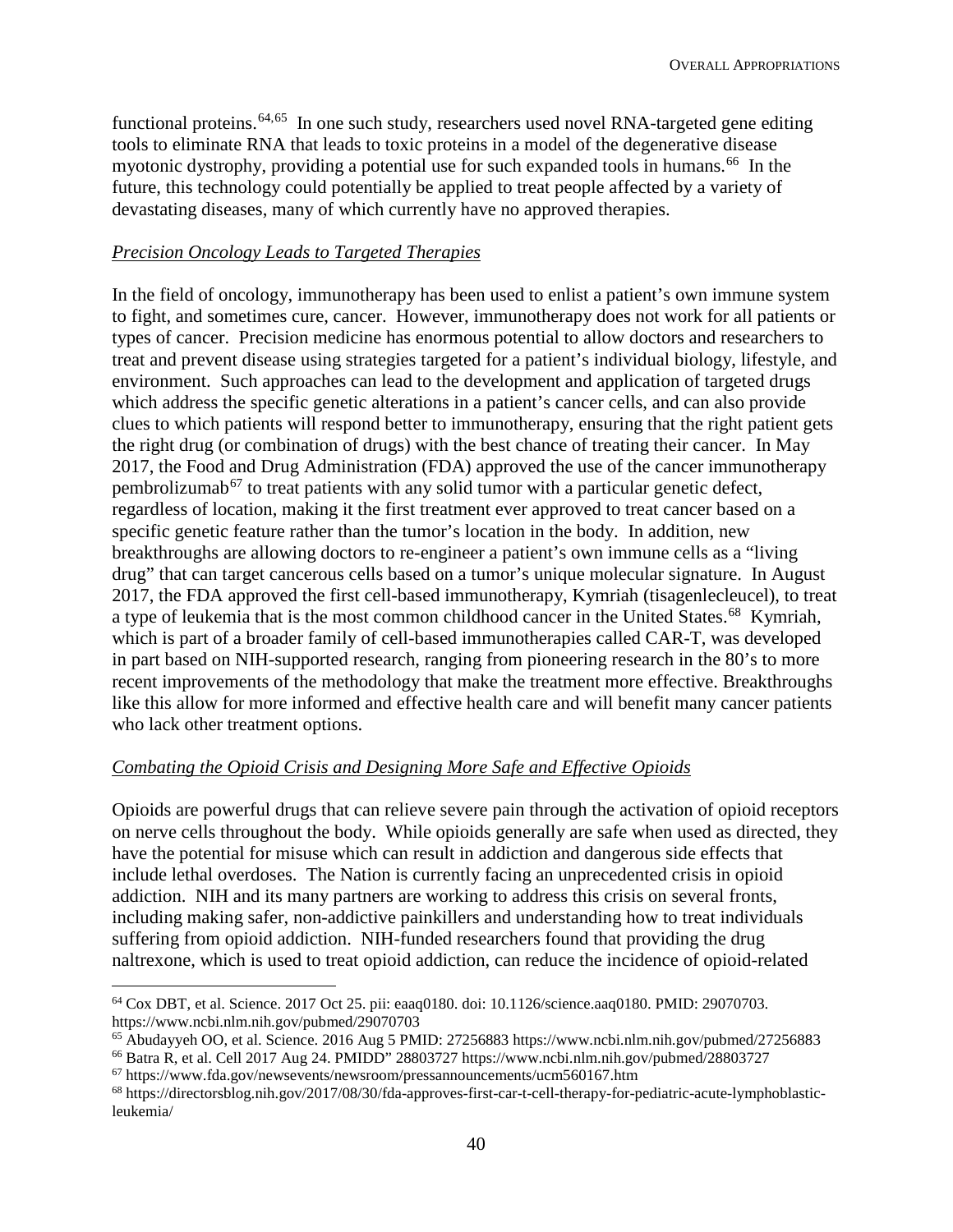emergencies when prescribed to chronic pain patients alongside opioid drugs for their pain.<sup>69</sup> Another group of researchers found that a similar treatment for opioid addiction, buprenorphine, can safely and effectively treat the withdrawal symptoms of newborn infants exposed to opioids during pregnancy.<sup>[70](#page-16-1)</sup> NIH is also working to find alternative ways to provide pain relief to those in need. In pre-clinical studies using mouse models, several NIH-funded researchers have found opioid-related compounds which act on more specific subsets of the signaling pathways used by conventional opioids, allowing for effective pain relief without dangerous side effects like addiction, or slowed breathing and heart rate, including two compounds called  $PZM21<sup>71</sup>$  $PZM21<sup>71</sup>$  $PZM21<sup>71</sup>$  and BU08028.<sup>[72](#page-16-3)</sup> Mice treated with these compounds experience less pain, but do not display drugseeking behavior or dangerous cardiovascular side effects, suggesting that such compounds may be a safer alternative to current drugs. NIH-funded researchers have also developed new ways to molecularly characterize the mechanism of action for a given opioid drug, allowing them to tease apart the effects on pain relief and effects on breathing to design effective pain therapies that avoid dangerous side effects.[73](#page-16-4) Such studies have the potential to both treat existing cases of opioid addiction, and provide new therapies for pain relief that can prevent people from getting addicted in the first place.

### *Informing Prevention of Heart Disease and Stroke*

Heart disease and stroke are both among the leading causes of death in Americans, and having high blood pressure is a strong risk factor for both.<sup>[74](#page-16-5)</sup> A major NIH-funded trial, the Systolic Blood Pressure Intervention Trial (SPRINT), provided key evidence that treating high blood pressure earlier could save lives, and prevent cardiovascular and kidney diseases. The SPRINT trial included more than 9,300 participants recruited from around 100 medical centers and clinical practices around the country, the largest study of its kind to date, examining how maintaining blood pressure at a lower level than previously recommended impacts both cardiovascular and kidney diseases. The study found that aiming for a lower target blood pressure could significantly reduce the rate of death from cardiovascular causes by 43%, and reduce the rate of an initial cardiovascular event, such as a stroke or heart attack, by 25%.<sup>75</sup> This evidence was cited as a key factor for new guidelines released by the American Heart Association (AHA) and the American College of Cardiology (ACC) in November 2017, which urge doctors to aim for a lower target blood pressure in at-risk patients, using both lifestyle changes, and in some cases, medication.[76](#page-16-7) Successfully implementing these new guidelines will improve the cardiovascular health of the nation, and save lives, reducing the risks for heart disease and stroke.

https://www.ncbi.nlm.nih.gov/pubmed/28468518

 $\overline{a}$ 

<span id="page-16-0"></span><sup>69</sup> Lee JD, et al. *NEJM* 2016 Mar 31;374(13):1232-42. PMID: 27028913

https://www.ncbi.nlm.nih.gov/pubmed/27028913

<span id="page-16-1"></span><sup>70</sup> Kraft WK, et al. *NEJM* 2017 Jun 15;376(24):2341-2348. PMID: 28468518

<span id="page-16-2"></span><sup>71</sup> Manglik A, et al. *Nature* 2016 Sep 8;537(7619):185-190. PMID: 27533032 https://www.ncbi.nlm.nih.gov/pubmed/27533032

<span id="page-16-3"></span><sup>72</sup> Ding H., et al. *PNAS* 2016 Sep 13;113(37): E5511-8. PMID: 27573832

https://www.ncbi.nlm.nih.gov/pubmed/27573832

<span id="page-16-4"></span><sup>73</sup> Schmid, et al. Cell. November 16, 2017.

<span id="page-16-6"></span><span id="page-16-5"></span><sup>&</sup>lt;sup>74</sup> https://www.cdc.gov/nchs/fastats/leading-causes-of-death.htm<br><sup>75</sup> The SPRINT Research Group. NEJM 2015 Nov 26. https://www.ncbi.nlm.nih.gov/pubmed/29262284

<span id="page-16-7"></span><sup>&</sup>lt;sup>76</sup> https://www.nih.gov/news-events/news-releases/data-landmark-nih-blood-pressure-study-supports-important-partnew-aha-acc-hypertension-guidelines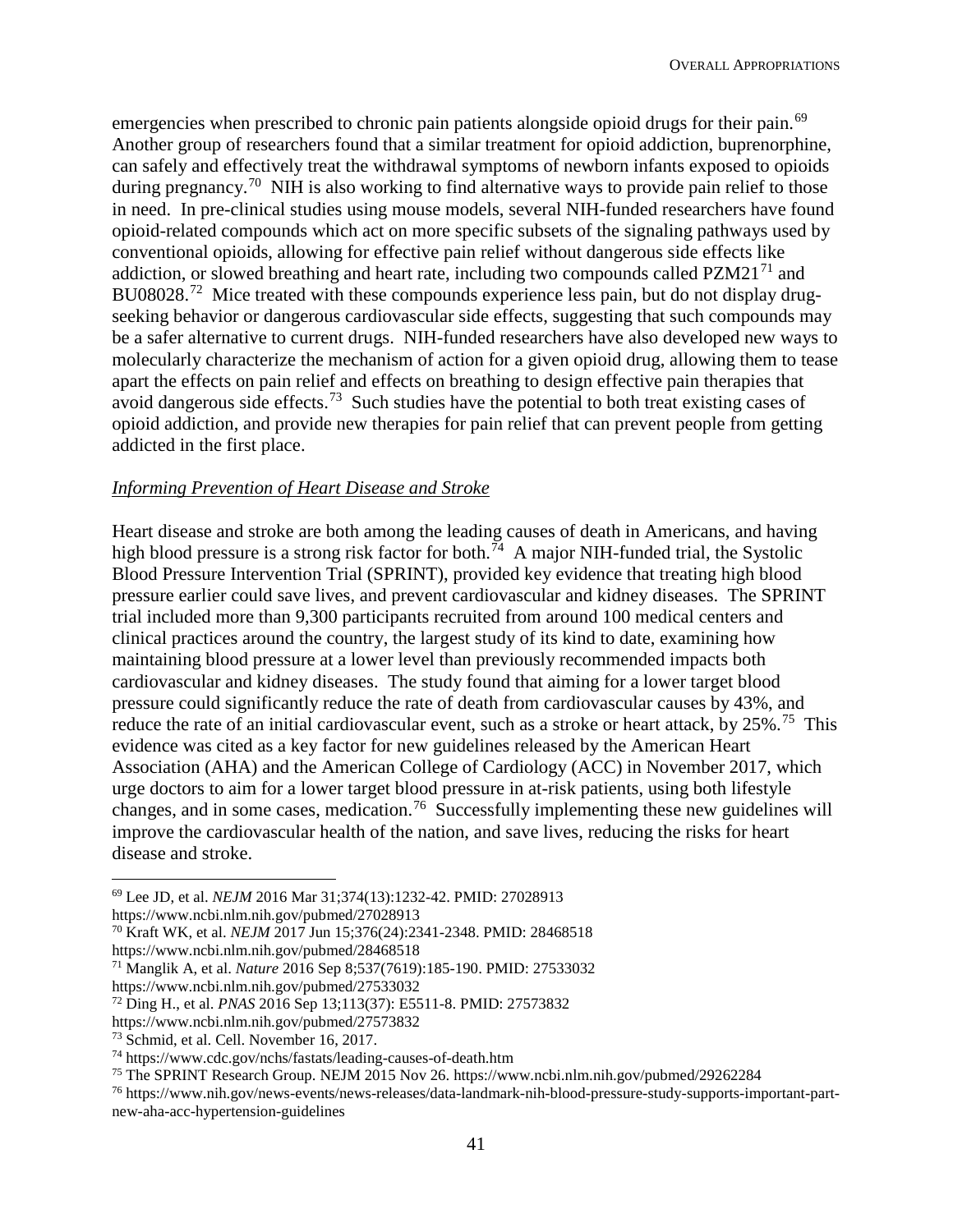OVERALL APPROPRIATIONS

## *All of Us Research Program*

Spearheading a precision medicine approach for disease prevention and treatment, which takes into account individual differences in lifestyle, environment, and biology (e.g., genetics), NIH's *All of Us* Research Program is an ambitious effort to gather data on the biological, environmental, and behavioral influences on health and disease over many years from one million or more people living in the US. Already, several key implementation milestones have been reached, including study protocol approval, establishing a state-of-the-art biobank to process and store biological samples from patients, and building a big data IT system to store data for research use. Working together with federal, academic, and industry partners, *All of Us* began participant enrollment for its beta testing phase in May 2017, and, as of mid-January 2018, more than 19,000 participants were enrolled, of whom more than 12,000 have completed the full protocol. This phase will pave the way for a planned full-scale launch at more than 200 sites in the spring of 2018. Already the program is breaking new ground, recently growing the network of medical center partners that will expand the geographic reach of the program and facilitate enrollment of underserved communities. New community partners also are on board to begin building a national network of trusted leaders to motivate a variety of communities to join *All of Us*. As enrollment increases, *All of Us* will serve as a national research resource to inform thousands of studies, covering a wide variety of health conditions and enabling individualized prevention and treatment options for patients.

## *Wearable Devices Provide Useful Physiological Data, Detect Early Signs of Disease*

For many scientists studying large cohorts of research participants, one of the biggest challenges is collecting data about what happens outside the lab or clinic. The brief period in which a participant provides samples or answers interview questions is just a small slice of a much larger set of both physiological states and lifestyle behaviors. With the advent of wearable technologies that can track a user's heart rate, blood oxygenation, physical activity, sleep, and more, it is now possible to provide study participants with devices that can generate a stream of data—as many as 250,000 measurements per person per day. A recent NIH-funded study evaluated many of these wearable technologies in a real-world setting, and found that they can provide useful, health-relevant information about an individual's physiology, detecting changes related to fatigue, inflammation, Lyme disease, and insulin resistance.<sup>77</sup> As researchers continue to validate wearable technologies, they will provide promising opportunities for gathering useful, real-world data for clinical research, including integration into larger studies like the *All of Us* research program.

## *Discovering the Brain's Lymphatic System*

The lymphatic system is a key part of the circulatory system, acting as a highway that allows important immune cells to move through the body, and providing a route for waste products to be carried away from the tissues and into the blood. For a long time, the brain was thought to be a notable exception to this system, kept apart from immune cells and the highways they use except in cases of damage or dysfunction. Recent discoveries, however, are challenging this view. First, in 2015, NIH-funded researchers used cutting-edge, high-powered microscopy

<span id="page-17-0"></span> $\overline{a}$ <sup>77</sup> Li,X, et al. PLoS Bio 2017 Jan 12;15(1):e2001402 PMID 28081144 https://www.ncbi.nlm.nih.gov/pubmed/28081144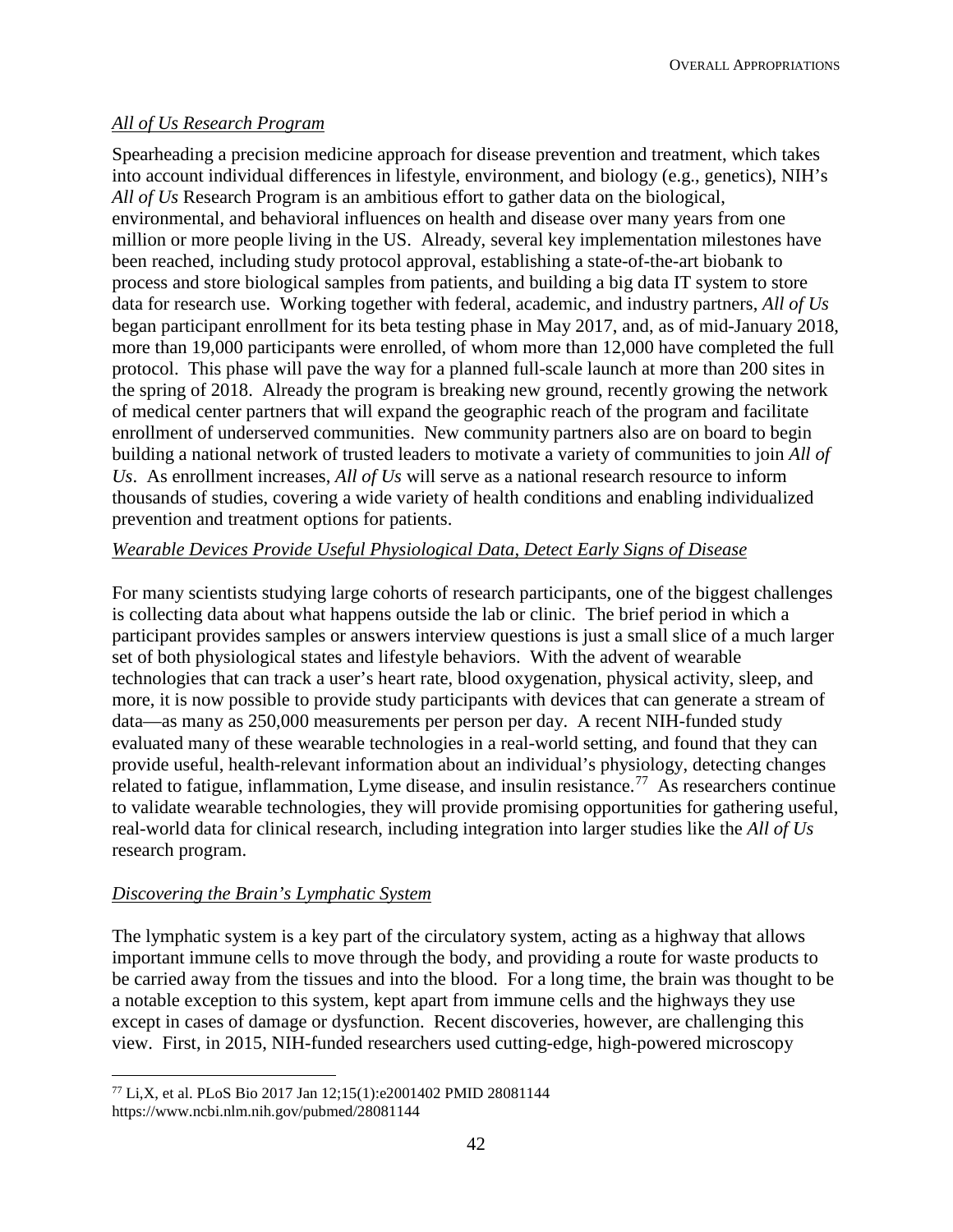techniques to visualize lymphatic vessels in the layers of protective tissue that surround the mouse brain.<sup>78</sup> In October 2017, those same researchers collaborated with a group with expertise in non-invasive MRI imaging to demonstrate that these same vessels exist in the human brain.<sup>[79](#page-18-1)</sup>. Since the lymphatic system plays a vital role in immune response, these surprising discoveries open up entirely new areas for research which have potential to shed light on how the brain and immune system interact in disease states. Studying the brain's lymphatic system could lead to new insights for understanding, treating, and preventing brain disorders involving immunerelated inflammation, including multiple sclerosis, stoke, Alzheimer's disease, or Parkinson's disease.

## *Targeted Use of Antibiotics*

Antibiotics are ineffective against viruses, but doctors often have no way of quickly determining whether an illness is viral or bacterial, which can lead to inappropriate use of antibiotics in patients who will not benefit from them. In addition to wasting medical resources, this behavior also can accelerate the development of antibiotic-resistant bacterial strains. To meet the need of rapid diagnostics, NIH-funded researchers have developed quicker, more accurate blood tests that can help distinguish between bacterial and viral infections.<sup>80</sup> Treating infections caused by antibiotic-resistant bacteria can be challenging or even impossible. Another NIH-funded team is working to modify existing antibiotics to be more effective against these types of bacteria. In recent lab tests, one new compound was 10,000 times more effective than current treatments.<sup>[81](#page-18-3)</sup> These advances will help clinicians to use the most effective treatments for patients and avoid unnecessary use of antibiotics.

#### *Developing New Tools for Delivering Anti-Obesity Drugs*

Metabolic disorders like obesity and diabetes impact many Americans, and understanding fat cell behavior can provide insight into these disorders and potential methods of treatment. There are two main types of fat cells in the human body: white fat cells, which store calories and are associated with obesity when overabundant, and brown fat cells, which burn calories to generate heat and regulate body temperature. Several clinically-available drugs have been shown to promote a fat cell process known as "browning," which transitions white fat cells into a calorieburning variety cell called "beige fat." However, when these drugs are taken as pills or injections, they can have unpleasant side effects on parts of the body outside of fatty tissue. NIH-funded researchers are working to get around these side effects on other parts of the body by delivering the drug directly into fatty tissue.<sup>[82,](#page-18-4)[83](#page-18-5)</sup> Recent efforts have created an on-skin patch

<span id="page-18-2"></span><sup>80</sup> Sweeney TE, et al. *Sci Transl Med* 2016; 8(346):346ra91. PMID: 27384347 http://www.ncbi.nlm.nih.gov/pubmed/27384347

http://www.ncbi.nlm.nih.gov/pubmed/26791949

https://www.ncbi.nlm.nih.gov/pubmed/28559345

<span id="page-18-0"></span> <sup>78</sup> Absinta M, et al. Elife. 2017 Oct 3. https://www.ncbi.nlm.nih.gov/pubmed/26030524

<span id="page-18-1"></span><sup>79</sup> Louveau Et al. Nature. 2015 Jul 16 https://www.ncbi.nlm.nih.gov/pubmed/28971799

Tsalik EL, et al. *Sci Transl Med* 2016; 8(322):322ra11. PMID: 26791949

<span id="page-18-3"></span><sup>81</sup> Okano A, et al. *Proc Natl Acad Sci USA* 2017; 114(26). PMID: 28559345

<span id="page-18-4"></span><sup>82</sup> https://www.nih.gov/news-events/nih-research-matters/nanoparticles-target-transform-fat-tissue

<span id="page-18-5"></span><sup>83</sup> https://www.nih.gov/news-events/nih-research-matters/microneedle-patch-shrinks-fat-tissue-mice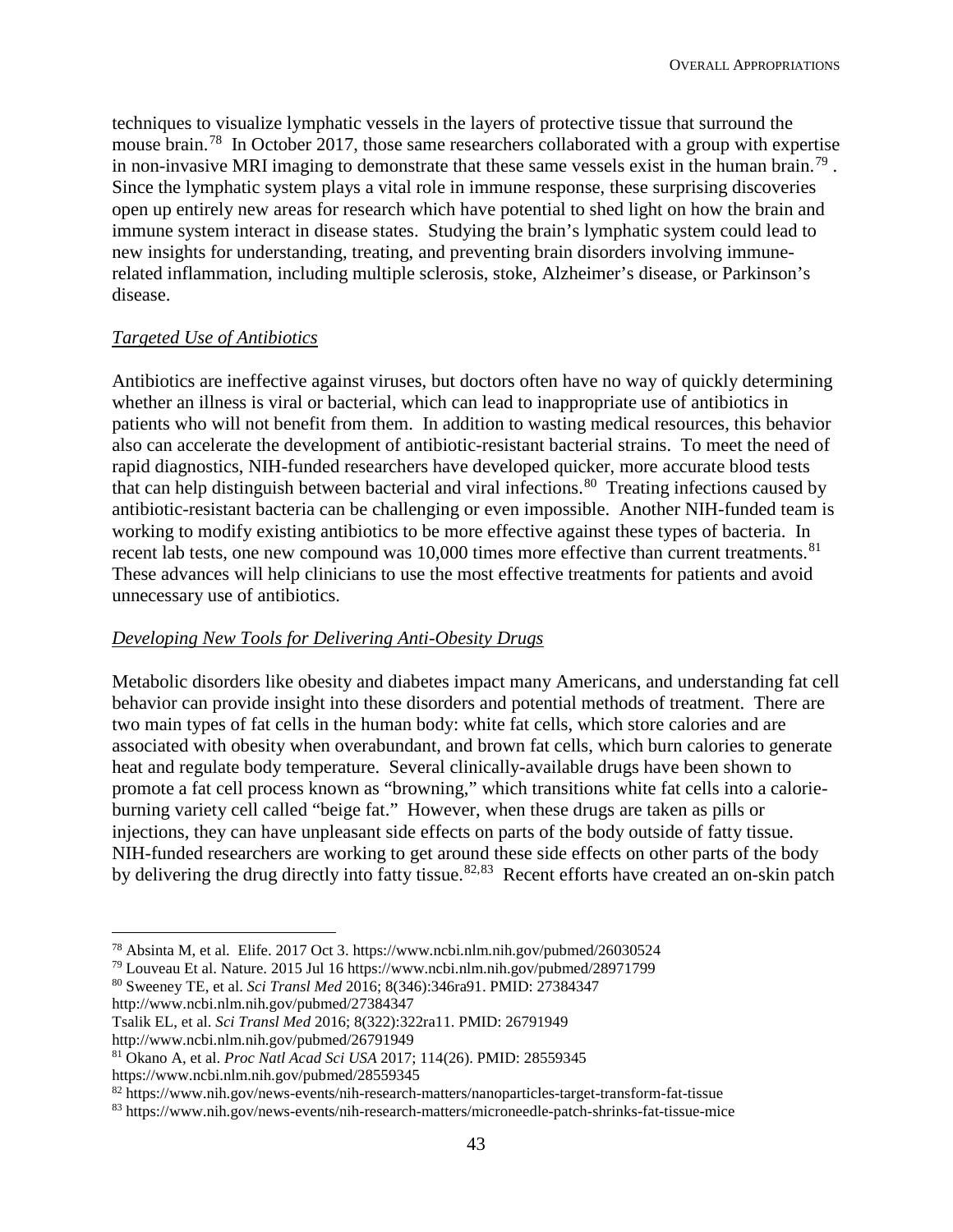which uses microscopic needles to deliver highly localized treatment.<sup>[84](#page-19-0)</sup> Mice treated with the patch developed beige fat cells and reduced the size of their white fat cells, and treatment had beneficial effects on the metabolisms of obese mice as well. While such patch-based treatments have not yet been attempted in humans, these mouse-model results indicate a promising area for potential future clinical trials.

### *New Therapies for Cystic Fibrosis*

Roughly 30,000 Americans currently suffer from cystic fibrosis (CF), an inherited disease in which malfunctioning secretory glands cause the accumulation of organ-damaging mucus that can lead to respiratory failure. Twenty-five years ago, when NIH-funded researchers discovered the first of several genetic mutations that cause  $CF^{85}$  $CF^{85}$  $CF^{85}$ , the disease was still considered fatal in childhood. Today, thanks to years of hard work supported by NIH and the Cystic Fibrosis Foundation, the outlook for patients with CF is much brighter. Over time, researchers have uncovered several different mutations that cause CF and have shed light on how those mutations lead to the buildup of mucus. Currently, there are FDA-approved targeted treatments for approximately 40 percent of CF patients, based on their particular mutation. That number may be rising in the near future, as Vertex Pharmaceuticals Inc. recently announced that promising results have been found in Phase 1 and 2 clinical trials of three new triple-drug CF treatments.<sup>[86](#page-19-2)</sup> Patients were already able to breathe better after 2-4 weeks of treatment, including patients with notoriously difficult-to-treat variants of CF. Assuming Phase 3 clinical trials are successful and the triple-drug formula is approved, doctors may soon be able to treat up to 90 percent of people with  $CF<sup>87</sup>$  $CF<sup>87</sup>$  $CF<sup>87</sup>$ 

## *Catalyzing Progress Towards a Universal Flu Vaccine*

The flu (influenza) virus is a costly and dangerous pathogen, and seasonal flu places a substantial burden on the US population that encompasses both health and economic losses. While vaccination is the most effective way to reduce both morbidity and mortality caused by the flu, seasonal flu vaccines currently rely on predictions, often made a year in advance, about which individual virus strains will be in circulation. Since these predictions limit the effectiveness of a seasonal vaccine, a single, universal flu vaccine would allow for substantial improvement in the burden of flu, providing safe, effective, long-lasting immunity. On June 28-29, 2017, NIH convened a conference entitled "Pathway to a Universal Influenza Vaccine", catalyzing the field around a series of unmet needs and knowledge gaps, including understanding the immune response to influenza, developing vaccine platforms, diagnostics for assessing mechanisms of immune protection, and both animal and human models for influenza research. NIH-funded researchers continue to make progress toward this goal by targeting a particular protein on the surface of the flu virus, several versions of which are being evaluated for further clinical study. In addition, Phase 1/2 clinical trials already are underway for an alternative approach involving a

<span id="page-19-0"></span> <sup>84</sup> Zhang, Y. et al. *ACS Nano* 2017; 11(9):9223-9230. PMID: 28914527

http://pubs.acs.org/doi/10.1021/acsnano.7b04348

<span id="page-19-1"></span><sup>85</sup> Rommens JM, *et al. Science*. 1989 Sept 8;245(4922): 1059-1065. PMID: 2772657

https://www.ncbi.nlm.nih.gov/pubmed/2772657

<span id="page-19-2"></span><sup>86</sup> http://investors.vrtx.com/releasedetail.cfm?ReleaseID=1033559

<span id="page-19-3"></span><sup>87</sup> https://directorsblog.nih.gov/2017/07/20/another-milestone-in-the-cystic-fibrosis-journey/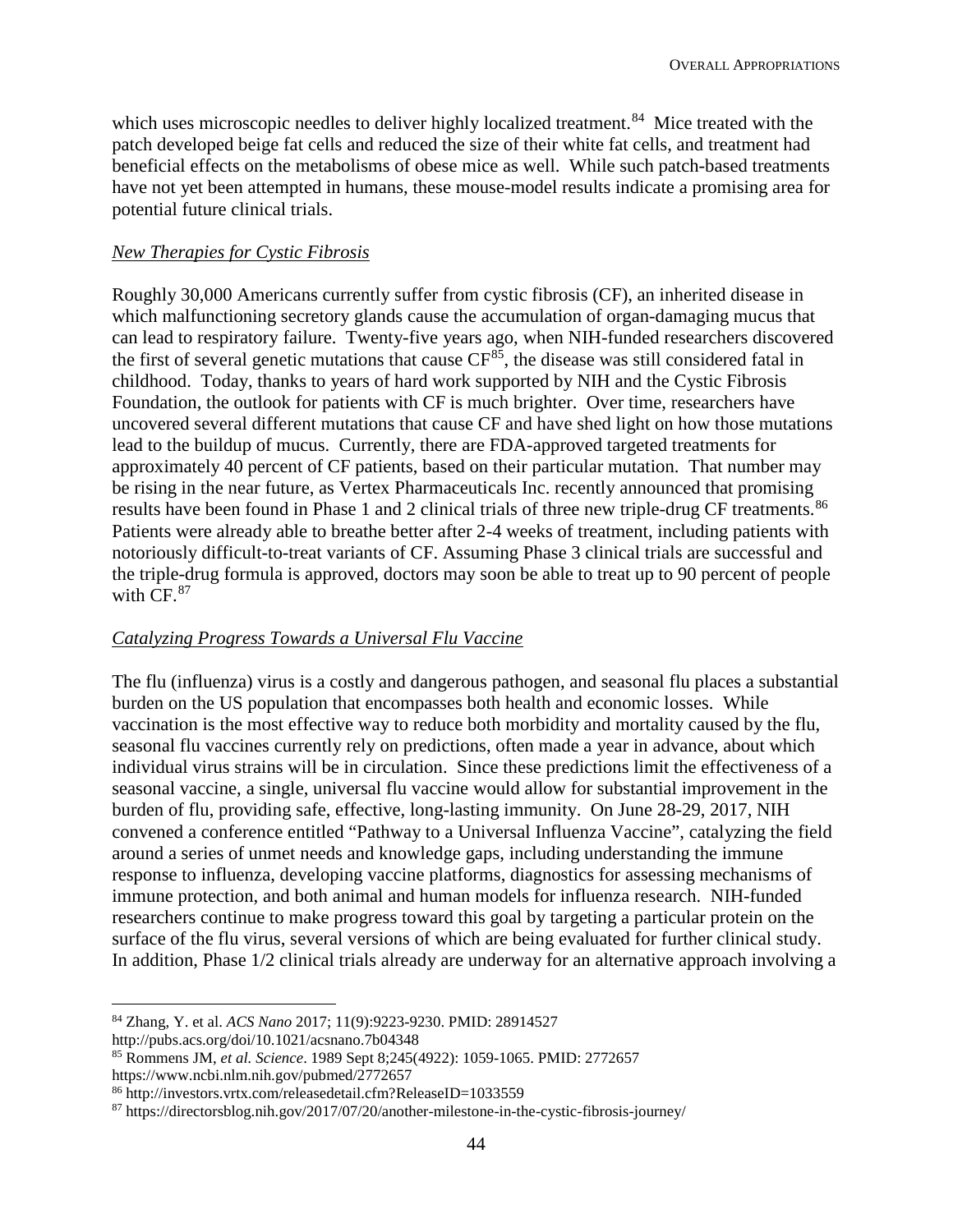DNA-based vaccine and a seasonal booster. Continued investment in this research will enable the fastest possible vaccine development to protect millions of people from infection.

### *Addressing the Threat of Zika Virus*

The recent outbreak of Zika virus, beginning in South America in spring 2015, now has infected more than one million Brazilians, includes documented cases in the continental U.S. and Puerto Rico<sup>[88](#page-20-0)</sup>, and is linked to a steep increase in the number of babies born with microcephaly, a very serious condition characterized by a small head and brain. In response to this emerging threat, NIH has stepped up its efforts to develop innovative approaches against the virus. Three NIHfunded studies $89,90,91$  $89,90,91$  $89,90,91$  $89,90,91$  $89,90,91$  conducted foundational basic research on the Zika virus, paving the way for future research on Zika prevention and treatment. In August 2016, NIH built on these results and launched the first clinical trial that demonstrated safety and efficacy of one vaccine candidate, leading to a Phase 2/2b trial that began in March 2017 to obtain additional evidence on whether the vaccine is safe and effective against natural Zika infection.<sup>[92](#page-20-4),93</sup> NIH research also has found that experimental Zika vaccines administered to female and male mice restricted transmission from mother to fetus as well as prevented infection in the testis, an important discovery given Zika's impact on fetal and infant development and the persistence of Zika virus in the male reproductive system.<sup>[94](#page-20-6),95</sup> Furthermore, NIAID-supported researchers developed a novel vaccine approach that may be safe and effective to administer during pregnancy to protect both the mother and the fetus. This new vaccine candidate protected nonhuman primates from infection, and the researchers are pursuing studies in people.<sup>[96,](#page-20-8)[97](#page-20-9)</sup> To help speed up possible treatments for Zika NIH has been working to identify compounds, including FDA-approved drugs, that potentially can be used to inhibit Zika virus replication and reduce its ability to kill brain cells. Recently NIH identified two such compounds, providing new paths for research into combating the virus.<sup>[98](#page-20-10)</sup>

#### *Human Microbiome Project*

In the past, disease-causing germs such as bacteria and microbes have been thought to be invaders, causing negative effects on human health. However, recent research has discovered

<span id="page-20-1"></span><sup>89</sup> Sirohi D, et al. *Science* 2016; 352(6284):467-70. PMID: 27033547

http://www.ncbi.nlm.nih.gov/pubmed/26952870

<span id="page-20-0"></span> <sup>88</sup> https://wwwnc.cdc.gov/travel/page/world-map-areas-with-zika

http://www.ncbi.nlm.nih.gov/pubmed/27033547

<span id="page-20-2"></span><sup>90</sup>Tang H, et al. *Cell Stem Cell* 2016; 18(5):587-90. PMID: 26952870

<span id="page-20-3"></span><sup>91</sup> Nowakowski TJ, et al. *Cell Stem Cell* 2016; 18(5):591-6. PMID: 27038591

http://www.ncbi.nlm.nih.gov/pubmed/27038591

<span id="page-20-4"></span><sup>92</sup> Gaudinski MR, et al. *Lancet* 2017; S0140-6736(17)33105-7. PMID: 29217376

https://www.ncbi.nlm.nih.gov/pubmed/29217376

<span id="page-20-5"></span><sup>93</sup> https://www.nih.gov/news-events/news-releases/gene-based-zika-vaccine-safe-immunogenic-healthy-adults

<span id="page-20-6"></span><sup>94</sup> https://www.nih.gov/news-events/news-releases/experimental-zika-virus-vaccines-restrict-utero-virustransmission-mice

<span id="page-20-7"></span><sup>95</sup> https://www.niaid.nih.gov/news-events/single-dose-investigational-zika-vaccine-protects-mice-monkeys

<span id="page-20-8"></span><sup>96</sup> Magnani, DM, et al. *Sci Transl Med* 2017; 9(410). pii: eaan8184<https://www.ncbi.nlm.nih.gov/pubmed/28978754>

<span id="page-20-9"></span><sup>97</sup> https://www.nih.gov/news-events/news-releases/monoclonal-antibodies-against-zika-show-promise-monkeystudy

<span id="page-20-10"></span><sup>98</sup> https://www.nih.gov/news-events/news-releases/nih-collaboration-helps-advance-potential-zika-treatments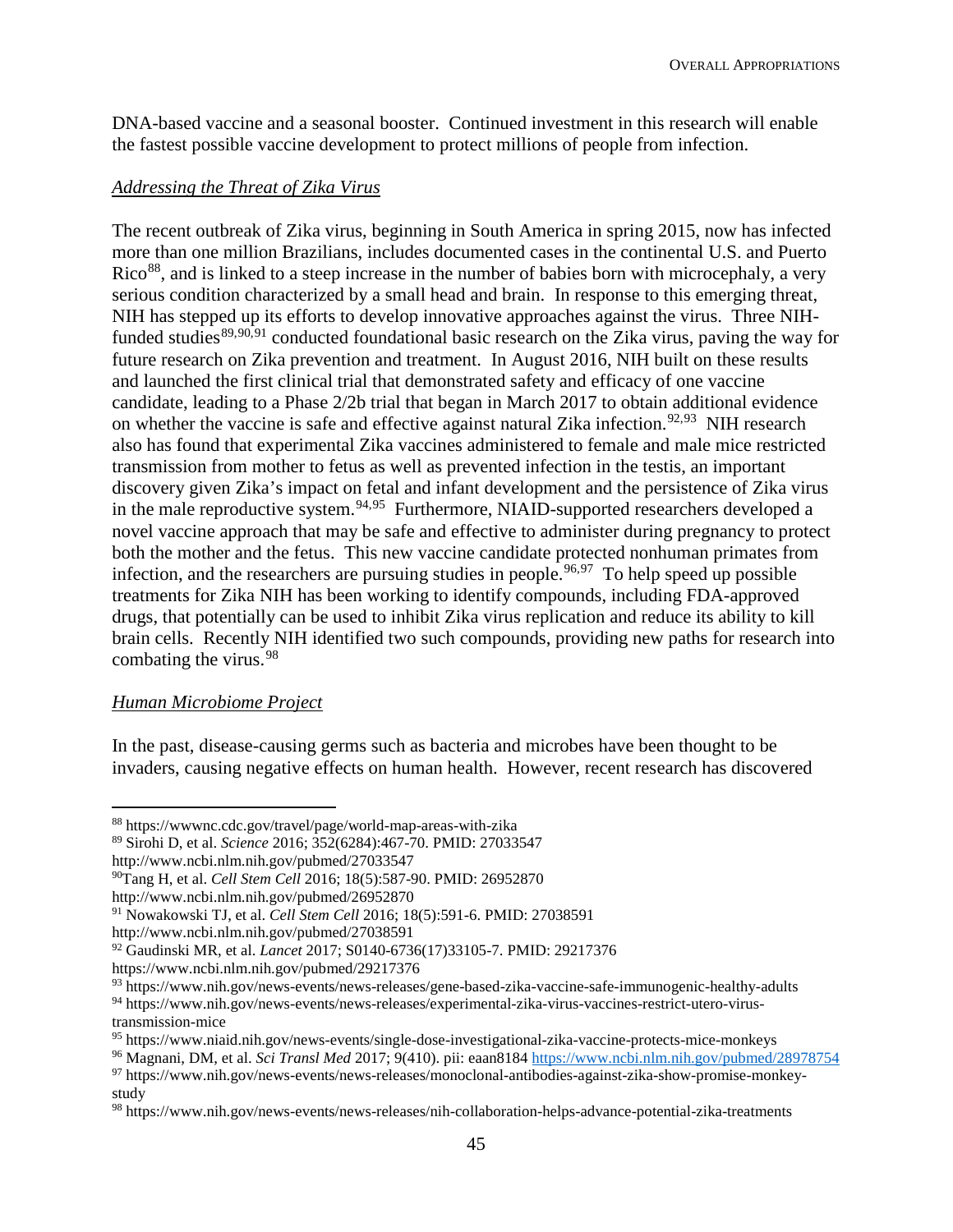that there is a population of microbes both inside and on the surface of the human body, called the microbiome, that normally work together with the human body. Over the last decade, NIH's Human Microbiome Project (HMP) has expanded our view of the importance of microorganisms, collecting all of the genes of all the microorganisms that live on or in a specific location on the body such as the mouth, a sample known as a metagenome. In a healthy human adult, bacterial cells outnumber human cells, in vast numbers that researchers cannot comprehensively count. In the last 5 years, the HMP has provided new data that includes an additional 1,631 metagenomes taken from 265 volunteers, tripling the discovery of microbes in our bodies.<sup>[99](#page-21-0)</sup> These studies have led to the surprising discovery that, in perfectly healthy people, the microbes present in the mouth, gut, nose, and several other parts of the body also include fungi, and even several viruses.<sup>[100](#page-21-1)</sup> Thanks to the HMP, NIH-funded researchers have discovered that these large numbers of microbes have helped us adapt to life as we know it. For example, microbes found in the mouth modify chemical processes whose products are linked to blood pressure regulation and prevention of migraines, among other health conditions. The study also was able to begin to delve into the difference between the microbes that live on or in people across different regions of the country, allowing researchers to understand how the environment an individual lives in can affect their microbiome. In the future, research from the HMP could help to further characterize of the human microbiome and the role of these microbes in human health and disease, potentially allowing researchers to target them as a new form of treatment.

#### *Promising New Treatments for Type 1 Diabetes*

Type 1 diabetes, usually diagnosed in childhood, is a serious, chronic condition in which the pancreas does not produce sufficient insulin to maintain healthy blood sugar levels. This form of diabetes appears to be an autoimmune disorder, with the immune system attacking the insulinproducing islet cells of the pancreas. Individuals with type 1 diabetes currently manage their disease with multiple daily injections of insulin or a pump that delivers insulin through a catheter placed under the skin. Recent NIH-funded research is providing hope for better treatment options. In one recent trial, islet cell transplantation combined with immunosuppression provided near-normal control of blood sugar levels in 88 percent of participants for the first year, and in 71 percent for the second year.<sup>[101](#page-21-2)</sup> A large-scale, long-term study on an artificial pancreas that uses a glucose monitor implant and an adaptive smartphone application to automate insulin pump use and eliminate the need for manual finger sticks is currently underway. This study, along with three others that are slated to start in 2017 and 2018, is potentially the last step before requesting regulatory approval for permanent use of these fully automated devices and  $102, 103$  $102, 103$  $102, 103$ greatly improving the quality of life for people with this debilitating disease.

<span id="page-21-1"></span><span id="page-21-0"></span> <sup>99</sup> Strains, functions, and dynamics in the expanded Human Microbiome Project. Nature. 2017 Sept 20. <sup>100</sup> Structure, function and diversity of the healthy human microbiome. Human Microbiome Project Consortium. Nature. 2012 Jun 13;486(7402):207-14.

<span id="page-21-2"></span><sup>101</sup> Hering BJ, et al. *Diabetes Care* 2016; 39(7):1230-40. PMID: 27208344 http://www.ncbi.nlm.nih.gov/pubmed/27208344

<span id="page-21-3"></span><sup>102</sup> http://news.harvard.edu/gazette/story/2016/01/artificial-pancreas-system-aimed-at-type-1-diabetes-mellitus/

<span id="page-21-4"></span><sup>103</sup> https://www.nih.gov/news-events/news-releases/four-pivotal-nih-funded-artificial-pancreas-research-effortsbegin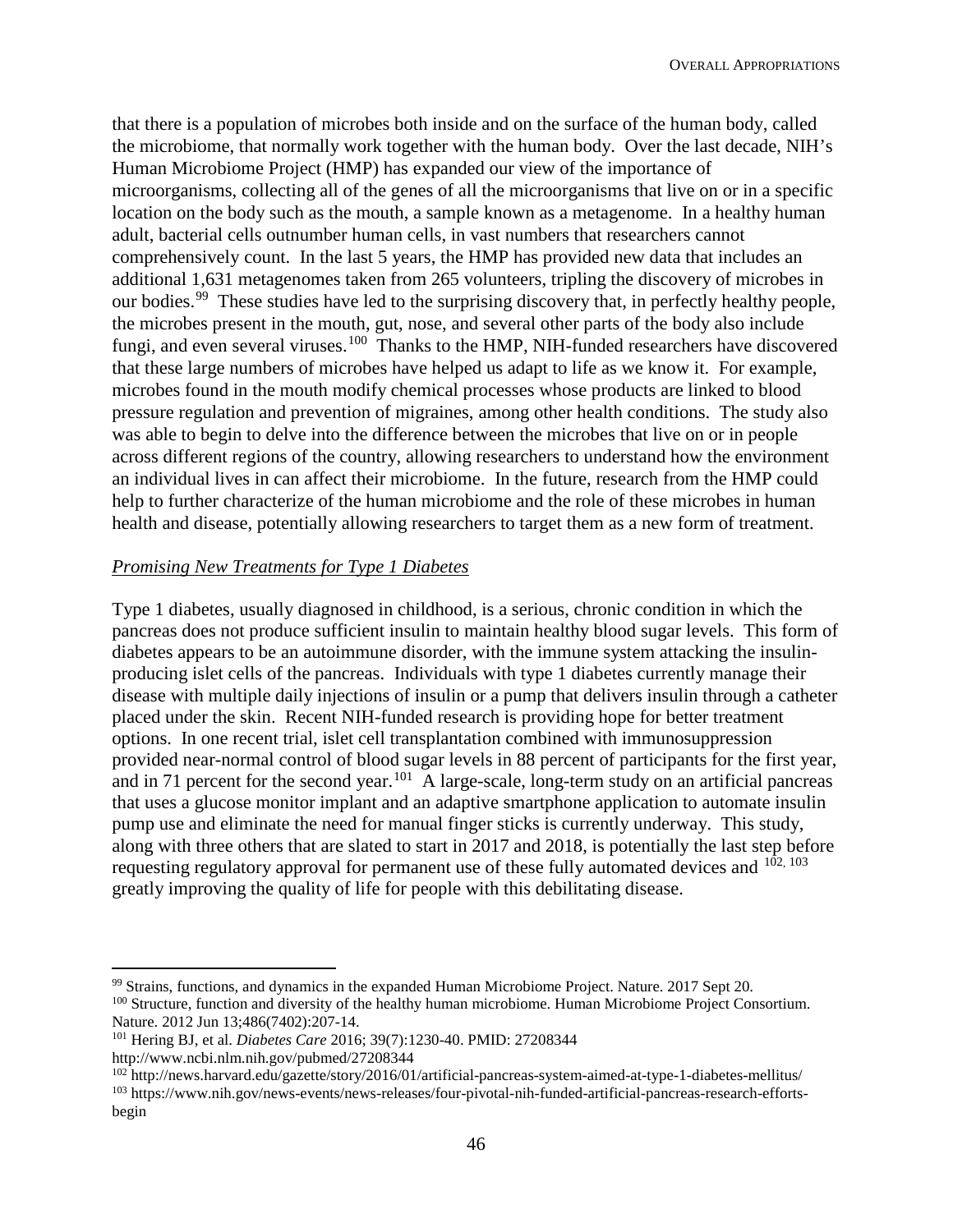### *Cell-Free Liquid Biopsy*

After cells die, fragments of their DNA leak into the bloodstream. Researchers have been trying to detect these free-floating pieces of genetic material to inform clinical care, allowing clinicians and researchers to learn more about an individual's physiology without more invasive procedures. These "liquid biopsy" techniques have been utilized to test maternal blood for DNA from a fetus; test a cancer patient's blood for specific mutations or possible relapse; or test an organ transplant recipient for signs of organ rejection, and could one day test healthy individuals for early signs of future health problems.<sup>[104](#page-22-0)</sup> NIH funded research has even developed a version of the technology that can trace free-floating DNA back to their cellular sources, allowing researchers to quickly pinpoint the location or tissue type of a potential tumor.<sup>[105](#page-22-1)</sup> Using this technology, several NIH-funded researchers have developed blood tests that can detect genetic mutations in DNA released from cancer cells, and use that information to estimate the stage of cancer and the likelihood of cancer returning after surgery.[106,](#page-22-2)[107,](#page-22-3)[108](#page-22-4) Further development and use of the test will transform how those with cancer are treated and monitored.

<span id="page-22-0"></span> <sup>104</sup> https://directorsblog.nih.gov/2016/02/16/a-new-tool-in-the-toolbox-new-method-traces-free-floating-dna-backto-its-source/

<span id="page-22-1"></span><sup>105</sup> Snyder MW, et al. *Cell* 2016;164(1-2):57-68. PMID 26771485, http://www.ncbi.nlm.nih.gov/pubmed/26771485

<span id="page-22-2"></span><sup>106</sup> http://www.sciencedirect.com/science/article/pii/S1525157817300107

<span id="page-22-3"></span><sup>107</sup> https://www.eurekalert.org/pub\_releases/2017-08/e-nbt081117.php

<span id="page-22-4"></span><sup>108</sup> Phallen J, et al. Sci Transl Med. 2017 Aug 16;9(403). https://www.ncbi.nlm.nih.gov/pubmed/28814544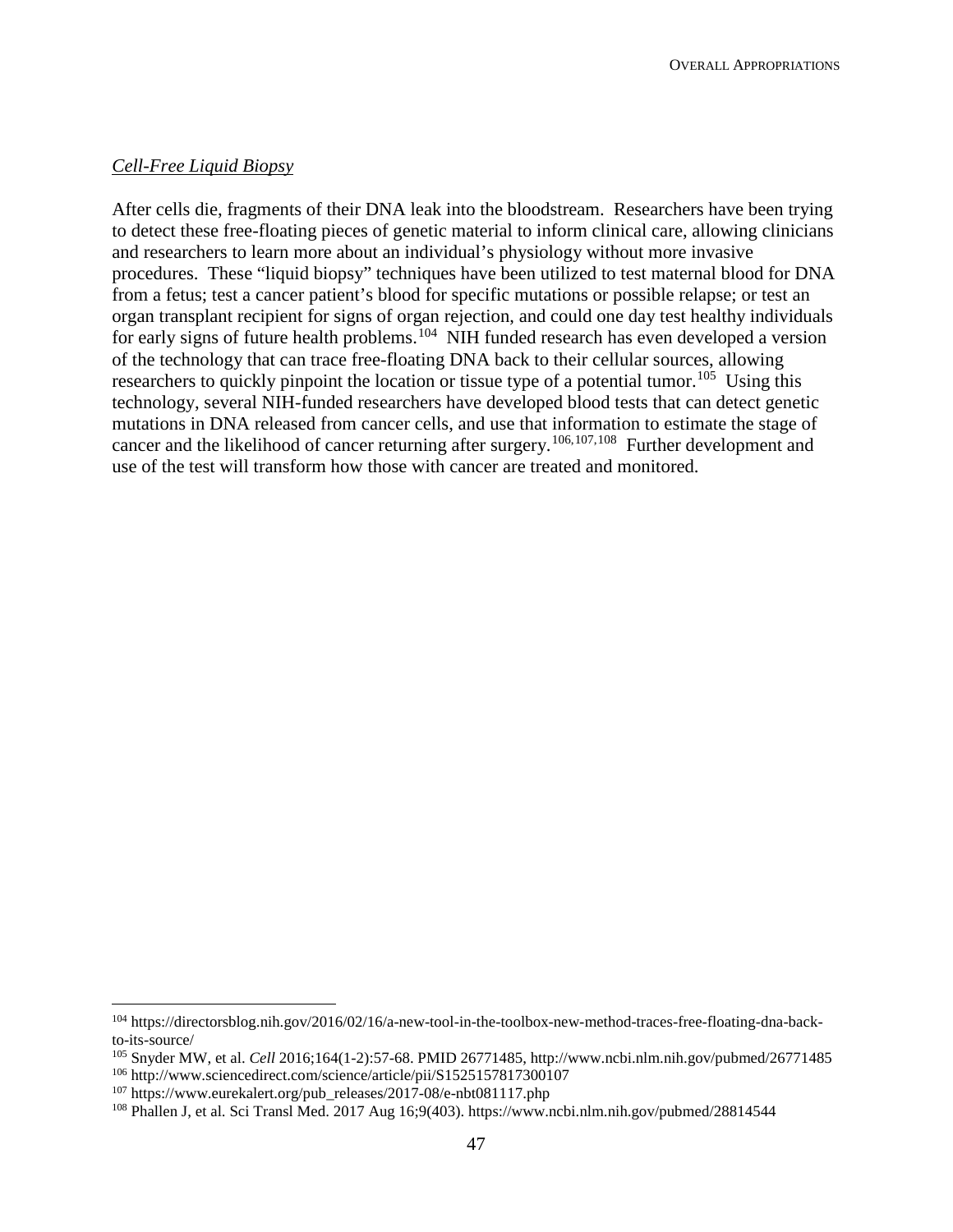## **FUNDING HISTORY**

| <b>Fiscal Year</b> | $A$ mount $^1$                            |
|--------------------|-------------------------------------------|
|                    | \$30,311,349,000                          |
|                    | $ $ \$32,311,349,000                      |
|                    | \$34,229,139,000                          |
|                    | $\left  \frac{1}{34,067,456,000} \right $ |
|                    | \$34,766,707,000                          |

<sup>1</sup> Appropriated amounts include discretionary budget authority received from both Labor/HHS appropriations that fund ICs as well as the Interior, Environment & Related Agencies appropriation that supports NIH Superfund Research activities. Also includes mandatory budget authority derived from the Special type 1 Diabetes account (through FY 2018), and NIGMS Program Evaluation financing of \$715 million in FY 2015, \$780 million in FY 2016, \$824 million in FY 2017, \$819 million in FY 2018 and \$741 million in FY 2019.

 $2^{2}$  Excludes Ebola-related and Zika-related supplemental appropriations or transfers.

<sup>3</sup> Reflects sequestration of the mandatory funding for Special type 1 Diabetes Research account.

<sup>4</sup> Includes funding authorized by the 21st Century Cures Act.

<sup>5</sup> Includes funding for NIRSQ, NIOSH, and NIDILRR associated with the proposed FY 2019 consolidation as well as PCORTF (NIRSQ) and EEOICPA (NIDILLR) mandatory accounts.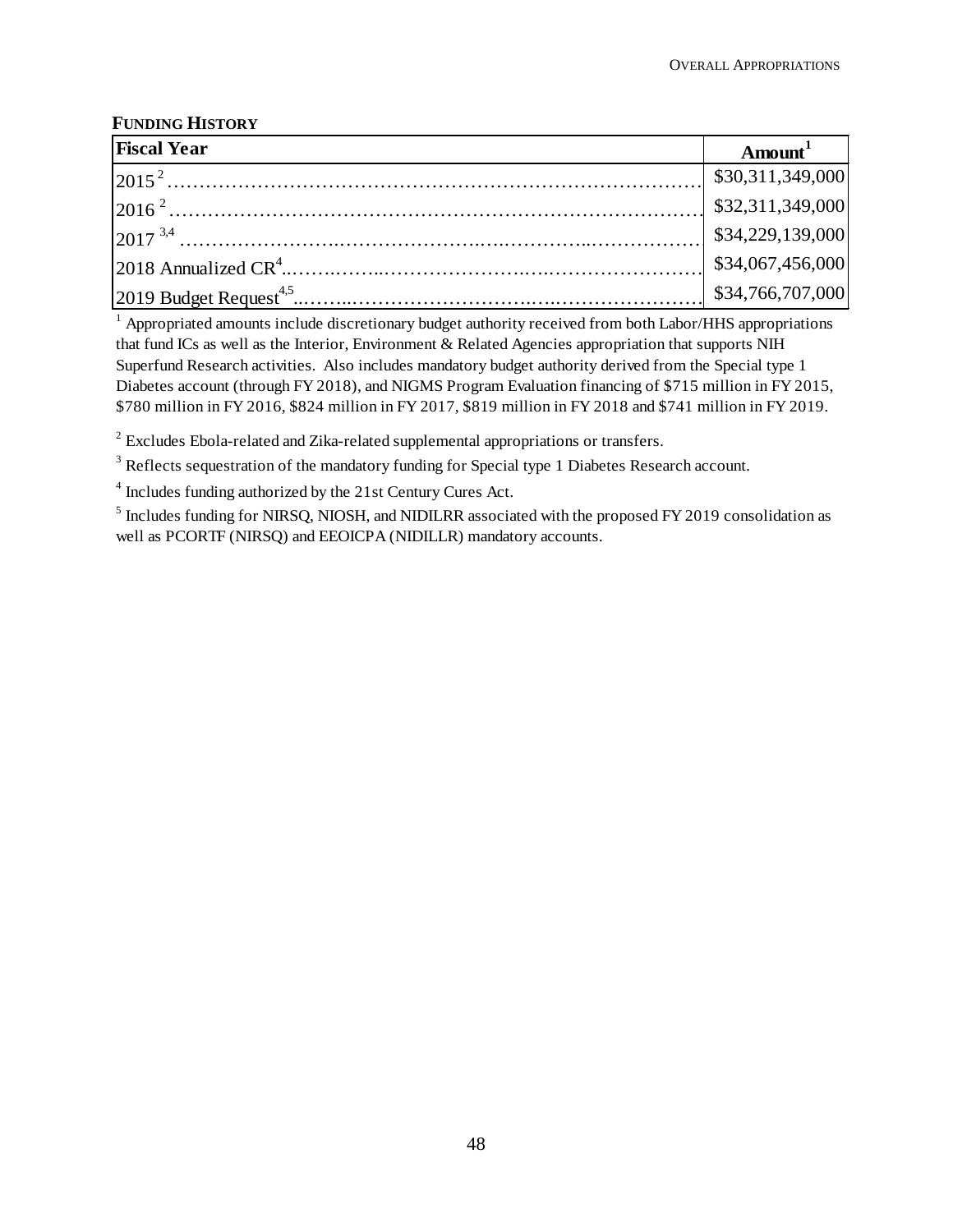### **SUMMARY OF REQUEST NARRATIVE**

The FY 2019 President's Budget request would provide \$34.8 billion to NIH, which is \$0.7 billion above the FY 2018 Annualized CR level.

The following summary references program level funding, which includes discretionary budget authority in the Department of Labor, Health and Human Services, and Education, and Related Agencies appropriation and in the Department of the Interior, Environment, and Related Agencies appropriation (dedicated to the Superfund Research program), and Program Evaluation Financing for the National Institute of General Medical Sciences under Section 241 of the Public Health Service Act.

This level also includes the consolidation into NIH of the Agency for Healthcare Research and Quality (AHRQ) as the National Institute for Research on Safety and Quality (NIRSQ), the National Institute for Occupational Safety and Health (NIOSH) from the Centers for Disease Control and Prevention (CDC), and the National Institute on Disability, Independent Living, and Rehabilitation Research (NIDILRR) from the Administration for Community Living (ACL). Both NIRSQ and NIOSH have mandatory funding as well as discretionary.

*Many elements of the NIH submission supporting the FY 2019 request were developed prior to announcement of the February 12, 2018 addendum to the President's Budget. Therefore, exhibits reflecting pre-addendum levels were excluded from the NIH budget justification*.

The primary budget mechanisms discussed below include mechanism allocations of Program Evaluation Financing, discretionary budget authority of the National Institute for Research on Safety and Quality, and Special type 1 Diabetes funds.

#### **Research Project Grants (RPGs)**

The FY 2019 President's Budget would provide \$18.9 billion for RPGs, which is \$0.2 billion less than the FY 2018 Annualized CR level estimate. This amount would fund 9,084 Competing RPGs, or 428 more than estimated for the FY 2018 Annualized CR. It also supports 25,030 Noncompeting RPGs, 438 fewer than the FY Annualized CR level. In addition, the projected Competing RPGs average cost of approximately \$503,245 would be 2.9% below the FY 2018 Annualized CR level.

• **Small Business Innovation Research/Small Business Technology Transfer (SBIR/STTR).** The FY 2019 President's Budget would provide \$919 million for SBIR/STTR program grants, which is \$8 million below the FY 2018 Annualized CR level. The minimum set-aside requirement is 3.65% in FY 2019.

#### **Research Centers**

The FY 2019 President's Budget would provide \$2.5 billion for Research Centers, which is \$1 million less than the FY 2018 Annualized CR level. It would fund 1,363 grants, 141 more than the FY 2018 Annualized CR level.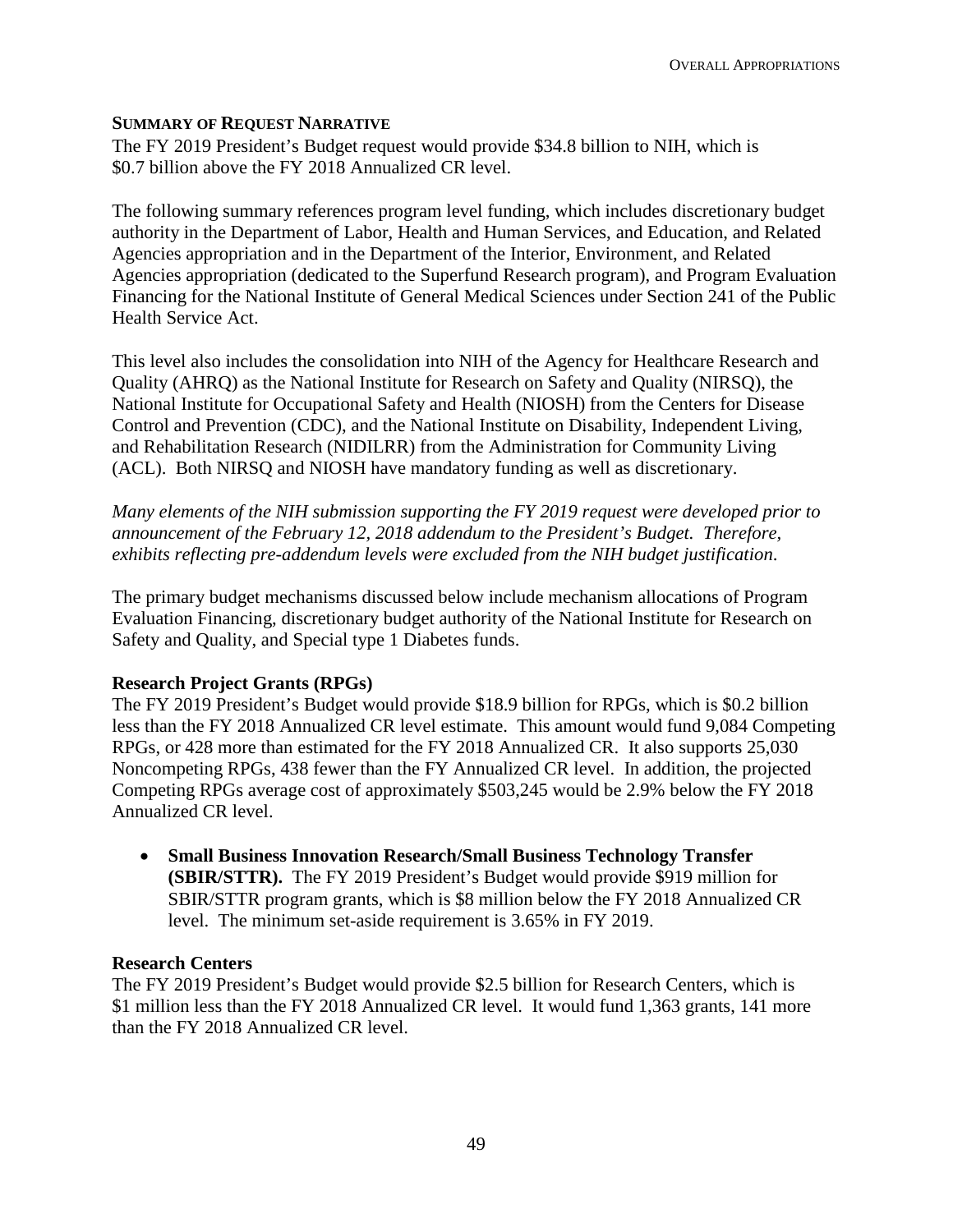## **Other Research**

The FY 2019 President's Budget would provide \$2.2 billion for this mechanism, which is \$49 million less than the FY 2018 Annualized CR level. It would fund 7,119 grants, which is 633 more than the FY 2018 Annualized CR level.

## **Training**

The FY 2019 President's Budget would provide \$811 million for training, which is \$29 million below the FY 2018 Annualized CR level. It would fund 15,770 Full-Time Trainee Positions (FTTPs), which is 255 fewer than the FY 2018 Annualized CR level.

## **Research & Development (R&D) Contracts**

The FY 2019 President's Budget would provide \$2.9 billion for R&D contracts, which is \$35 million more than the FY 2018 Annualized CR level. It would fund an estimated 2,003 contracts, which are 15 fewer than the FY 2018 Annualized CR level.

• **Small Business Innovation Research/Small Business Technology Transfer (SBIR/STTR).** The FY 2019 President's Budget includes a \$61 million set-aside within the R&D Contracts mechanism for support of qualified SBIR/STTR contracts. The minimum set-aside requirement is 3.65% in FY 2019.

## **Intramural Research (IR)**

The FY 2019 President's Budget would provide \$3.8 billion for IR, which is \$8 million more than the FY 2018 Annualized CR level.

## **Research Management and Support (RMS)**

The FY 2019 President's Budget would provide \$1.8 billion for RMS, which is \$8 million less the FY 2018 Annualized CR level.

## **Office of the Director (OD)**

The FY 2019 President's Budget would provide \$2.0 billion for OD, which is \$298 million more than the FY 2018 Annualized CR level.

## • **Other than Common Fund**

The \$1.2 billion allocated for OD elements other than the Common Fund or the Office of Research Infrastructure Programs is a net increase of \$400 million above the FY 2018 Annualized CR level. This is due, in part, to an increase in funding authorized by the  $21<sup>st</sup>$ Century Cures Act managed by OD, from \$52 million to \$196 million.

## • **Common Fund (CF)**

Approximately \$599 million is allocated for CF-supported programs. This amount is \$80 million below the FY 2018 Annualized CR level.

## **Buildings & Facilities (B&F)**

The FY 2019 President's Budget provides \$220 million for infrastructure sustainment projects associated with the B&F program, which is \$62 million above the FY 2018 Annualized CR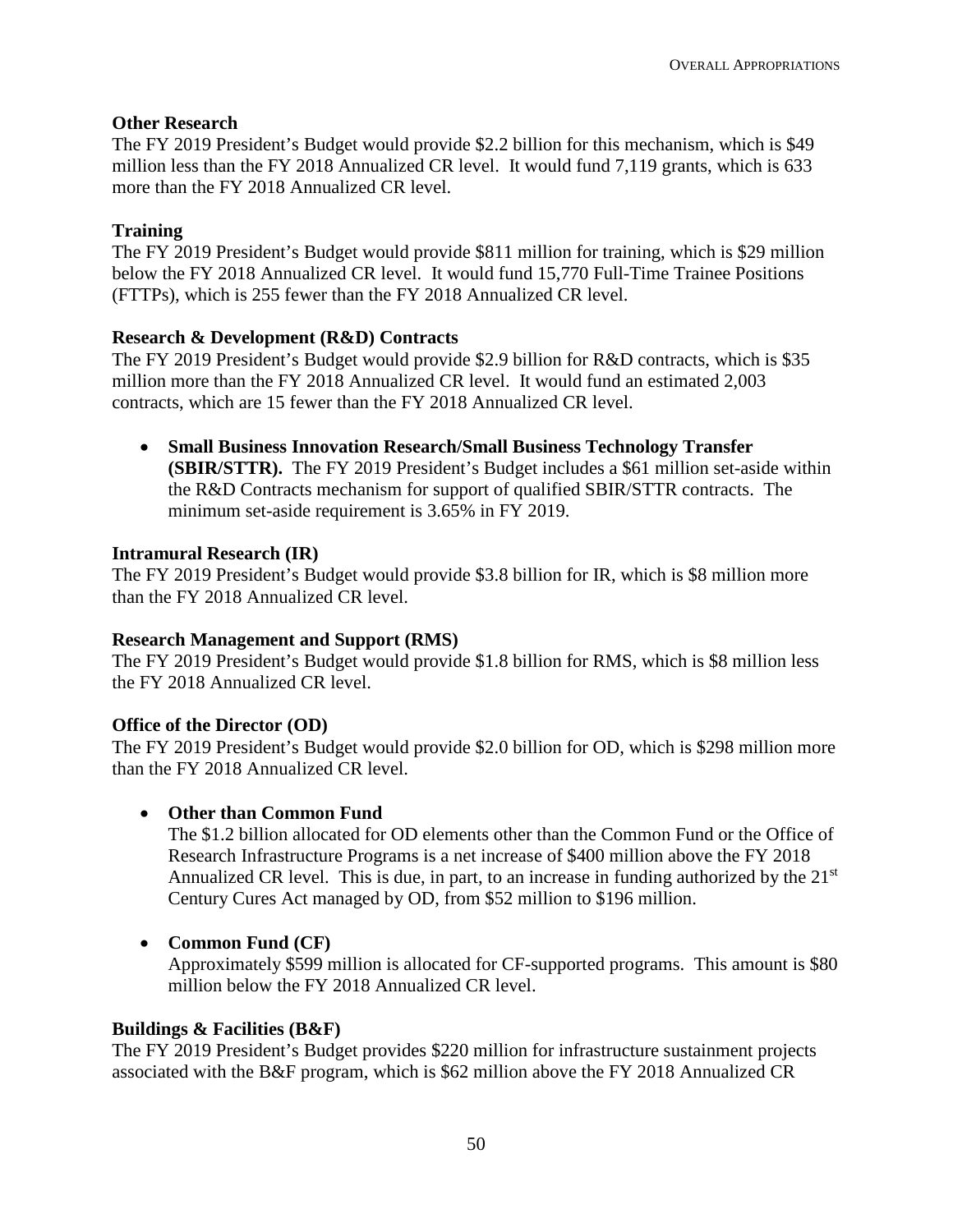level. This amount includes \$20 million for facility repair and improvement activities at the National Cancer Institute's Frederick, Maryland, facility.

### **Consolidation**

The FY 2019 President's Budget provides \$200 million for NIOSH and \$95.1 million for NIDILRR, in addition to the NIRSQ funding in the mechanisms above.

## **Superfund Research Program**

The FY 2019 President's Budget would provide \$54 million, which is \$23 million less than the FY 2018 Annualized CR level.

## **Patient-Centered Outcomes Research Trust Fund (PCORTF)**

The FY 2019 President's Budget would provide \$124 million in mandatory funding; PCORTF is proposed within NIH to accompany the National Institute for Research on Safety and Quality.

### **Energy Employees Occupational Illness Compensation Program Act (EEOICPA)**

The FY 2019 President's Budget would provide \$55.4 million for EEOICPA.

### **Program Evaluation Financing**

The FY 2019 President's Budget would provide \$741 million for Program Evaluation Financing purposes, which is \$78 million less than the FY 2018 Annualized CR level.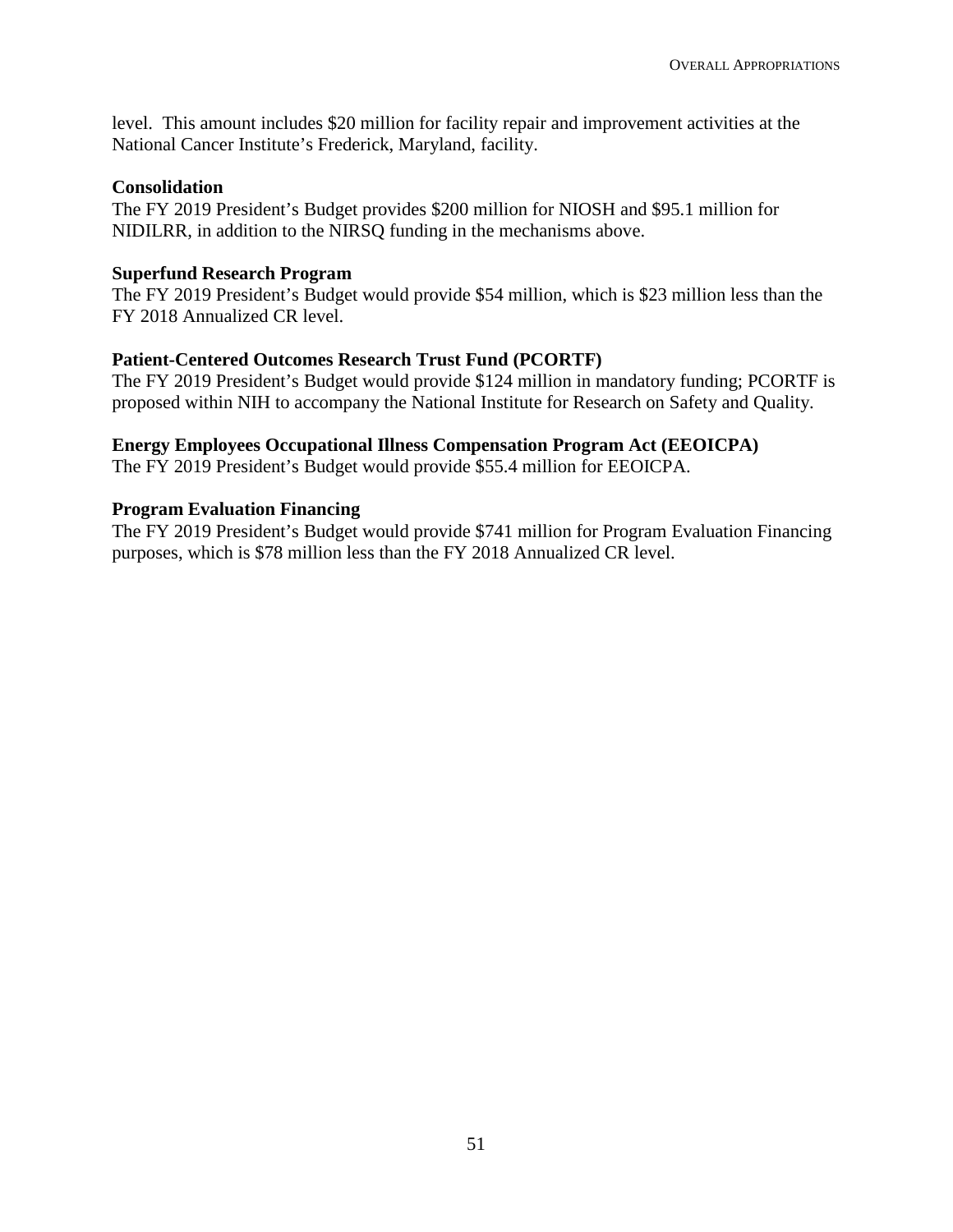| <b>Measure</b>                                                                                                                                                                                                                                                                                                                    | <b>Year and Most Recent Result /</b>                                                                                                                                                                                                                                                                                                                                                                                                                                                              | <b>FY 2018</b>                                                                                                                                                                                         | FY 2019                                                                                                                                                                                                                             | <b>FY 2019</b> |
|-----------------------------------------------------------------------------------------------------------------------------------------------------------------------------------------------------------------------------------------------------------------------------------------------------------------------------------|---------------------------------------------------------------------------------------------------------------------------------------------------------------------------------------------------------------------------------------------------------------------------------------------------------------------------------------------------------------------------------------------------------------------------------------------------------------------------------------------------|--------------------------------------------------------------------------------------------------------------------------------------------------------------------------------------------------------|-------------------------------------------------------------------------------------------------------------------------------------------------------------------------------------------------------------------------------------|----------------|
|                                                                                                                                                                                                                                                                                                                                   | <b>Target for Recent Result /</b>                                                                                                                                                                                                                                                                                                                                                                                                                                                                 | <b>Target</b>                                                                                                                                                                                          | <b>Target</b>                                                                                                                                                                                                                       | <b>Target</b>  |
|                                                                                                                                                                                                                                                                                                                                   |                                                                                                                                                                                                                                                                                                                                                                                                                                                                                                   |                                                                                                                                                                                                        |                                                                                                                                                                                                                                     | $+/-FY$ 2018   |
|                                                                                                                                                                                                                                                                                                                                   | (Summary of Result)                                                                                                                                                                                                                                                                                                                                                                                                                                                                               |                                                                                                                                                                                                        |                                                                                                                                                                                                                                     | <b>Target</b>  |
| SRO-1.3 By 2017,<br>complete testing of the<br>hypothesized mechanism<br>of treatment effect of three<br>novel treatment<br>approaches for mental<br>disorders, and advance one<br>promising intervention into<br>further clinical trial testing<br>(e.g., pilot studies or<br>efficacy trials). (Output)                         | FY 2017: Initiated testing of 45<br>hypothesized mechanisms of<br>treatment effect of novel<br>interventions; completed testing<br>of 16. Of the 16, 13 progressed<br>to pilot studies of clinical effect.<br>Target: Complete testing of the<br>hypothesized mechanism of<br>treatment of three novel<br>treatment approaches for mental<br>disorders, and advance one<br>promising intervention into<br>further clinical trial testing (pilot<br>study or efficacy trial).<br>(Target Exceeded) | N/A                                                                                                                                                                                                    | N/A                                                                                                                                                                                                                                 | N/A            |
| SRO-1.5 By 2020,<br>increase our understanding<br>of cancer trends and<br>outcomes in the context of<br>disparities and population<br>subgroups through<br>expansion of coverage and<br>representation of the US<br>population in the<br>Surveillance,<br>Epidemiology and End<br>Results (SEER) Program<br>registries. (Outcome) | FY 2018: Result Expected Dec<br>31, 2018<br>Target: Expand the SEER<br>Program through inclusion of 1-<br>3 additional core registries to<br>better represent the changing US<br>population.<br>(In Progress)                                                                                                                                                                                                                                                                                     | Expand the SEER<br>Program through<br>inclusion of 1-3<br>additional core<br>registries to better<br>represent the<br>changing US<br>population.                                                       | Expand SEER to<br>include links with<br>1-2 outside sources<br>such as<br>biospecimen<br>acquisition,<br>genomics and<br>molecular profile<br>data.                                                                                 | N/A            |
| SRO-1.6 By 2020,<br>determine the effectiveness<br>of an evidence-based,<br>patient-centered<br>multicomponent fall injury<br>prevention strategy in<br>adults 75 years of age and<br>older. (Outcome)                                                                                                                            | FY 2018: Result Expected Dec<br>31, 2018<br>Target: Complete follow-up of<br>participants enrolled in the trial<br>testing the effectiveness of the<br>evidence-based, patient-centered<br>multicomponent fall injury<br>prevention strategy.<br>(In Progress)                                                                                                                                                                                                                                    | Complete follow-<br>up of participants<br>enrolled in the trial<br>testing the<br>effectiveness of the<br>evidence-based,<br>patient-centered<br>multicomponent<br>fall injury<br>prevention strategy. | Complete follow-<br>up of participants<br>enrolled in the trial<br>testing the<br>effectiveness of the<br>evidence-based,<br>patient-centered<br>multicomponent<br>fall injury<br>prevention strategy<br>and analyze trial<br>data. | N/A            |
| SRO-2.1 By 2023,<br>develop, optimize, and<br>evaluate the effectiveness<br>of nano-enabled                                                                                                                                                                                                                                       | FY 2018: Result Expected Dec<br>31, 2018<br>Target: Optimize properties of 3                                                                                                                                                                                                                                                                                                                                                                                                                      | Optimize<br>properties of 3<br>nanoformulations<br>for effective                                                                                                                                       | Further optimize<br>top 2 candidate<br>nanoformulations<br>for co-delivery of                                                                                                                                                       | N/A            |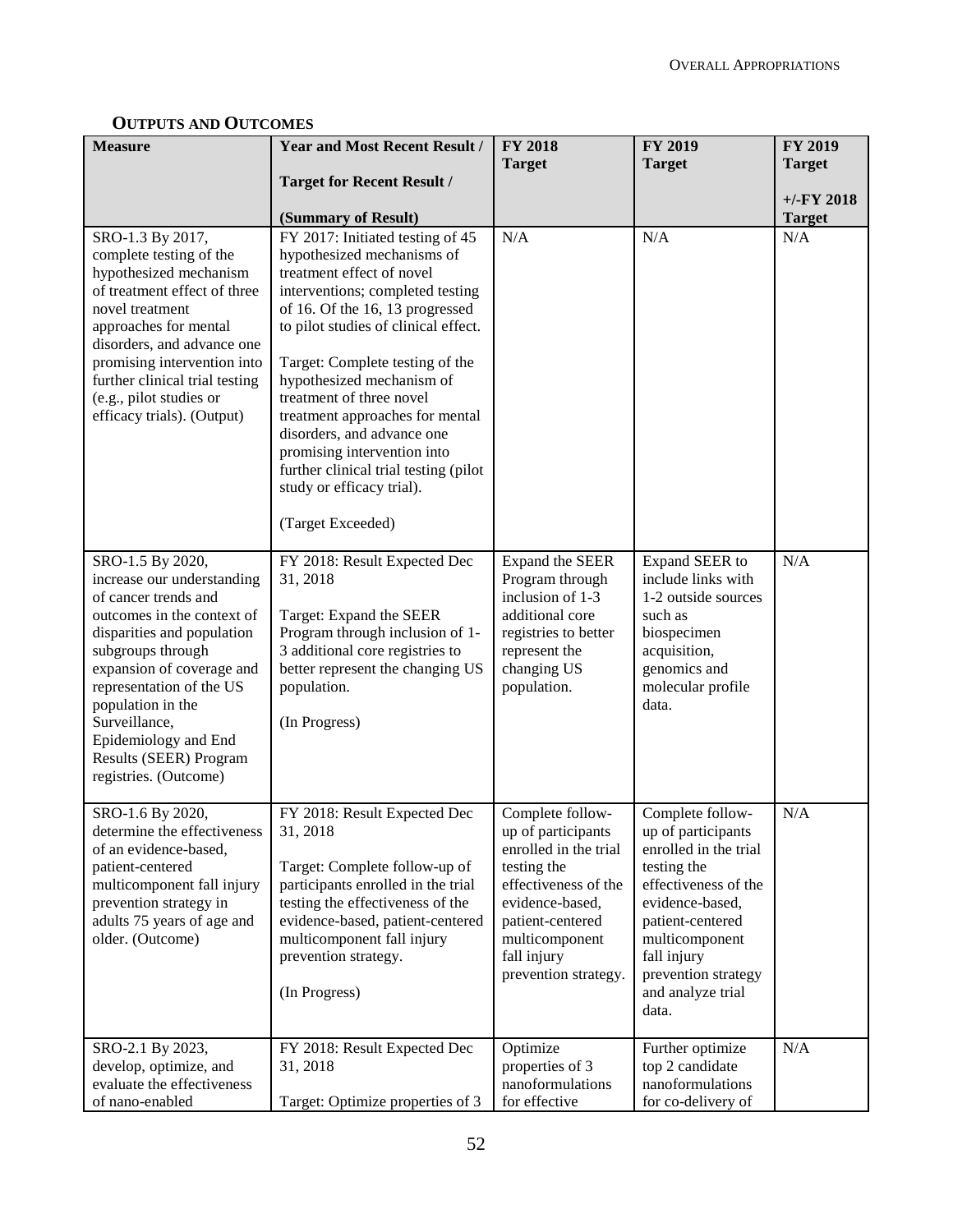| <b>Measure</b>                                                                                                                                                                                                                                                                                            | <b>Year and Most Recent Result /</b>                                                                                                                                                                                                                                                                                                                                                                                                                                                                                 | <b>FY 2018</b><br><b>Target</b>                                                                     | <b>FY 2019</b><br><b>Target</b>                                                                                                                                  | <b>FY 2019</b><br><b>Target</b> |
|-----------------------------------------------------------------------------------------------------------------------------------------------------------------------------------------------------------------------------------------------------------------------------------------------------------|----------------------------------------------------------------------------------------------------------------------------------------------------------------------------------------------------------------------------------------------------------------------------------------------------------------------------------------------------------------------------------------------------------------------------------------------------------------------------------------------------------------------|-----------------------------------------------------------------------------------------------------|------------------------------------------------------------------------------------------------------------------------------------------------------------------|---------------------------------|
|                                                                                                                                                                                                                                                                                                           | <b>Target for Recent Result /</b>                                                                                                                                                                                                                                                                                                                                                                                                                                                                                    |                                                                                                     |                                                                                                                                                                  | $+/-FY$ 2018                    |
| immunotherapy (nano-<br>immunotherapy) for one<br>cancer type. (Output)                                                                                                                                                                                                                                   | (Summary of Result)<br>nanoformulations for effective<br>delivery and antigen-specific<br>response in immune cells.<br>(In Progress)                                                                                                                                                                                                                                                                                                                                                                                 | delivery and<br>antigen-specific<br>response in<br>immune cells.                                    | multiple antigens to<br>enhance anti-tumor<br>response in one<br>animal model.                                                                                   | <b>Target</b>                   |
| SRO-2.2 By 2018, assess<br>the efficacy of one to two<br>anti-inflammatory therapy<br>for cardiovascular disease<br>(CVD) in HIV-infected<br>individuals. (Output)                                                                                                                                        | FY 2017: Follow-up visits of<br>enrolled subjects and final<br>analysis report were completed.<br>Target: Conduct follow-up visits<br>of enrolled subjects.<br>(Target Met)                                                                                                                                                                                                                                                                                                                                          | Complete study<br>and publish<br>manuscript.                                                        | N/A                                                                                                                                                              | N/A                             |
| SRO-2.3 By 2019,<br>evaluate the impact of two<br>community-level<br>combination prevention<br>packages (which include<br>universal HIV testing and<br>intensified provision of<br>HIV antiretroviral therapy<br>and care) on population-<br>level HIV incidence in the<br>developing world.<br>(Outcome) | FY 2017: Enrollment, tracking<br>and follow-up with participants<br>has proven difficult, in part<br>because of greater than expected<br>rates of mobility and migration.<br>Therefore, to ensure that there<br>are sufficient data to meet the<br>primary study objective, the<br>Data and Safety Monitoring<br>Board extended the period of<br>follow-up through June 2018.<br>Target: Complete additional<br>annual follow-up visits of all<br>participants and HIV incidence<br>evaluations.<br>(Target Not Met) | Finish conducting<br>follow-up visits<br>and begin data<br>analysis.                                | Complete data<br>analyses to<br>evaluate the impact<br>of two community-<br>level combination<br>prevention<br>packages on<br>population-level<br>HIV incidence. | N/A                             |
| SRO-2.4 By 2020,<br>increase the number of<br>potential treatment options<br>for communication<br>disorders that are being<br>tested in clinical trials by<br>adding one new treatment<br>option per year. (Outcome)                                                                                      | FY 2017: NIH-supported<br>scientists completed a phase I<br>clinical trial of a hearing system<br>to treat hearing loss. Individuals<br>using the Earlens light-driven<br>contact hearing aid<br>demonstrated significant<br>improvement in word<br>recognition.<br>Target: Initiate testing one new<br>potential treatment option for a<br>hearing disorder.<br>(Target Met)                                                                                                                                        | Initiate testing one<br>new potential<br>treatment option<br>for a speech and<br>language disorder. | Initiate testing one<br>new potential<br>treatment option<br>for a hearing<br>disorder.                                                                          | N/A                             |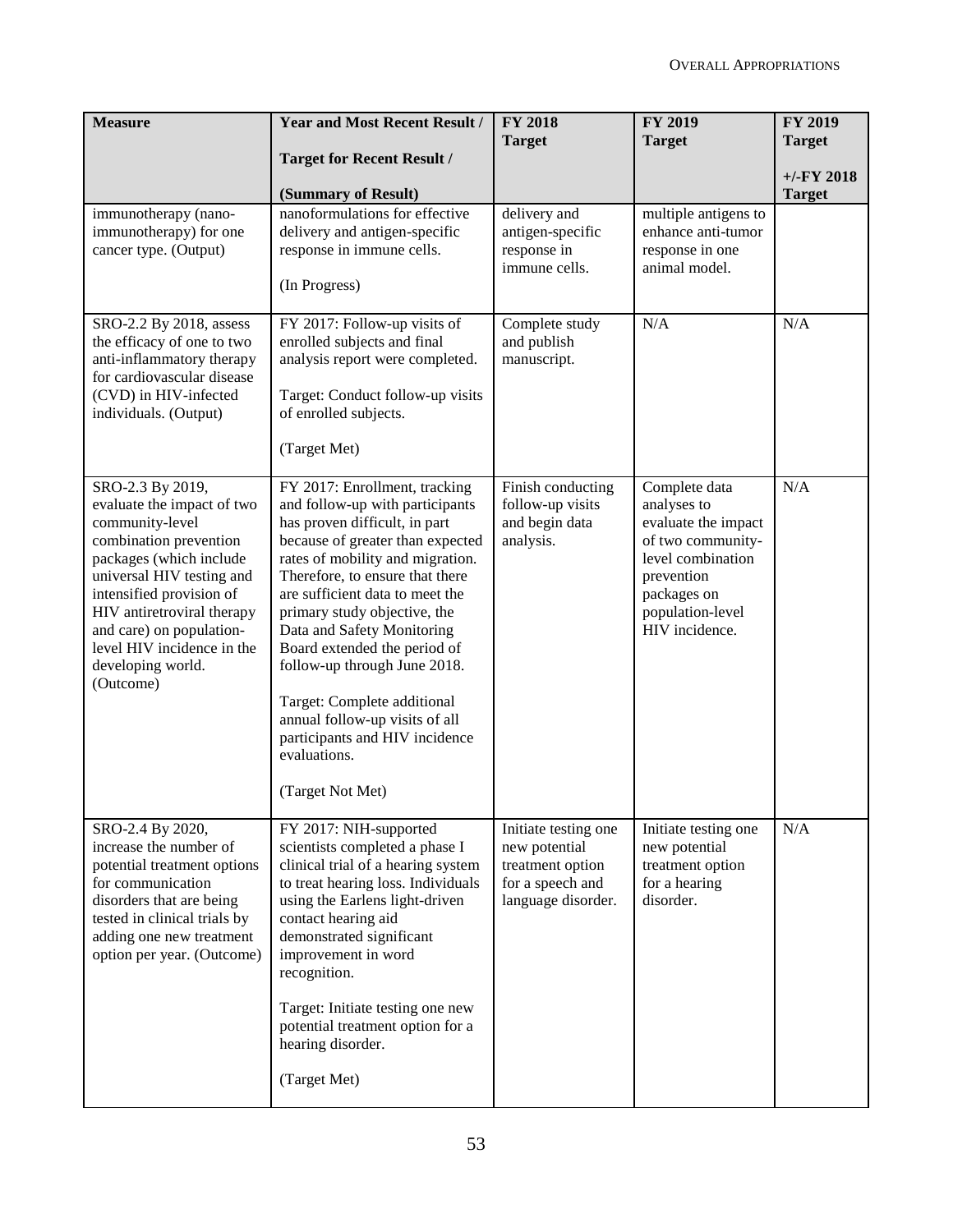| <b>Measure</b>                                                                                                                                                                                                                                                                                                                 | <b>Year and Most Recent Result /</b><br><b>Target for Recent Result /</b><br>(Summary of Result)                                                                                                                                                                                                         | <b>FY 2018</b><br><b>Target</b>                                                                                                                                                                                                | <b>FY 2019</b><br><b>Target</b>                                                                                                                                         | FY 2019<br><b>Target</b><br>$+/-$ FY 2018<br><b>Target</b> |
|--------------------------------------------------------------------------------------------------------------------------------------------------------------------------------------------------------------------------------------------------------------------------------------------------------------------------------|----------------------------------------------------------------------------------------------------------------------------------------------------------------------------------------------------------------------------------------------------------------------------------------------------------|--------------------------------------------------------------------------------------------------------------------------------------------------------------------------------------------------------------------------------|-------------------------------------------------------------------------------------------------------------------------------------------------------------------------|------------------------------------------------------------|
| SRO-2.5 By 2021, develop<br>three non-invasive imaging<br>technologies that can<br>image retinal cell function<br>and circuitry. (Output)                                                                                                                                                                                      | FY 2018: Result Expected Dec<br>31, 2018<br>Target: Develop prototypes for<br>four imaging technologies based<br>on adaptive optics in animal<br>models.<br>(In Progress)                                                                                                                                | Develop prototypes<br>for four imaging<br>technologies based<br>on adaptive optics<br>in animal models.                                                                                                                        | Integrate<br>measurements of<br>cell function with<br>anatomical<br>imaging.                                                                                            | N/A                                                        |
| SRO-2.6 By 2020,<br>investigate the pathways<br>and mechanisms of how<br>seven environmental<br>agents can alter epigenetic<br>processes such as DNA<br>methylation, recruitment<br>of specific histone<br>modifications, and<br>chromatin remodeling to<br>better determine if these<br>changes can be inherited.<br>(Output) | FY 2017: Seven environmental<br>chemicals that altered epigenetic<br>processes in animal models were<br>analyzed.<br>Target: Analyze the impact of<br>how 2-6 distinct/individual<br>environmental exposures alter<br>epigenetic processes in animal<br>models.<br>(Target Exceeded)                     | Through the use of<br>epigenetic<br>signatures, evaluate<br>if 3 different<br>environmentally<br>induced changes in<br>3 different tissues<br>or cells obtained<br>noninvasively are<br>similar in major<br>organs or tissues. | Determine and<br>identify, if present,<br>sex differences in<br>three<br>environmentally<br>induced<br>epigenomic<br>signatures in three<br>different mouse<br>tissues. | N/A                                                        |
| SRO-2.7 By 2022, file<br>Phase II Investigational<br>New Drug (IND)<br>application with the FDA<br>for a therapy to treat<br>geographic atrophy in age-<br>related macular<br>degeneration using patient-<br>derived stem cells.<br>(Outcome)                                                                                  | FY 2017: Clinical grade retinal<br>tissue patch derived from AMD<br>patients was safe and effective<br>in rescuing retinal degeneration<br>in rodent and pig models.<br>Target: Complete preclinical<br>work to test safety and efficacy<br>of the clinical product in animal<br>models.<br>(Target Met) | Submit IND<br>application with the<br>FDA to launch<br>phase I clinical trial<br>upon approval.                                                                                                                                | Recruit 3 AMD<br>patients into Phase<br>I clinical trial.                                                                                                               | N/A                                                        |
| SRO-2.8 By 2023,<br>advance the development<br>of three novel drug or<br>biologic therapeutic<br>candidates for Alzheimer's<br>disease (AD) or related<br>dementias toward the point<br>of entry into Phase I<br>human studies. (Output)                                                                                       | FY 2018: Result Expected Dec<br>31, 2018<br>Target: Initiate drug discovery<br>efforts aimed at developing<br>novel candidate therapeutics for<br>AD or AD related dementias<br>against up to 3 novel therapeutic<br>targets.<br>(In Progress)                                                           | Initiate drug<br>discovery efforts<br>aimed at<br>developing novel<br>candidate<br>therapeutics for AD<br>or AD related<br>dementias against<br>up to 3 novel<br>therapeutic targets.                                          | For each of the<br>novel therapeutic<br>targets, select 3-5<br>candidate<br>therapeutic agents<br>for entry into<br>preclinical<br>optimization<br>studies.             | N/A                                                        |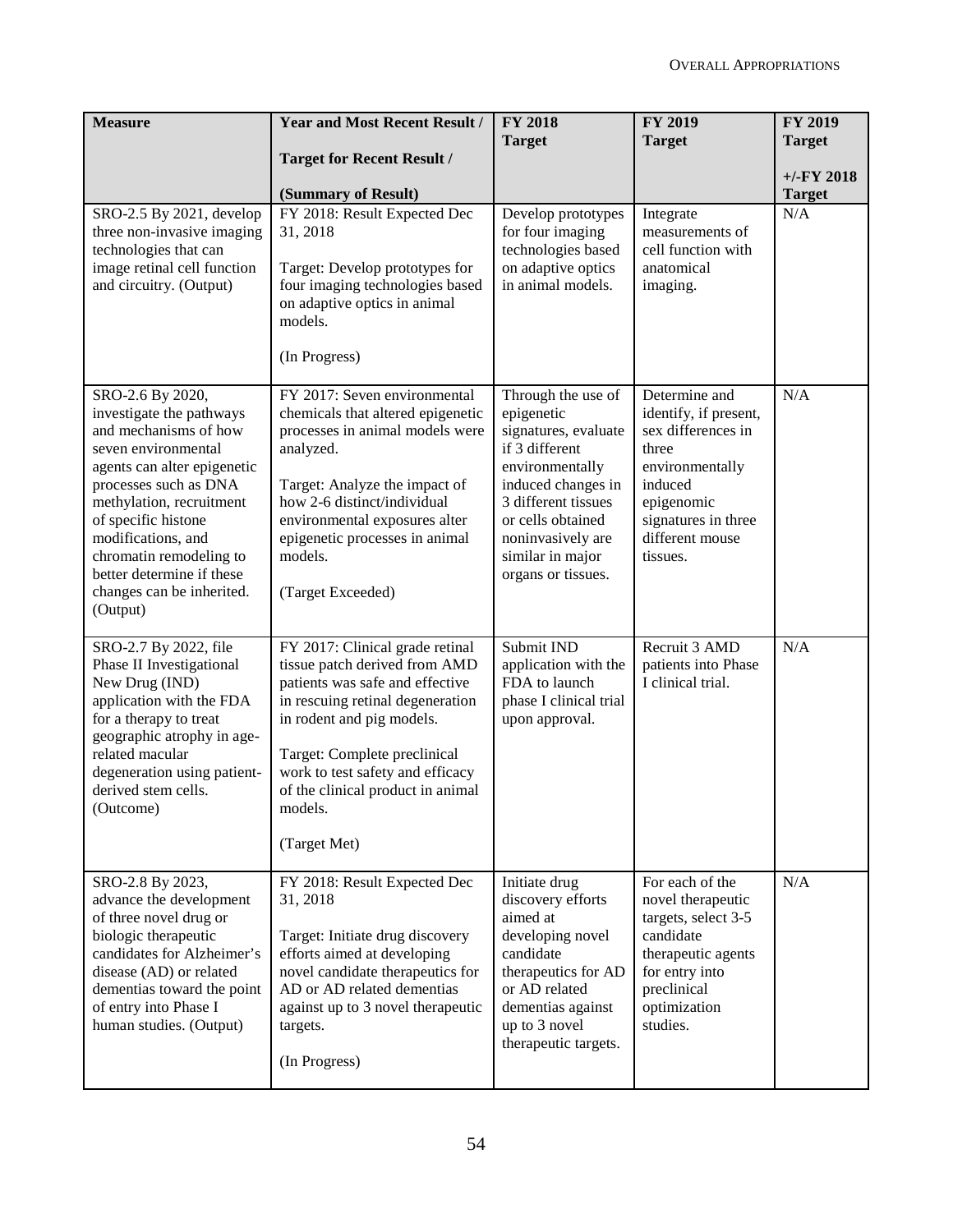| <b>Measure</b>                                                                                                                                                                                                                     | <b>Year and Most Recent Result /</b>                                                                                                                                                                                                                                  | <b>FY 2018</b>                                                                                                                                                                                                         | <b>FY 2019</b>                                                                                                                                                                                                                                                                                           | FY 2019              |
|------------------------------------------------------------------------------------------------------------------------------------------------------------------------------------------------------------------------------------|-----------------------------------------------------------------------------------------------------------------------------------------------------------------------------------------------------------------------------------------------------------------------|------------------------------------------------------------------------------------------------------------------------------------------------------------------------------------------------------------------------|----------------------------------------------------------------------------------------------------------------------------------------------------------------------------------------------------------------------------------------------------------------------------------------------------------|----------------------|
|                                                                                                                                                                                                                                    | <b>Target for Recent Result /</b>                                                                                                                                                                                                                                     | <b>Target</b>                                                                                                                                                                                                          | <b>Target</b>                                                                                                                                                                                                                                                                                            | <b>Target</b>        |
|                                                                                                                                                                                                                                    |                                                                                                                                                                                                                                                                       |                                                                                                                                                                                                                        |                                                                                                                                                                                                                                                                                                          | $+/-FY$ 2018         |
|                                                                                                                                                                                                                                    | (Summary of Result)<br>FY 2017: Enrollment of                                                                                                                                                                                                                         |                                                                                                                                                                                                                        |                                                                                                                                                                                                                                                                                                          | <b>Target</b><br>N/A |
| SRO-2.9 By 2022,<br>evaluate the safety and<br>effectiveness of 1-3 long-<br>acting strategies for the<br>prevention of HIV.<br>(Outcome)                                                                                          | participants continued for both<br>studies.<br>Target: Strategy 1: Continue<br>enrolling participants into two<br>studies to test the safety,<br>tolerability, and effectiveness of<br>VRC01 as an intravenous<br>prevention strategy.<br>(Target Met)                | Strategy 2: Analyze<br>primary results of a<br>Phase 2a study<br>examining the<br>long-acting<br>injectable,<br>cabotegravir, for<br>the prevention of<br>HIV.                                                         | Strategy 3:<br>Complete final<br>analysis of an<br>open-label<br>extension study<br>that builds on the<br>findings of an<br>earlier trial and<br>aims to assess the<br>continued safety of<br>the dapivirine<br>vaginal ring in a<br>more real-world<br>context and study<br>participants'<br>adherence. |                      |
| SRO-2.10 By 2021,<br>develop methods for the<br>regeneration of functional<br>tissues of the human<br>dental, oral, and<br>craniofacial complex to<br>enable initiation of human<br>Phase I clinical trials.<br>(Outcome)          | FY 2018: Result Expected Dec<br>31, 2018<br>Target: Establish a centralized<br>Resource Center that is fully<br>operational to develop, optimize,<br>and validate tools and strategies<br>for dental, oral, and craniofacial<br>tissue regeneration.<br>(In Progress) | Establish a<br>centralized<br><b>Resource Center</b><br>that is fully<br>operational to<br>develop, optimize,<br>and validate tools<br>and strategies for<br>dental, oral, and<br>craniofacial tissue<br>regeneration. | Submit an<br>Investigational<br>New Drug (IND)<br>application for an<br>FDA-approved<br>tissue regeneration<br>combination<br>product.                                                                                                                                                                   | N/A                  |
| SRO-2.12 By 2021,<br>develop, validate, and/or<br>disseminate 3-5 new<br>research tools or<br>technologies that enable<br>better understanding of<br>brain function at the<br>cellular and/or circuit<br>level. (Output)           | FY 2018: Result Expected Dec<br>31, 2018<br>Target: Develop four novel<br>neurotechnologies for<br>stimulating/recording in the<br>brain to enable basic studies of<br>neural activity at the cellular<br>level.<br>(In Progress)                                     | Develop four novel<br>neurotechnologies<br>for stimulating/<br>recording in the<br>brain to enable<br>basic studies of<br>neural activity at<br>the cellular level.                                                    | Test new and/or<br>existing brain<br>stimulation devices<br>for 2 new<br>therapeutic<br>indications in<br>humans through the<br><b>BRAIN Public</b><br>Private Partnership.                                                                                                                              | N/A                  |
| SRO-2.13 By 2023,<br>advance the development<br>of 1-2 new drugs and/or<br>other therapeutic<br>candidates for neurological<br>diseases from lead<br>optimization or device<br>development toward the<br>point of preparedness for | FY 2018: Result Expected Dec<br>31, 2018<br>Target: Initiate lead optimization<br>studies to identify a pre-clinical<br>candidate for 4-7 therapeutic or<br>device candidates.                                                                                        | Initiate lead<br>optimization<br>studies to identify a<br>pre-clinical<br>candidate for 4-7<br>therapeutic or<br>device candidates.                                                                                    | Identify and<br>characterize 2-4<br>therapeutic or<br>device candidates<br>in preparation for<br>animal toxicology<br>studies.                                                                                                                                                                           | N/A                  |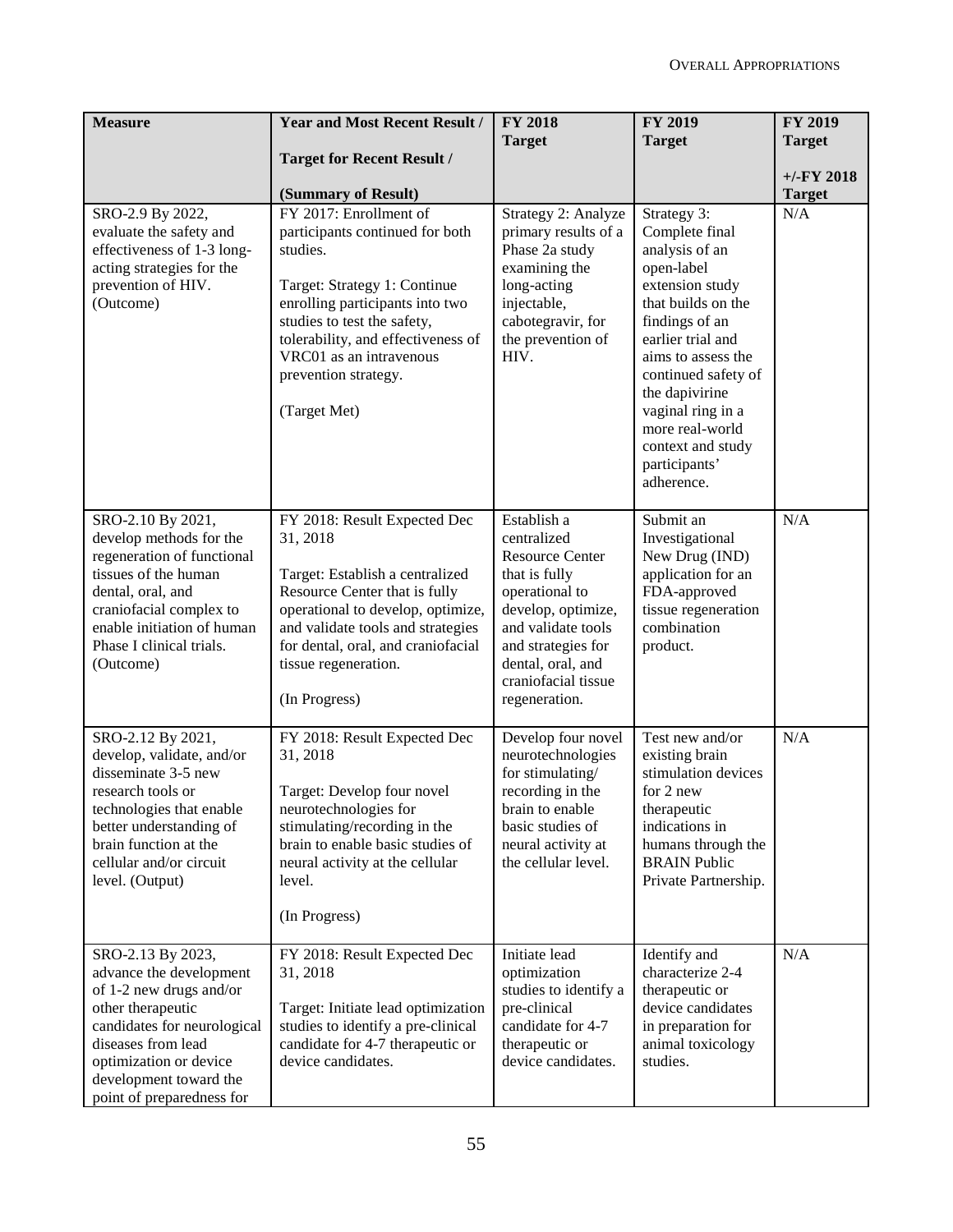| <b>Measure</b>                                                                                                                                                                                                                | <b>Year and Most Recent Result /</b>                                                                                                                                                                                                                                                                            | <b>FY 2018</b><br><b>Target</b>                                                                                                                                                             | <b>FY 2019</b><br><b>Target</b>                                                                                                                                                                                                                     | <b>FY 2019</b><br><b>Target</b> |
|-------------------------------------------------------------------------------------------------------------------------------------------------------------------------------------------------------------------------------|-----------------------------------------------------------------------------------------------------------------------------------------------------------------------------------------------------------------------------------------------------------------------------------------------------------------|---------------------------------------------------------------------------------------------------------------------------------------------------------------------------------------------|-----------------------------------------------------------------------------------------------------------------------------------------------------------------------------------------------------------------------------------------------------|---------------------------------|
|                                                                                                                                                                                                                               | <b>Target for Recent Result /</b>                                                                                                                                                                                                                                                                               |                                                                                                                                                                                             |                                                                                                                                                                                                                                                     |                                 |
|                                                                                                                                                                                                                               | (Summary of Result)                                                                                                                                                                                                                                                                                             |                                                                                                                                                                                             |                                                                                                                                                                                                                                                     | $+/-FY$ 2018<br><b>Target</b>   |
| first-in-human studies.<br>(Output)                                                                                                                                                                                           | (In Progress)                                                                                                                                                                                                                                                                                                   |                                                                                                                                                                                             |                                                                                                                                                                                                                                                     |                                 |
| SRO-3.1 By 2025, identify<br>neurobehavioral precursors<br>or consequences of<br>adolescent substance use<br>or other childhood<br>experiences. (Outcome)                                                                     | FY 2018: Result Expected Dec<br>31, 2018<br>Target: Initiate or continue 1-3<br>preclinical or clinical studies to<br>explore how alcohol or other<br>substance use impacts<br>adolescent brain development.<br>(In Progress)                                                                                   | Initiate or continue<br>1-3 preclinical or<br>clinical studies to<br>explore how<br>alcohol or other<br>substance use<br>impacts adolescent<br>brain development.                           | Continue to<br>evaluate the impact<br>of adolescent<br>alcohol or other<br>substance use on<br>brain development.                                                                                                                                   | N/A                             |
| SRO-3.2 By 2023,<br>establish the feasibility of<br>using one emerging<br>technology to safely and<br>non-invasively obtain real<br>time data on human<br>placenta development and<br>function during pregnancy.<br>(Outcome) | FY 2018: Result Expected Dec<br>31, 2018<br>Target: Implement 3 research<br>studies designed to evaluate the<br>potential use of imaging<br>technologies to obtain data on<br>the placenta in humans and/or<br>animal models.<br>(In Progress)                                                                  | Implement 3<br>research studies<br>designed to<br>evaluate the<br>potential use of<br>imaging<br>technologies to<br>obtain data on the<br>placenta in humans<br>and/or animal<br>models.    | Develop<br>specifications for a<br>curated dataset to<br>serve as a resource<br>for placental<br>research, including<br>identifying<br>research gaps and<br>discovering<br>potential<br>biomarkers and<br>therapeutic targets<br>for drug delivery. | N/A                             |
| SRO-3.9 By 2020, identify<br>two molecular-targeted<br>therapies for disorders of<br>the immune system that<br>affect children. (Outcome)                                                                                     | FY 2017: Researchers have<br>designed a compassionate use<br>study to evaluate treatment with<br>Janus Kinase (JAK) inhibitors in<br>juvenile dermatomyositis<br>(JDM).<br>Target: Design a clinical study<br>testing an agent for a disorder of<br>the immune system that affects<br>children.<br>(Target Met) | Initiate an<br>interventional<br>clinical study of a<br>molecularly-<br>targeted therapy in<br>a cohort of patients<br>with a disorder of<br>the immune system<br>that affects<br>children. | Complete an<br>interventional<br>clinical study of a<br>molecularly<br>targeted therapy for<br>a disorder of the<br>immune system<br>that affects<br>children.                                                                                      | N/A                             |
| SRO-3.10 By 2017,<br>advance two candidate<br>medications for treatment<br>of substance use disorders<br>to clinical studies in<br>humans. (Outcome)                                                                          | FY 2017: NIH-supported<br>researchers conducted a human<br>laboratory study to investigate<br>the role of varenicline, a<br>smoking cessation medication,<br>on alcohol craving.<br>Target: Conduct one human                                                                                                   | N/A                                                                                                                                                                                         | $\rm N/A$                                                                                                                                                                                                                                           | N/A                             |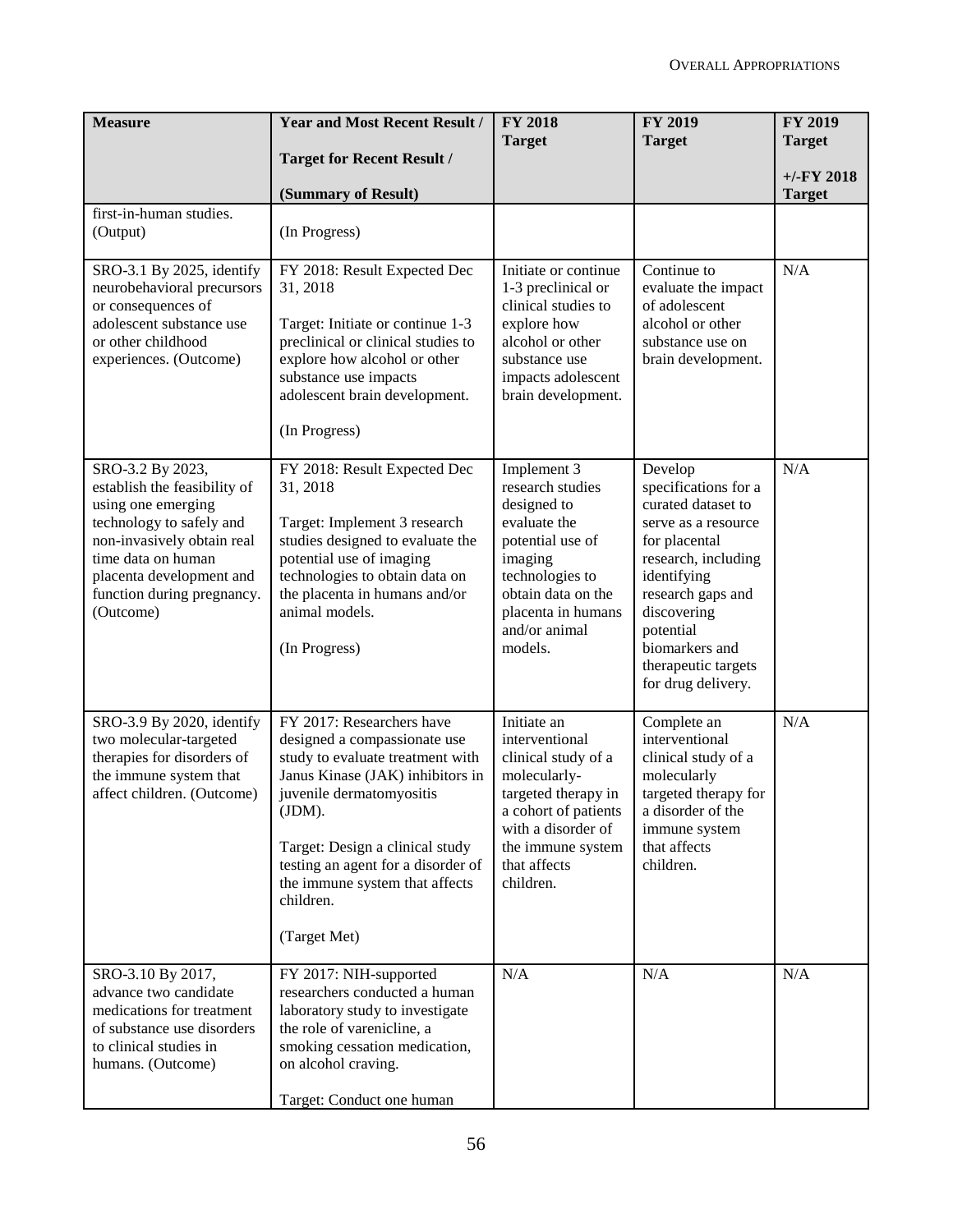| <b>Measure</b>                                                                                                                                                                                                                                                                       | <b>Year and Most Recent Result /</b>                                                                                                                                                                                                                                                                                                                                                                                                                                                                                                      | <b>FY 2018</b><br><b>Target</b>                                 | <b>FY 2019</b><br><b>Target</b>                                | FY 2019<br><b>Target</b>      |
|--------------------------------------------------------------------------------------------------------------------------------------------------------------------------------------------------------------------------------------------------------------------------------------|-------------------------------------------------------------------------------------------------------------------------------------------------------------------------------------------------------------------------------------------------------------------------------------------------------------------------------------------------------------------------------------------------------------------------------------------------------------------------------------------------------------------------------------------|-----------------------------------------------------------------|----------------------------------------------------------------|-------------------------------|
|                                                                                                                                                                                                                                                                                      | <b>Target for Recent Result /</b>                                                                                                                                                                                                                                                                                                                                                                                                                                                                                                         |                                                                 |                                                                |                               |
|                                                                                                                                                                                                                                                                                      | (Summary of Result)                                                                                                                                                                                                                                                                                                                                                                                                                                                                                                                       |                                                                 |                                                                | $+/-FY$ 2018<br><b>Target</b> |
|                                                                                                                                                                                                                                                                                      | laboratory study on a candidate<br>compound.<br>(Target Met)                                                                                                                                                                                                                                                                                                                                                                                                                                                                              |                                                                 |                                                                |                               |
| SRO-3.11 By 2017,<br>advance the discovery of<br>high need cures through<br>innovations in the<br>therapeutics discovery and<br>development process, by<br>developing 3-D human<br>tissue chips that accurately<br>model the structure and<br>function of human organs.<br>(Outcome) | FY 2017: NIH-funded scientists<br>continued to collaborate to<br>integrate tissue chips into linked<br>systems to mimic complex<br>human organ interactions.<br>Scientists investigated<br>sequential metabolism of drugs<br>through four organ systems (gut,<br>liver, blood-brain barrier,<br>kidney) and investigated off-<br>target side-effects of drugs and<br>metabolites on skeletal muscle.<br>Target: Demonstrate that<br>integrated organ chip systems<br>model the structure and function<br>of human organs.<br>(Target Met) | N/A                                                             | N/A                                                            | N/A                           |
| SRO-4.1 By 2020, enable<br>1-3 Bridging<br>Interventional<br>Development Gaps<br>(BrIDGs) projects to have<br>sufficient pre-clinical data<br>for therapeutic agents in<br>order to apply for<br>Investigational New Drug<br>(IND) approval from the<br>FDA. (Output)                | FY 2017: The BrIDGs program<br>acquired GMP-compliant drug<br>material for one project.<br>However, due to factors outside<br>of BrIDGs' control (deficiency<br>in required drug materials<br>provided by the collaborator),<br>formal GLP toxicology studies<br>could not be conducted.<br>Target: Acquire Good<br>Manufacturing Practice (GMP)-<br>compliant drug material and<br>conduct formal Good<br>Laboratory Practice (GLP)<br>toxicology studies for 1-3<br>projects.<br>(Target Not Met)                                       | Acquire GMP-<br>compliant drug<br>material for 1-3<br>projects. | Initiate formal GLP<br>toxicology studies<br>for 1-3 projects. | N/A                           |
| SRO-4.2 By 2017,<br>develop, adapt, and test the<br>effectiveness of health<br>promotion and disease<br>prevention interventions in                                                                                                                                                  | FY 2017: NIH-supported<br>research examined data related<br>to effective smoking cessation<br>rates in NA communities.                                                                                                                                                                                                                                                                                                                                                                                                                    | N/A                                                             | N/A                                                            | N/A                           |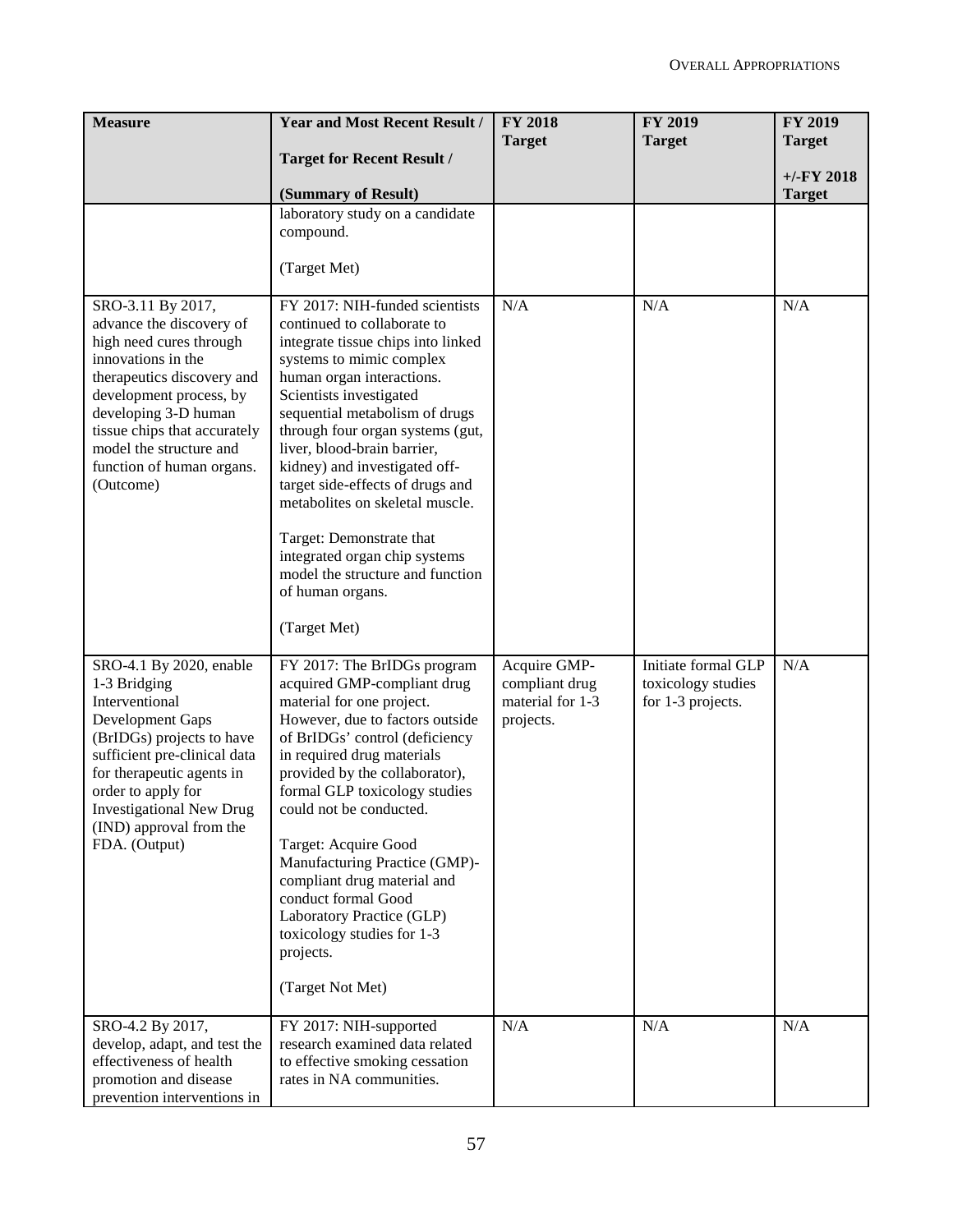| <b>Measure</b>                                      | <b>Year and Most Recent Result /</b>                             | <b>FY 2018</b>                     | <b>FY 2019</b>                         | FY 2019                       |
|-----------------------------------------------------|------------------------------------------------------------------|------------------------------------|----------------------------------------|-------------------------------|
|                                                     |                                                                  | <b>Target</b>                      | <b>Target</b>                          | <b>Target</b>                 |
|                                                     | <b>Target for Recent Result /</b>                                |                                    |                                        |                               |
|                                                     | (Summary of Result)                                              |                                    |                                        | $+/-FY$ 2018<br><b>Target</b> |
| Native American (NA)                                | Target: Continue to develop,                                     |                                    |                                        |                               |
| populations that are                                | adapt, and test the effectiveness                                |                                    |                                        |                               |
| culturally appropriate and                          | of culturally appropriate health                                 |                                    |                                        |                               |
| promote the adoption of                             | promotion and disease                                            |                                    |                                        |                               |
| healthy lifestyles.                                 | prevention interventions in NA                                   |                                    |                                        |                               |
| (Outcome)                                           | populations. Begin analyzing<br>preliminary data from testing    |                                    |                                        |                               |
|                                                     | interventions in NA                                              |                                    |                                        |                               |
|                                                     | communities, and adapt                                           |                                    |                                        |                               |
|                                                     | community interventions based                                    |                                    |                                        |                               |
|                                                     | on initial finding.                                              |                                    |                                        |                               |
|                                                     | (Target Met)                                                     |                                    |                                        |                               |
| SRO-4.3 By 2020,                                    | FY 2018: Result Expected Dec                                     | Identify the                       | Identify the role                      | N/A                           |
| advance our                                         | 31, 2018                                                         | cellular/genetic                   | various cellular                       |                               |
| characterization and                                |                                                                  | components of 3                    | components play in                     |                               |
| understanding of the<br>cellular and genetic        | Target: Identify the<br>cellular/genetic components of 3         | common cancer                      | the phenotype of<br>the 3 cancers.     |                               |
| components that make up                             | common cancer types.                                             | types.                             |                                        |                               |
| the diverse composition of                          |                                                                  |                                    |                                        |                               |
| most tumors. (Outcome)                              | (In Progress)                                                    |                                    |                                        |                               |
| SRO-4.4 By 2019,                                    | FY 2017: The molecular bases                                     | Discover the                       | Discover the                           | N/A                           |
| discover the molecular                              | of 32 rare diseases were                                         | molecular bases of                 | molecular bases of                     |                               |
| basis for 60 rare diseases.                         | discovered.                                                      | an additional 10                   | an additional 10                       |                               |
| (Output)                                            |                                                                  | rare diseases.                     | rare diseases.                         |                               |
|                                                     | Target: Discover the molecular<br>bases of an additional 10 rare |                                    |                                        |                               |
|                                                     | diseases.                                                        |                                    |                                        |                               |
|                                                     | (Target Exceeded)                                                |                                    |                                        |                               |
|                                                     |                                                                  |                                    |                                        |                               |
| SRO-4.8 By 2019,                                    | FY 2017: The main Brazil                                         | Establish a sharable               | Complete the                           | N/A                           |
| establish a sharable<br>collection of positive Zika | transfusion recipient study in<br>Sao Paulo to identify cases of | repository of<br>biospecimens from | establishment of a<br>shareable        |                               |
| virus (ZIKV)                                        | probable transfusion-transmitted                                 | blood donors with                  | repository of Zika                     |                               |
| biospecimens to increase                            | arboviral infections was                                         | ZIKV infection and                 | bio specimens,                         |                               |
| knowledge of viral                                  | launched in January 2017 and                                     | analyze data from a                | analyze data from a                    |                               |
| infection and associated                            | successfully enrolled 946                                        | US natural history                 | US Zika database,                      |                               |
| host immune response to                             | recipients before enrollment was                                 | of blood donors                    | establish utility of                   |                               |
| help evaluate potential<br>strategies to ensure the | halted based on a lack of a<br>significant evolving epidemic.    | infected with<br>ZIKV.             | blood screening for<br>Zika virus, and |                               |
| safety of the blood supply.                         |                                                                  |                                    | assess Zika                            |                               |
| (Output)                                            | Target: Launch the main Brazil                                   |                                    | transfusion-                           |                               |
|                                                     | transfusion recipient study in                                   |                                    | transmission risks                     |                               |
|                                                     | Sao Paulo to identify cases of                                   |                                    | in animal models.                      |                               |
|                                                     | probable transfusion-transmitted                                 |                                    |                                        |                               |
|                                                     | ZIKV, chikungunya virus<br>(CHIKV), and dengue virus             |                                    |                                        |                               |
|                                                     |                                                                  |                                    |                                        |                               |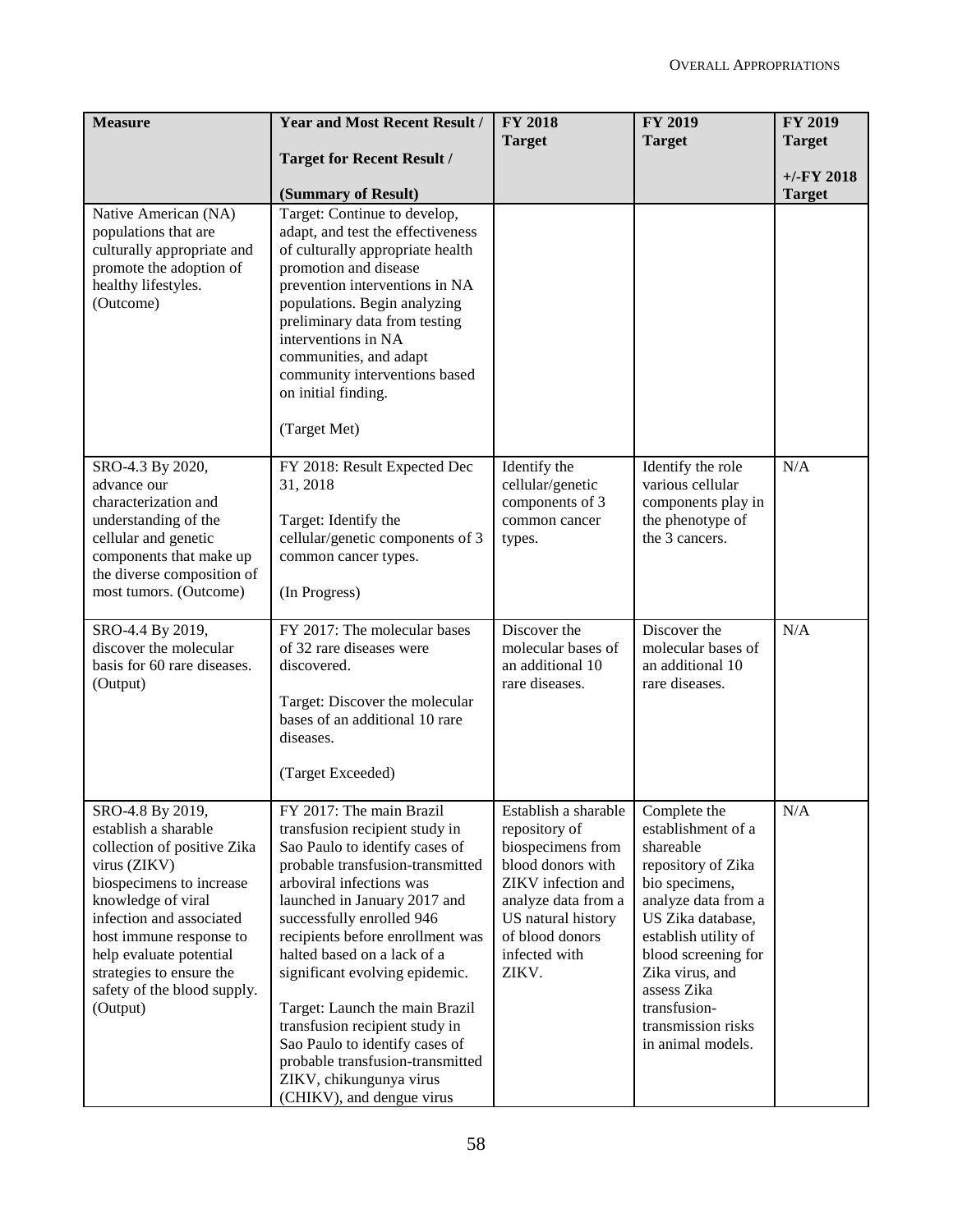| <b>Measure</b>                                                                                                                                                                                  | <b>Year and Most Recent Result /</b>                                                                                                                                                                                                                                  | <b>FY 2018</b>                                                                                                                                                                         | <b>FY 2019</b>                                                                                                                                                                                | <b>FY 2019</b> |
|-------------------------------------------------------------------------------------------------------------------------------------------------------------------------------------------------|-----------------------------------------------------------------------------------------------------------------------------------------------------------------------------------------------------------------------------------------------------------------------|----------------------------------------------------------------------------------------------------------------------------------------------------------------------------------------|-----------------------------------------------------------------------------------------------------------------------------------------------------------------------------------------------|----------------|
|                                                                                                                                                                                                 | <b>Target for Recent Result /</b>                                                                                                                                                                                                                                     | <b>Target</b>                                                                                                                                                                          | <b>Target</b>                                                                                                                                                                                 | <b>Target</b>  |
|                                                                                                                                                                                                 |                                                                                                                                                                                                                                                                       |                                                                                                                                                                                        |                                                                                                                                                                                               | $+/-FY$ 2018   |
|                                                                                                                                                                                                 | (Summary of Result)<br>(DENV).                                                                                                                                                                                                                                        |                                                                                                                                                                                        |                                                                                                                                                                                               | <b>Target</b>  |
|                                                                                                                                                                                                 |                                                                                                                                                                                                                                                                       |                                                                                                                                                                                        |                                                                                                                                                                                               |                |
|                                                                                                                                                                                                 | (Target Met)                                                                                                                                                                                                                                                          |                                                                                                                                                                                        |                                                                                                                                                                                               |                |
| SRO-4.9 By 2020,<br>evaluate the efficacy of<br>new or refined<br>interventions to treat<br>opioid use disorders<br>(OUD). (Output)                                                             | FY 2018: Result Expected Dec<br>31, 2018<br>Target: Initiate at least one study<br>to improve identification of<br>OUD or evaluate the<br>comparative effectiveness of<br>available pharmacotherapies for<br>OUD treatment.<br>(In Progress)                          | Initiate at least one<br>study to improve<br>identification of<br>OUD or evaluate<br>the comparative<br>effectiveness of<br>available<br>pharmacotherapies<br>for OUD treatment.       | Conduct 1<br>preclinical study<br>and 1 clinical trial<br>to develop non-<br>opioid based<br>medications to treat<br>OUD that may<br>avoid the risks of<br>opioid dependence<br>and overdose. | N/A            |
| SRO-4.10 By 2020, design<br>and develop novel dental<br>composite resins that<br>demonstrate superiority<br>over the currently used<br>restorative materials.<br>(Output)                       | FY 2018: Result Expected Dec<br>31, 2018<br>Target: Initiate in-person<br>interactions with the FDA to<br>address potential safety and<br>effectiveness concerns of the<br>novel dental materials.<br>(In Progress)                                                   | Initiate in-person<br>interactions with<br>the FDA to address<br>potential safety and<br>effectiveness<br>concerns of the<br>novel dental<br>materials.                                | Implement<br>regulatory<br>feedback received<br>by the FDA to<br>demonstrate safety<br>and effectiveness.                                                                                     | N/A            |
| SRO-4.11 By 2020, create<br>a model system that<br>recreates key features of<br>human type 1 diabetes<br>(T1D) autoimmunity for<br>use in therapeutics<br>development and testing.<br>(Outcome) | FY 2018: Result Expected Dec<br>31, 2018<br>Target: Isolate and identify 10<br>receptors used by human<br>autoimmune cells that invade<br>and destroy the human pancreas<br>in T1D.<br>(In Progress)                                                                  | Isolate and identify<br>10 receptors used<br>by human<br>autoimmune cells<br>that invade and<br>destroy the human<br>pancreas in T1D.                                                  | Develop a system<br>for rapid and high<br>fidelity insertion of<br>2 T1D-associated<br>risk alleles into a<br>human induced<br>pluripotent stem<br>cell (iPSC) line.                          | N/A            |
| SRO-4.12 By 2019,<br>evaluate weight-related,<br>psychosocial, and<br>metabolic outcomes in<br>response to treatment of<br>adolescents with severe<br>obesity. (Outcome)                        | FY 2018: Result Expected Dec<br>31, 2018<br>Target: By 2018, assess the<br>extent and durability of<br>improvements in diabetes and its<br>comorbid conditions in response<br>to one treatment modality in<br>adolescents with severe obesity<br>and type 2 diabetes. | By 2018, assess the<br>extent and<br>durability of<br>improvements in<br>diabetes and its<br>comorbid<br>conditions in<br>response to one<br>treatment modality<br>in adolescents with | By 2019, evaluate<br>the impact of<br>bariatric surgery<br>for severe obesity<br>during adolescence<br>on weight-related<br>and psychosocial<br>and behavioral<br>outcomes.                   | N/A            |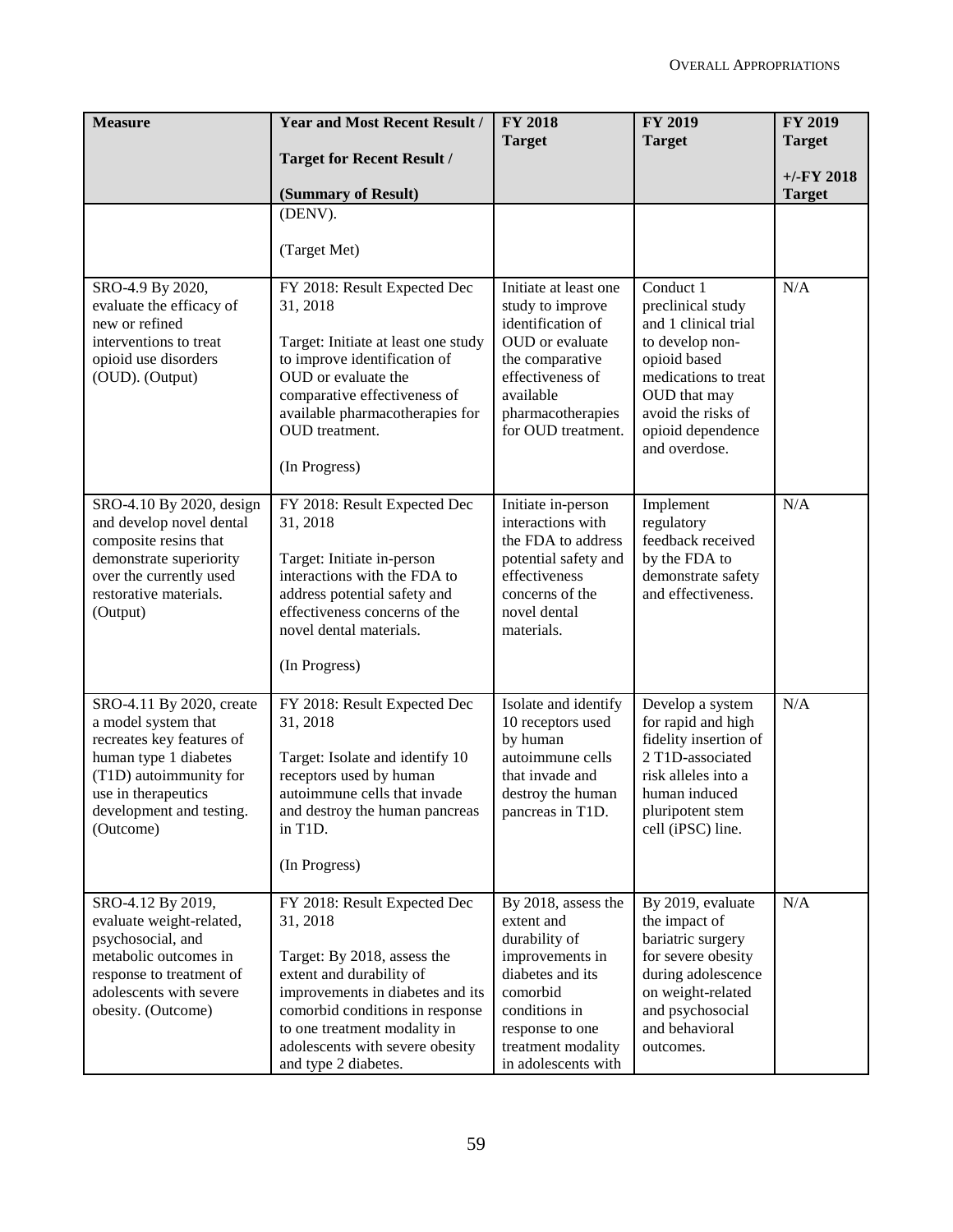| <b>Measure</b>                                                                                                                                                                                                                                                                                            | <b>Year and Most Recent Result /</b>                                                                                                                                                                                                                                                                                                                                                                                                                                                                                                                                                                                                                                                                                                                                   | <b>FY 2018</b><br><b>Target</b>                                                                                                                                                              | <b>FY 2019</b><br><b>Target</b>                                                                                                                                                                                  | <b>FY 2019</b><br><b>Target</b> |
|-----------------------------------------------------------------------------------------------------------------------------------------------------------------------------------------------------------------------------------------------------------------------------------------------------------|------------------------------------------------------------------------------------------------------------------------------------------------------------------------------------------------------------------------------------------------------------------------------------------------------------------------------------------------------------------------------------------------------------------------------------------------------------------------------------------------------------------------------------------------------------------------------------------------------------------------------------------------------------------------------------------------------------------------------------------------------------------------|----------------------------------------------------------------------------------------------------------------------------------------------------------------------------------------------|------------------------------------------------------------------------------------------------------------------------------------------------------------------------------------------------------------------|---------------------------------|
|                                                                                                                                                                                                                                                                                                           | <b>Target for Recent Result /</b>                                                                                                                                                                                                                                                                                                                                                                                                                                                                                                                                                                                                                                                                                                                                      |                                                                                                                                                                                              |                                                                                                                                                                                                                  | $+/-FY$ 2018                    |
|                                                                                                                                                                                                                                                                                                           | (Summary of Result)                                                                                                                                                                                                                                                                                                                                                                                                                                                                                                                                                                                                                                                                                                                                                    |                                                                                                                                                                                              |                                                                                                                                                                                                                  | <b>Target</b>                   |
|                                                                                                                                                                                                                                                                                                           | (In Progress)                                                                                                                                                                                                                                                                                                                                                                                                                                                                                                                                                                                                                                                                                                                                                          | severe obesity and<br>type 2 diabetes.                                                                                                                                                       |                                                                                                                                                                                                                  |                                 |
| SRO-4.13 By 2020,<br>complete analysis from the<br>oral insulin trial for the<br>prevention of type 1<br>diabetes in relatives at risk<br>for the disease. (Outcome)                                                                                                                                      | FY 2018: Result Expected Dec<br>31, 2018<br>Target: Begin final outcomes<br>assessment for the oral insulin<br>trial.<br>(In Progress)                                                                                                                                                                                                                                                                                                                                                                                                                                                                                                                                                                                                                                 | Begin final<br>outcomes<br>assessment for the<br>oral insulin trial.                                                                                                                         | Complete final<br>outcomes<br>assessment for 450<br>participants in the<br>oral insulin trial.                                                                                                                   | N/A                             |
| SRO-4.14 By 2020,<br>identify a total of three<br>effective strategies to<br>reduce modifiable health<br>risk factors associated with<br>premature mortality in<br>people with serious mental<br>illness (SMI) and<br>adolescents and youths<br>with serious emotional<br>disturbance (SED).<br>(Outcome) | FY 2018: Result Expected Dec<br>31, 2018<br>Target: Identify 3 health risk<br>reduction strategies to reduce<br>modifiable health risks<br>associated with premature<br>mortality in adults with SMI.<br>(In Progress)                                                                                                                                                                                                                                                                                                                                                                                                                                                                                                                                                 | Identify 3 health<br>risk reduction<br>strategies to reduce<br>modifiable health<br>risks associated<br>with premature<br>mortality in adults<br>with SMI.                                   | Conduct testing of<br>3 health risk<br>reduction models<br>that have potential<br>to reduce<br>premature<br>mortality in adults<br>with SMI.                                                                     | N/A                             |
| SRO-5.1 By 2020, develop<br>and test the effectiveness<br>of two strategies for<br>translating cancer<br>knowledge, clinical<br>interventions, or<br>behavioral interventions to<br>underserved communities<br>in community-based<br>clinical settings.<br>(Outcome)                                      | FY 2017: Several U54 PACHE<br>Partnerships have developed<br>and/or validated evidence-based<br>interventions and tools to help<br>reduce the burden of cancer<br>disparities in underserved<br>communities across the United<br>States. They are working with<br>various community-based<br>organizations (including faith-<br>based organizations and<br>community-based clinical<br>practices and organizations) to<br>disseminate/translate the<br>interventions and tools in the<br>diverse communities.<br>Target: Develop 2 strategies for<br>translating validated basic<br>knowledge, clinical<br>interventions, or behavioral<br>interventions to diverse<br>communities and clinical<br>practice through establishing the<br>Partnerships to Advance Cancer | Develop and<br>support 2<br>partnerships to test<br>validated basic<br>cancer knowledge,<br>clinical or<br>behavioral<br>interventions to<br>diverse<br>communities in<br>clinical practice. | Finalize testing and<br>validating the<br>strategies to<br>translate basic<br>cancer knowledge,<br>clinical or<br>behavioral<br>interventions to<br>underserved<br>communities and<br>into clinical<br>practice. | N/A                             |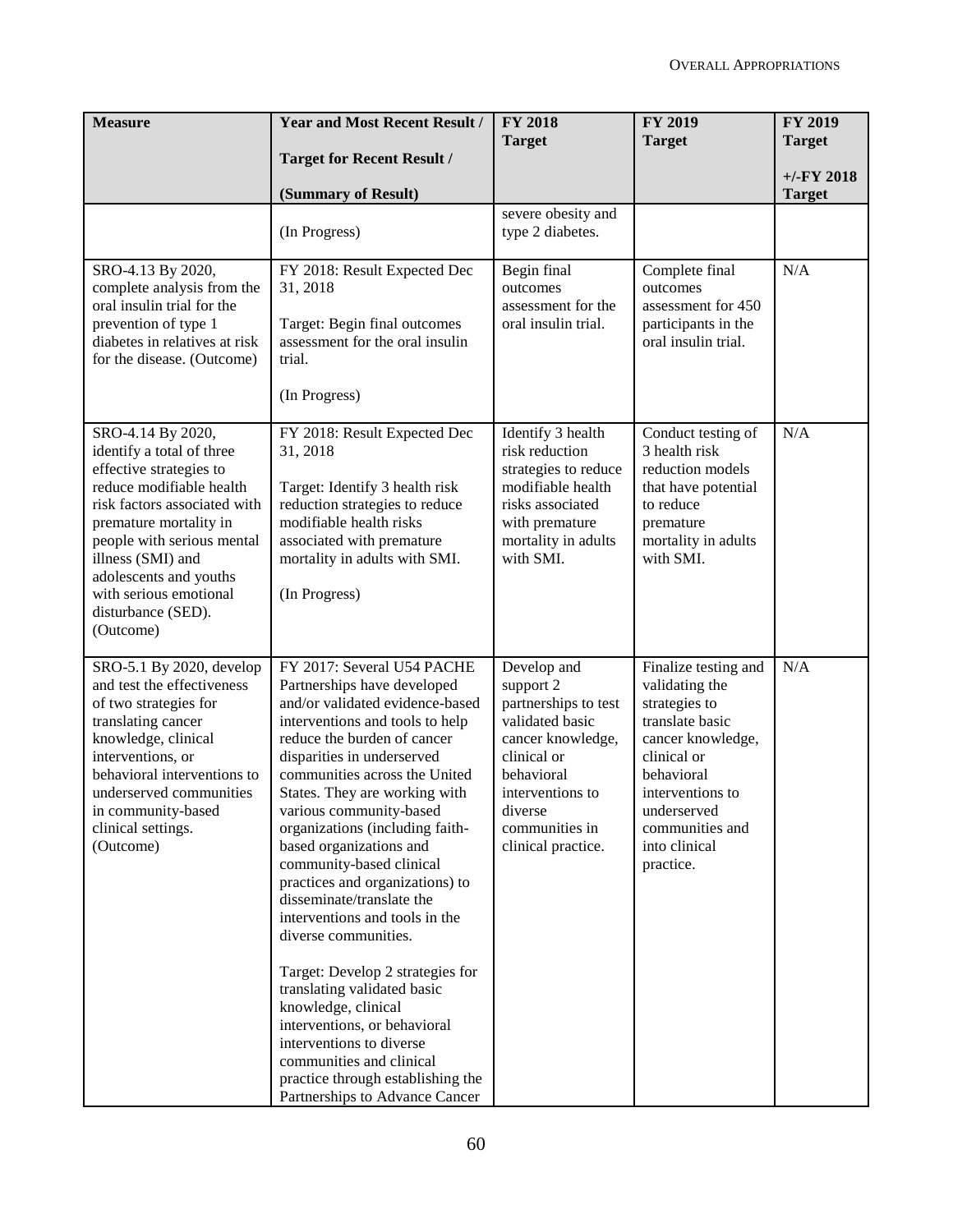| <b>Measure</b>                                                                                                                                                                                                                                                                                                                                                                             | <b>Year and Most Recent Result /</b><br><b>Target for Recent Result /</b>                                                                                                                                                                                                                                                                                                                                                                                                                             | <b>FY 2018</b><br><b>Target</b>                                                                                                                                                                                                                                                                                             | <b>FY 2019</b><br><b>Target</b>                                                                                                                                                                                                                                                                                                                                                                                      | FY 2019<br><b>Target</b><br>$+/-FY$ 2018 |
|--------------------------------------------------------------------------------------------------------------------------------------------------------------------------------------------------------------------------------------------------------------------------------------------------------------------------------------------------------------------------------------------|-------------------------------------------------------------------------------------------------------------------------------------------------------------------------------------------------------------------------------------------------------------------------------------------------------------------------------------------------------------------------------------------------------------------------------------------------------------------------------------------------------|-----------------------------------------------------------------------------------------------------------------------------------------------------------------------------------------------------------------------------------------------------------------------------------------------------------------------------|----------------------------------------------------------------------------------------------------------------------------------------------------------------------------------------------------------------------------------------------------------------------------------------------------------------------------------------------------------------------------------------------------------------------|------------------------------------------|
|                                                                                                                                                                                                                                                                                                                                                                                            | (Summary of Result)<br>Health Equity (PACHE)<br>program between Minority<br>Serving Institutions (MSI) and<br><b>NCI-designated Cancer Centers</b><br>(CC).<br>(Target Met)                                                                                                                                                                                                                                                                                                                           |                                                                                                                                                                                                                                                                                                                             |                                                                                                                                                                                                                                                                                                                                                                                                                      | <b>Target</b>                            |
| SRO-5.2 By 2018, (a)<br>identify genetic factors<br>that enhance or reduce the<br>risk of development and<br>progression of chronic<br>obstructive pulmonary<br>disease (COPD) and (b)<br>validate new genetic and<br>clinical criteria that may be<br>added to COPD<br>classification and<br>contribute to better and/or<br>earlier diagnosis or<br>prognosis of the disease.<br>(Output) | FY 2017: Target of completing<br>exome genotyping of 10,171<br>COPDGENE subjects was not<br>met, due to a shift to whole<br>genome sequencing in response<br>to being awarded the TOPMed<br>X01 announcement. This<br>superior genome sequencing has<br>been completed for 500 cases<br>and 500 controls.<br>Target: Complete exome chip<br>genotyping of 10,171<br>COPDGene subjects and<br>identify 1 to 5 new rare and<br>common genetic determinants of<br>COPD.<br>(Target Not Met but Improved) | Identify 1-5<br>genomic loci that<br>correlate with<br>specific lung<br>patterns of<br>emphysema.                                                                                                                                                                                                                           | N/A                                                                                                                                                                                                                                                                                                                                                                                                                  | N/A                                      |
| SRO-5.3 By 2020, identify<br>risk and protective alleles<br>that lead to one novel<br>therapeutic approach, drug<br>target, or pathway to<br>prevention for late-onset<br>Alzheimer's disease.<br>(Output)                                                                                                                                                                                 | FY 2017: NIH met its target of<br>confirming genomic regions of<br>interest in the Discovery and<br>Replication phase data sets and<br>continues to harmonize the<br>Discovery Phase and<br>Replication Phase data sets.<br>Target: Continue confirmation<br>of genomic regions of interest in<br>the Discovery and Replication<br>phase datasets. Continue<br>harmonization of Discovery<br>Phase and Replication Phase<br>datasets.<br>(Target Met)                                                 | Continue<br>confirmation of<br>genomic regions of<br>interest in the<br>Discovery using<br>samples from the<br>Replication phase.<br>Continue<br>harmonization of<br>Discovery Phase<br>and Replication<br>Phase datasets.<br>Begin analysis of<br>genomic regions of<br>interest in the<br>genomes of<br>minority cohorts. | Begin analysis of<br>genomic regions of<br>interest in the<br><b>ADSP</b> Discovery<br>Follow-Up Phase<br>using whole<br>genome sequence<br>data from<br>ethnically diverse<br>cohorts. Continue<br>confirmation of<br>genomic regions of<br>interest in the<br>Discovery Phase<br>using samples from<br>the Follow-Up<br>phase. Continue<br>harmonization of<br>Discovery Phase<br>and Follow-Up<br>Phase datasets. | N/A                                      |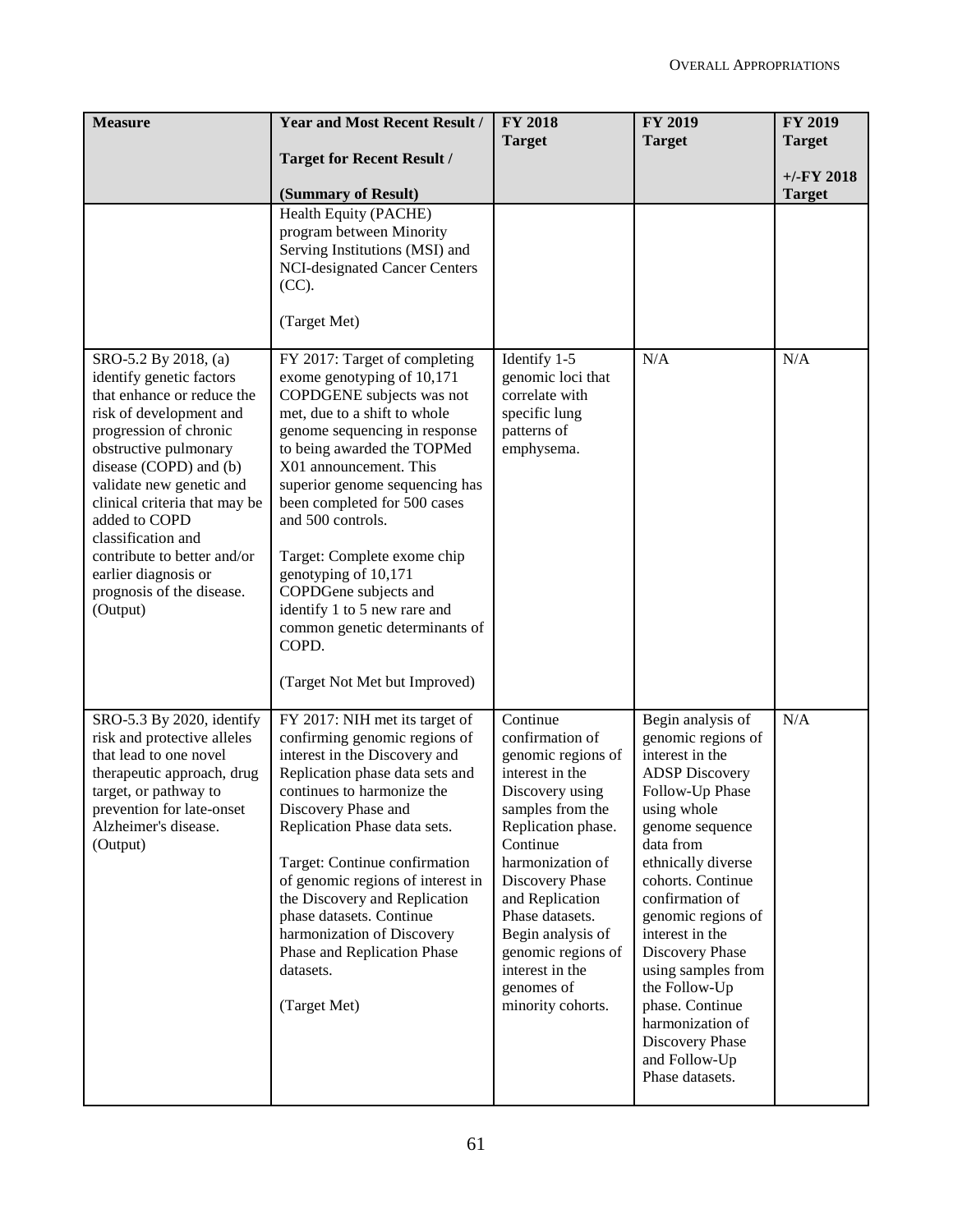| <b>Measure</b>                                           | <b>Year and Most Recent Result /</b>                          | <b>FY 2018</b>     | FY 2019       | FY 2019       |
|----------------------------------------------------------|---------------------------------------------------------------|--------------------|---------------|---------------|
|                                                          |                                                               | <b>Target</b>      | <b>Target</b> | <b>Target</b> |
|                                                          | <b>Target for Recent Result /</b>                             |                    |               |               |
|                                                          |                                                               |                    |               | $+/-FY$ 2018  |
|                                                          | (Summary of Result)                                           |                    |               | <b>Target</b> |
| SRO-5.4 By 2017, address                                 | FY 2017: Three novel                                          | N/A                | N/A           | N/A           |
| the growing public health                                | approaches/regimens designed                                  |                    |               |               |
| problem of antimicrobial                                 | to preserve existing<br>antimicrobials were assessed.         |                    |               |               |
| resistance by discovering<br>four to six new therapeutic |                                                               |                    |               |               |
| candidates and assessing                                 | Target: Assess two novel                                      |                    |               |               |
| two novel                                                | approaches/regimens designed                                  |                    |               |               |
| approaches/regimens                                      | to preserve existing                                          |                    |               |               |
| designed to preserve                                     | antimicrobials.                                               |                    |               |               |
| existing antimicrobials.                                 |                                                               |                    |               |               |
| (Output)                                                 | (Target Exceeded)                                             |                    |               |               |
|                                                          |                                                               |                    |               |               |
| SRO-5.5 By 2018,                                         | FY 2017: Several point-of-care                                | Support research   | N/A           | N/A           |
| complete pre-commercial                                  | projects focused on development                               | on refinement of   |               |               |
| development of a point-of-                               | of technology for use in primary                              | one or two devices |               |               |
| care technology targeted                                 | care have continued to progress                               | for use in primary |               |               |
| for use in primary care                                  | along the device development                                  | care that includes |               |               |
| setting. (Output)                                        | pipeline, namely initiating the<br>regulatory process through | end-user feedback. |               |               |
|                                                          | meetings or discussions with the                              |                    |               |               |
|                                                          | FDA, or preliminary                                           |                    |               |               |
|                                                          | applications for FDA approval                                 |                    |               |               |
|                                                          | or clearance.                                                 |                    |               |               |
|                                                          |                                                               |                    |               |               |
|                                                          | Target: Support research on                                   |                    |               |               |
|                                                          | continued development of one                                  |                    |               |               |
|                                                          | or two prototype devices                                      |                    |               |               |
|                                                          | that will begin to initiate the                               |                    |               |               |
|                                                          | regulatory process.                                           |                    |               |               |
|                                                          | (Target Met)                                                  |                    |               |               |
|                                                          |                                                               |                    |               |               |
| SRO-5.6 By 2017,                                         | FY 2017: Basic research                                       | N/A                | N/A           | N/A           |
| develop, evaluate, refine,                               | explored two different targets                                |                    |               |               |
| and/or promote strategies                                | related to the endocannabinoid                                |                    |               |               |
| for preventing prescription                              | system for the development of                                 |                    |               |               |
| drug abuse and its                                       | treatments for chronic pain that                              |                    |               |               |
| consequences. (Output)                                   | are not associated with                                       |                    |               |               |
|                                                          | development of tolerance or                                   |                    |               |               |
|                                                          | dependence. Three different                                   |                    |               |               |
|                                                          | studies were released with                                    |                    |               |               |
|                                                          | findings that can inform the                                  |                    |               |               |
|                                                          | development of treatment<br>strategies for individuals with   |                    |               |               |
|                                                          | co-morbid opioid addiction and                                |                    |               |               |
|                                                          | chronic pain that can later be                                |                    |               |               |
|                                                          | tested in clinical                                            |                    |               |               |
|                                                          | research. Translational research                              |                    |               |               |
|                                                          | exploring the impact of                                       |                    |               |               |
|                                                          | prescription monitoring                                       |                    |               |               |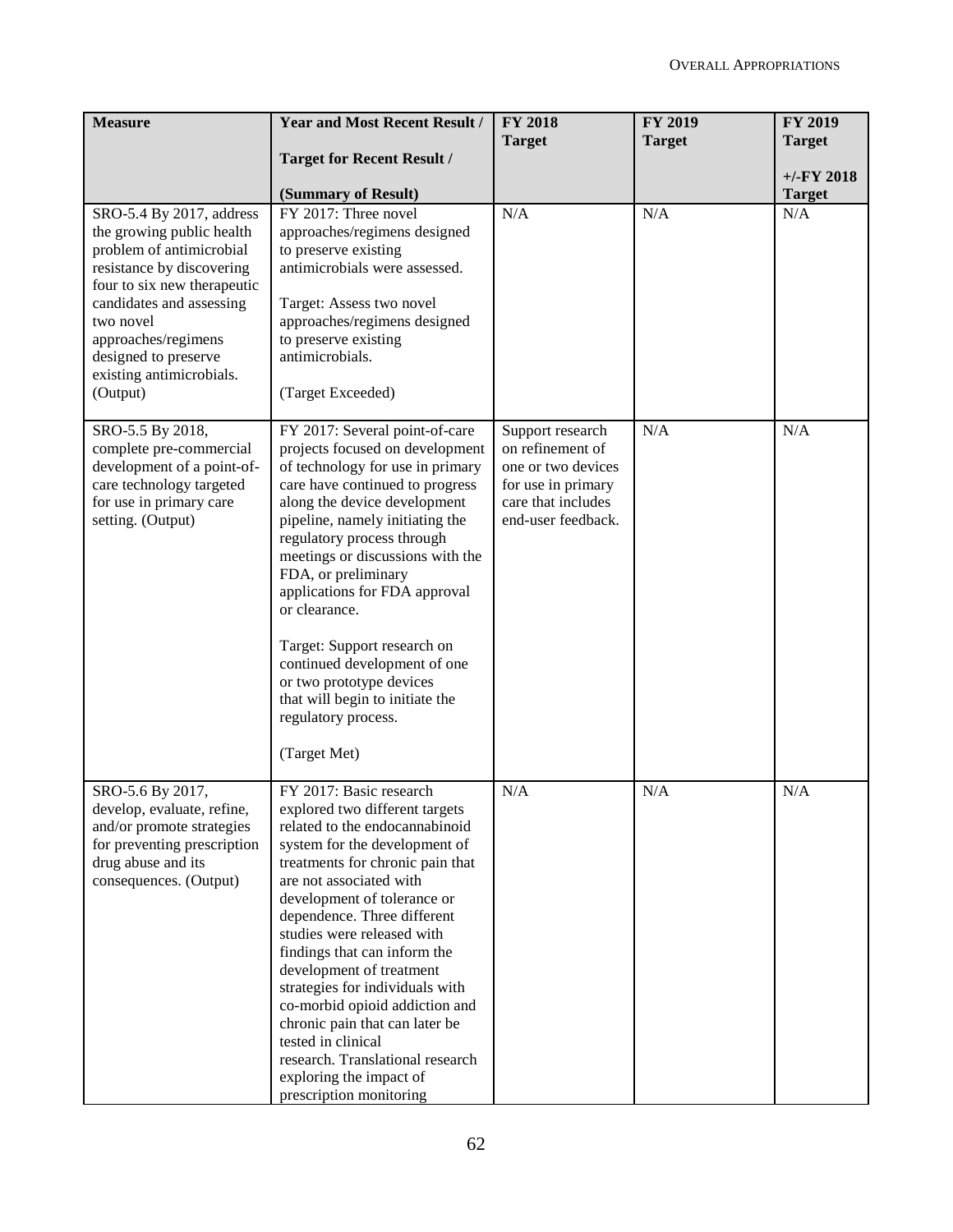| <b>Measure</b>                                                                                                                                                                           | <b>Year and Most Recent Result /</b>                                                                                                                                                                                                                                                                                                                                                                                                                                                                                                                                                                                          | <b>FY 2018</b><br><b>Target</b>                                                                                      | FY 2019<br><b>Target</b>                                                                    | <b>FY 2019</b><br><b>Target</b> |
|------------------------------------------------------------------------------------------------------------------------------------------------------------------------------------------|-------------------------------------------------------------------------------------------------------------------------------------------------------------------------------------------------------------------------------------------------------------------------------------------------------------------------------------------------------------------------------------------------------------------------------------------------------------------------------------------------------------------------------------------------------------------------------------------------------------------------------|----------------------------------------------------------------------------------------------------------------------|---------------------------------------------------------------------------------------------|---------------------------------|
|                                                                                                                                                                                          | <b>Target for Recent Result /</b>                                                                                                                                                                                                                                                                                                                                                                                                                                                                                                                                                                                             |                                                                                                                      |                                                                                             |                                 |
|                                                                                                                                                                                          | (Summary of Result)                                                                                                                                                                                                                                                                                                                                                                                                                                                                                                                                                                                                           |                                                                                                                      |                                                                                             | $+/-FY$ 2018<br><b>Target</b>   |
|                                                                                                                                                                                          | programs was disseminated in<br>four publications.<br>Target: In basic research:<br>identify new targets or refine<br>existing ones in the<br>endocannabinoid system for the<br>development of treatments of<br>chronic pain without<br>development of tolerance or<br>dependence. In clinical research:<br>develop, evaluate, and/or refine<br>two to four treatment strategies<br>that target co-morbid opioid<br>addiction and chronic pain. In<br>translation research identify the<br>impact of state level prescription<br>monitoring programs (PMP) on<br>prescriber behavior and patient<br>outcomes.<br>(Target Met) |                                                                                                                      |                                                                                             |                                 |
| SRO-5.8 By 2022, obtain<br>pre-clinical and clinical<br>data from newly initiated<br>and current studies to<br>evaluate 1-2 HIV vaccine<br>candidate(s). (Outcome)                       | FY 2018: Result Expected Dec<br>31, 2018<br>Target: Initiate a Phase 2b<br>vaccine efficacy study using an<br>experimental vaccine regimen in<br>a new population.<br>(In Progress)                                                                                                                                                                                                                                                                                                                                                                                                                                           | Initiate a Phase 2b<br>vaccine efficacy<br>study using an<br>experimental<br>vaccine regimen in<br>a new population. | Evaluate 1-2<br>alternative HIV<br>vaccine candidates'<br>suitability for<br>human testing. | N/A                             |
| SRO-5.9 By 2017,<br>determine the potential<br>contributions of infectious<br>agents to the underlying<br>etiology of urologic<br>chronic pelvic pain<br>syndromes (UCPPS).<br>(Outcome) | FY 2017: The potential<br>contributions of the urinary tract<br>microbial community to the<br>underlying etiology and<br>symptom profiles for urologic<br>chronic pelvic pain syndrome<br>was determined.<br>Target: Determine the potential<br>contributions of infectious<br>agents to the underlying etiology<br>and symptom profiles for<br>urologic chronic pelvic pain<br>syndromes in males and<br>females.                                                                                                                                                                                                            | $\rm N/A$                                                                                                            | N/A                                                                                         | N/A                             |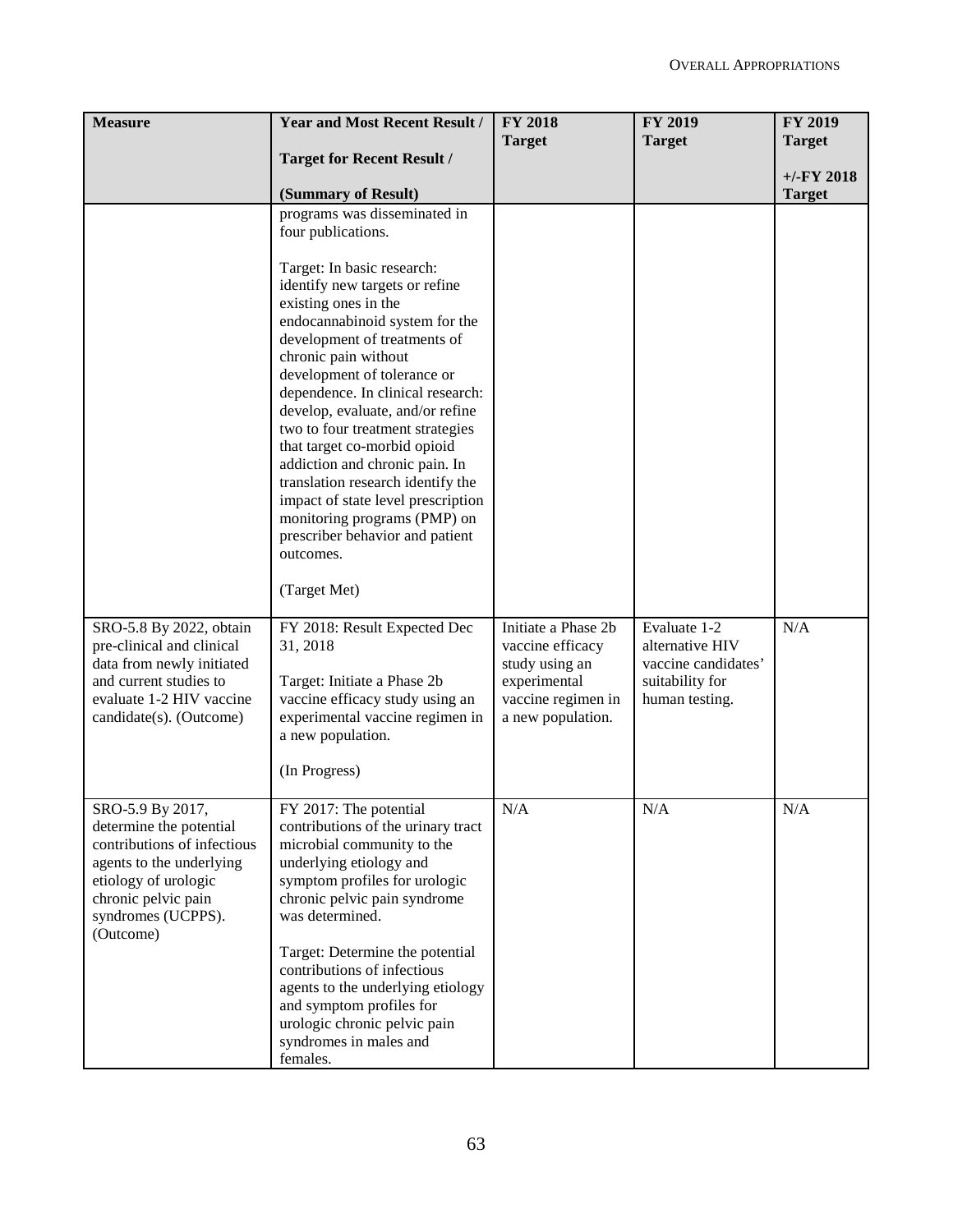| <b>Measure</b>                                                                                                                                                                                                                                                                                                                           | <b>Year and Most Recent Result /</b>                                                                                                                                                                                                                                                                                                                                                                                                    | <b>FY 2018</b><br><b>Target</b>                                                                                                                                                                         | <b>FY 2019</b><br><b>Target</b>                                                                                                | <b>FY 2019</b><br><b>Target</b> |
|------------------------------------------------------------------------------------------------------------------------------------------------------------------------------------------------------------------------------------------------------------------------------------------------------------------------------------------|-----------------------------------------------------------------------------------------------------------------------------------------------------------------------------------------------------------------------------------------------------------------------------------------------------------------------------------------------------------------------------------------------------------------------------------------|---------------------------------------------------------------------------------------------------------------------------------------------------------------------------------------------------------|--------------------------------------------------------------------------------------------------------------------------------|---------------------------------|
|                                                                                                                                                                                                                                                                                                                                          | <b>Target for Recent Result /</b><br>(Summary of Result)                                                                                                                                                                                                                                                                                                                                                                                |                                                                                                                                                                                                         |                                                                                                                                | $+/-FY$ 2018<br><b>Target</b>   |
|                                                                                                                                                                                                                                                                                                                                          | (Target Met)                                                                                                                                                                                                                                                                                                                                                                                                                            |                                                                                                                                                                                                         |                                                                                                                                |                                 |
| SRO-5.10 By 2020, assess<br>the effectiveness of five to<br>seven interventions that<br>focus on eliminating health<br>disparities by utilizing<br>community partnerships to<br>conduct intervention<br>research that will foster<br>sustainable efforts at the<br>community level that will<br>impact disparate<br>conditions. (Output) | FY 2017: Phase II intervention<br>research projects have recruited<br>60 percent of participants and<br>have begun collection of second<br>year assessment variables.<br>Target: Assess intervention<br>progress and collect second year<br>assessment variables.<br>(Target Met)                                                                                                                                                       | Assess intervention<br>progress and<br>collect third year<br>assessment<br>variables.                                                                                                                   | Assess intervention<br>progress and<br>collect fourth year<br>assessment<br>variables.                                         | N/A                             |
| SRO-5.11 By 2018,<br>develop and test three to<br>five strategies for<br>symptom management that<br>reduce the effects of acute<br>and chronic illness.<br>(Output)                                                                                                                                                                      | FY 2017: A smart phone app<br>was developed for lung<br>transplant recipients to facilitate<br>daily self-reporting of clinical<br>signs and symptoms to their<br>clinicians, helping to quickly<br>identify critical changes in<br>health.<br>Target: Assess the efficacy of<br>one strategy that improves<br>health outcomes through<br>symptom self-management.<br>(Target Met)                                                      | Test three<br>strategies for<br>symptom<br>management that<br>improve health<br>outcomes across<br>multiple illness<br>trajectories.                                                                    | N/A                                                                                                                            | N/A                             |
| SRO-5.12 By 2020,<br>develop and/or<br>characterize 3 mouse<br>models for investigation of<br>properties and functions of<br>skin stem cells that can be<br>used to advance research<br>on wound healing, tissue<br>engineering, or skin<br>cancer. (Outcome)                                                                            | FY 2017: Researchers used<br>mouse models to identify<br>environments that control skin<br>stem cells, demonstrate how<br>other cells affect stem cell<br>behavior, and clarify the<br>function of receptors on stem<br>cell surfaces.<br>Target: Develop and/or<br>characterize a mouse model that<br>can be used to improve<br>understanding of the in vivo<br>conditions required for skin<br>stem cell maintenance.<br>(Target Met) | Develop and/or<br>characterize a<br>mouse model in<br>which skin stem<br>cell life-span is<br>shortened, to<br>determine whether<br>alterations in stem<br>cell life-span<br>modulate wound<br>healing. | Develop and/or<br>characterize a<br>mouse model in<br>which skin stem<br>cell participation in<br>wound repair is<br>impaired. | N/A                             |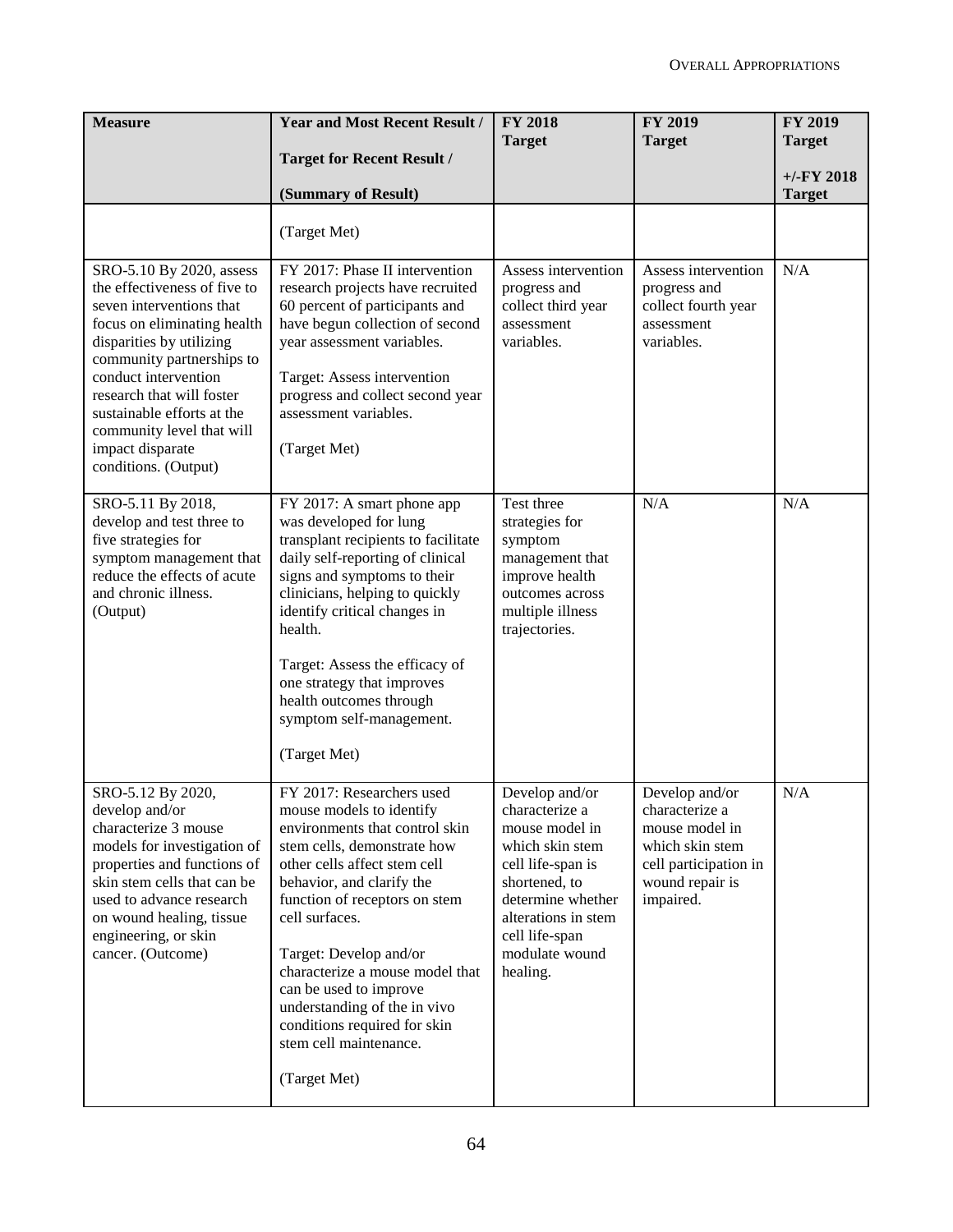| <b>Measure</b>                                                                                                                                                                                                                                                          | <b>Year and Most Recent Result /</b>                                                                                                                                                                                                                                                      | <b>FY 2018</b>                                                                                                                                                                                               | <b>FY 2019</b>                                                                                                                                                                                                                 | FY 2019       |
|-------------------------------------------------------------------------------------------------------------------------------------------------------------------------------------------------------------------------------------------------------------------------|-------------------------------------------------------------------------------------------------------------------------------------------------------------------------------------------------------------------------------------------------------------------------------------------|--------------------------------------------------------------------------------------------------------------------------------------------------------------------------------------------------------------|--------------------------------------------------------------------------------------------------------------------------------------------------------------------------------------------------------------------------------|---------------|
|                                                                                                                                                                                                                                                                         | <b>Target for Recent Result /</b>                                                                                                                                                                                                                                                         | <b>Target</b>                                                                                                                                                                                                | <b>Target</b>                                                                                                                                                                                                                  | <b>Target</b> |
|                                                                                                                                                                                                                                                                         |                                                                                                                                                                                                                                                                                           |                                                                                                                                                                                                              |                                                                                                                                                                                                                                | $+/-FY$ 2018  |
|                                                                                                                                                                                                                                                                         | (Summary of Result)                                                                                                                                                                                                                                                                       |                                                                                                                                                                                                              |                                                                                                                                                                                                                                | <b>Target</b> |
| SRO-5.13 By 2022,<br>complete research to the<br>pre-clinical stage of<br>development of a new or<br>significantly improved<br>targeted, minimally<br>invasive biomodulation<br>technology for therapy.<br>(Outcome)<br>SRO-5.14 By 2020,<br>evaluate the effectiveness | FY 2018: Result Expected Dec<br>31, 2018<br>Target: Initiate preliminary<br>research on the development of<br>two new or modified<br>technologies to manipulate cells<br>as a method for treatment.<br>(In Progress)<br>FY 2017: Completed follow-up<br>on 168 subjects enrolled in study | Initiate preliminary<br>research on the<br>development of<br>two new or<br>modified<br>technologies to<br>manipulate cells as<br>a method for<br>treatment.<br>Complete<br>enrollment in study               | Initiate research to<br>test and refine one<br>new or improved<br>technology that<br>uses acoustic,<br>optical or<br>electromagnetic<br>waves to<br>manipulate cells for<br>treatment of illness.<br>Complete<br>enrollment in | N/A<br>N/A    |
| of one intervention to<br>reduce death and/or<br>neurodisability in pre-term<br>or in full term infants with<br>life-threatening conditions.<br>(Outcome)                                                                                                               | of newborn infants with brain<br>injury due to low oxygenation.<br>Target: Complete follow-up on<br>168 subjects enrolled in a study<br>of term or late preterm infants<br>with brain injury due to low<br>oxygenation.<br>(Target Met)                                                   | of preterm infants<br>undergoing<br>incubator<br>treatment.                                                                                                                                                  | transfusion study.                                                                                                                                                                                                             |               |
| SRO-5.15 By 2018,<br>develop, refine and<br>evaluate evidence-based<br>intervention strategies and<br>promote their use to<br>prevent substance misuse<br>and substance use<br>disorders and their<br>consequences in underage<br>populations. (Outcome)                | FY 2017: NIH promoted and<br>disseminated CollegeAIM and<br>initiated efforts to update<br>CollegeAIM to reflect the latest<br>evidence-based alcohol<br>interventions.<br>Target: Continue to promote the<br>College Alcohol Intervention<br>Matrix (CollegeAIM).<br>(Target Met)        | Develop and/or<br>implement<br>additional<br>preventive<br>interventions to<br>address underage<br>alcohol use among<br>specific<br>underserved<br>populations (i.e.,<br>American Indian,<br>Alaska Native). | N/A                                                                                                                                                                                                                            | N/A           |
| SRO-5.16 By 2021,<br>conduct research to<br>support pharmaceutical<br>labeling changes for 5<br>drugs, to reflect safe and<br>appropriate dosing and use<br>specifically in children.<br>(Outcome)                                                                      | FY 2017: A proposed label<br>change on acyclovir was<br>submitted to the FDA.<br>Target: Submit one proposed<br>label change to FDA.<br>(Target Met)                                                                                                                                      | Complete one<br>Phase I/II clinical<br>trial on a<br>prioritized drug.                                                                                                                                       | Begin one Phase III<br>clinical trial for<br>drug development.                                                                                                                                                                 | N/A           |
| SRO-5.17 By 2022,<br>develop and test the<br>effectiveness of three<br>strategies to enhance end-                                                                                                                                                                       | FY 2018: Result Expected Dec<br>31, 2018<br>Target: Initiate development of                                                                                                                                                                                                               | Initiate<br>development of<br>new strategies for<br>patient- and                                                                                                                                             | Test at least one<br>novel strategy for<br>improving care for<br>patients with                                                                                                                                                 | N/A           |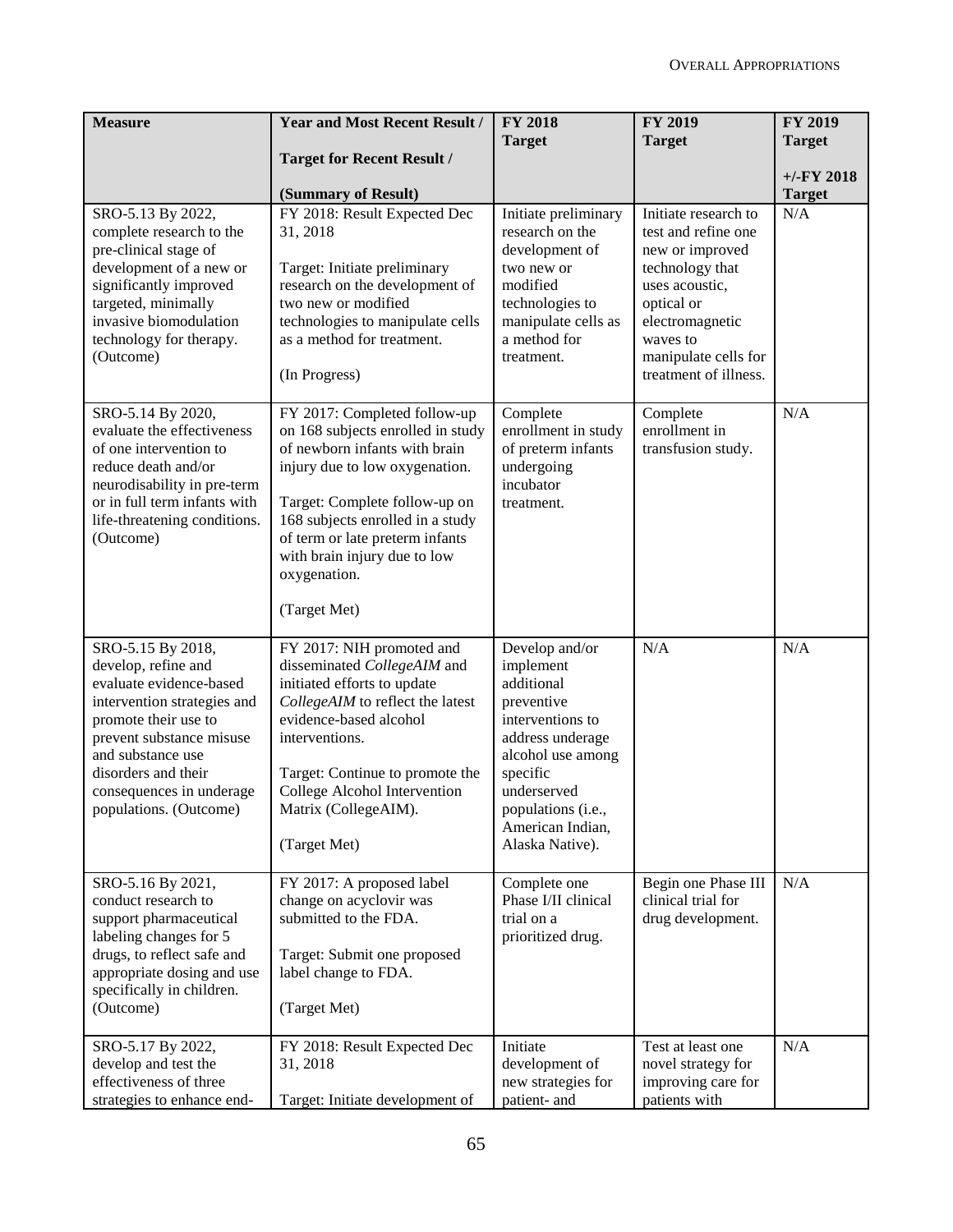| <b>Measure</b>                                                                                                                                                                                                                                             | <b>Year and Most Recent Result /</b><br><b>Target for Recent Result /</b>                                                                                                                                                                                                                                                                                          | <b>FY 2018</b><br><b>Target</b>                                                                                                                                                                                                           | <b>FY 2019</b><br><b>Target</b>                                                                                                                                                                                                                   | FY 2019<br><b>Target</b><br>$+/-FY$ 2018 |
|------------------------------------------------------------------------------------------------------------------------------------------------------------------------------------------------------------------------------------------------------------|--------------------------------------------------------------------------------------------------------------------------------------------------------------------------------------------------------------------------------------------------------------------------------------------------------------------------------------------------------------------|-------------------------------------------------------------------------------------------------------------------------------------------------------------------------------------------------------------------------------------------|---------------------------------------------------------------------------------------------------------------------------------------------------------------------------------------------------------------------------------------------------|------------------------------------------|
| of-life and palliative care.<br>(Outcome)                                                                                                                                                                                                                  | (Summary of Result)<br>new strategies for patient- and<br>caregiver-centered decision-<br>making in end-of-life and<br>palliative care.<br>(In Progress)                                                                                                                                                                                                           | caregiver-centered<br>decision-making in<br>end-of-life and<br>palliative care.                                                                                                                                                           | advanced illness<br>through shared<br>decision-making.                                                                                                                                                                                            | <b>Target</b>                            |
| SRO-6.1 By 2023, perform<br>comparative effectiveness<br>studies to test five<br>therapies for prevention or<br>treatment of type 2<br>diabetes. (Outcome)                                                                                                 | FY 2017: Enrollment has been<br>completed for two of the three<br>Restoring Insulin Secretion<br>studies.<br>Target: Complete enrollment for<br>at least one Restore Insulin<br>Secretion protocol.<br>(Target Met)                                                                                                                                                | Complete at least<br>one Restoring<br><b>Insulin Secretion</b><br>protocol.                                                                                                                                                               | Analyze the<br>baseline data from<br>the three Restoring<br><b>Insulin Secretion</b><br>protocols to<br>understand<br>differences<br>between adult and<br>pediatric<br>individuals with<br>pre-diabetes or<br>newly diagnosed<br>type 2 diabetes. | N/A                                      |
| SRO-6.2 By 2025,<br>advance 1-2 new or<br>repurposed compounds<br>that act on neurobiological<br>targets that may have the<br>potential for treating<br>alcohol or other substance<br>use disorders. (Outcome)                                             | FY 2018: Result Expected Dec<br>31, 2018<br>Target: Conduct at least 1 study<br>with an animal model to<br>evaluate the effect of a novel or<br>repurposed compound on a<br>neurobiological target involved<br>in alcohol or other substance use<br>disorders.<br>(In Progress)                                                                                    | Conduct at least 1<br>study with an<br>animal model to<br>evaluate the effect<br>of a novel or<br>repurposed<br>compound on a<br>neurobiological<br>target involved in<br>alcohol or other<br>substance use<br>disorders.                 | Conduct at least 1<br>human laboratory<br>study to evaluate<br>the safety and<br>efficacy of<br>candidate<br>compounds for<br>treating alcohol or<br>other substance use<br>disorders.                                                            | N/A                                      |
| SRO-7.2 By 2018, develop<br>an evidence-based, online<br>resource to help people<br>who have low back pain<br>and their health care<br>providers apply clinical<br>evidence to individual<br>circumstances when<br>weighing treatment<br>options. (Output) | FY 2017: In collaboration with<br>Consumer Reports, NIH-<br>supported investigators<br>produced a web-based calculator<br>that provides personalized<br>estimates of treatment benefits<br>and harms.<br>Target: Integrate the<br>individualized outcome models<br>into an outcomes calculator and<br>assess its use in a web-based<br>environment<br>(Target Met) | Develop an<br>evidence-based,<br>online resource to<br>help people who<br>have low back pain<br>and their health<br>care providers<br>apply clinical<br>evidence to<br>individual<br>circumstances<br>when weighing<br>treatment options. | N/A                                                                                                                                                                                                                                               | N/A                                      |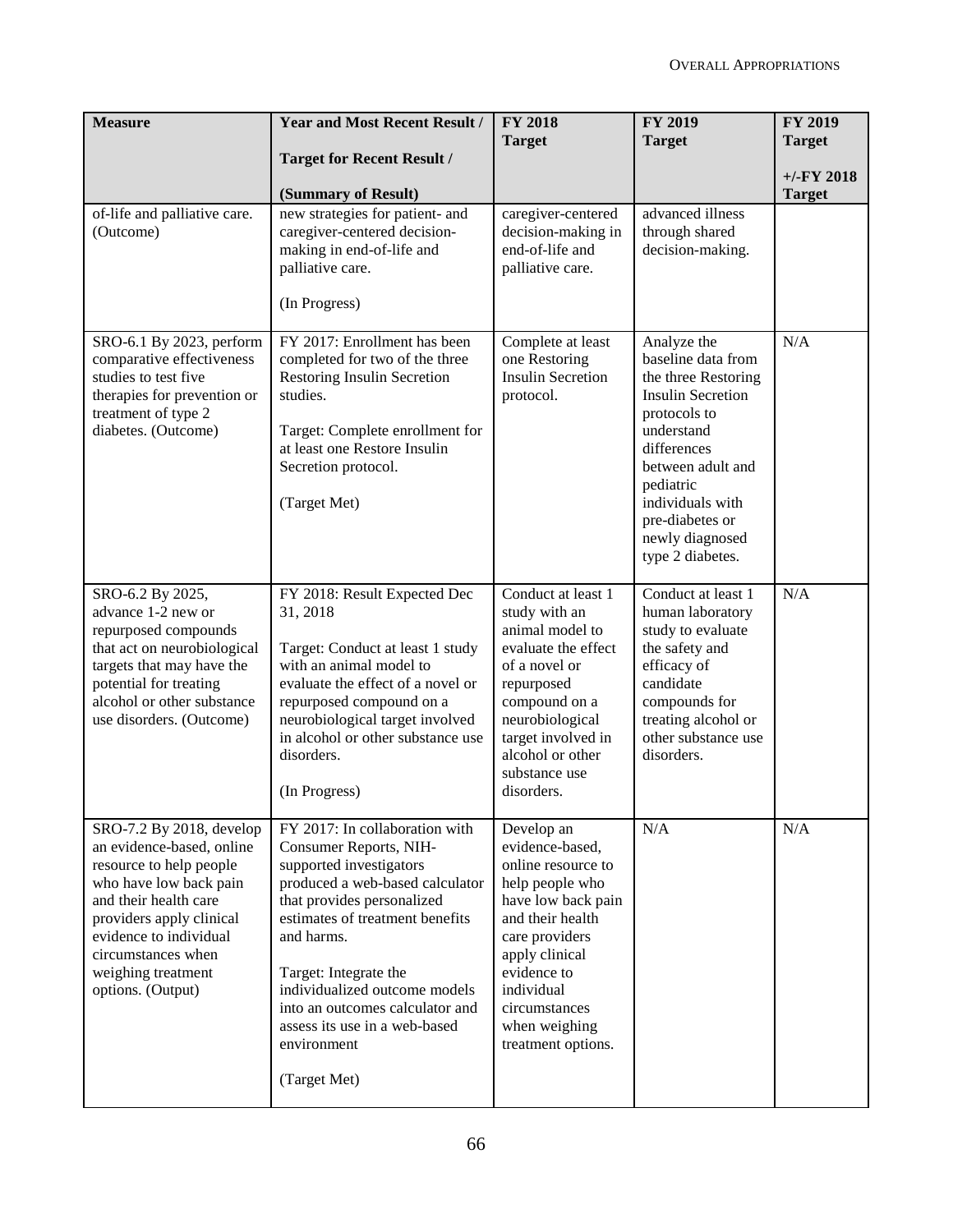| <b>Measure</b>                                                                                                                                                                                                                                                                      | <b>Year and Most Recent Result /</b>                                                                                                                                                                                                                                                                                                                                                                                                                                                                                                                                                                                                                 | <b>FY 2018</b>                                                                                        | <b>FY 2019</b>                                                                                              | FY 2019              |
|-------------------------------------------------------------------------------------------------------------------------------------------------------------------------------------------------------------------------------------------------------------------------------------|------------------------------------------------------------------------------------------------------------------------------------------------------------------------------------------------------------------------------------------------------------------------------------------------------------------------------------------------------------------------------------------------------------------------------------------------------------------------------------------------------------------------------------------------------------------------------------------------------------------------------------------------------|-------------------------------------------------------------------------------------------------------|-------------------------------------------------------------------------------------------------------------|----------------------|
|                                                                                                                                                                                                                                                                                     |                                                                                                                                                                                                                                                                                                                                                                                                                                                                                                                                                                                                                                                      | <b>Target</b>                                                                                         | <b>Target</b>                                                                                               | <b>Target</b>        |
|                                                                                                                                                                                                                                                                                     | <b>Target for Recent Result /</b>                                                                                                                                                                                                                                                                                                                                                                                                                                                                                                                                                                                                                    |                                                                                                       |                                                                                                             |                      |
|                                                                                                                                                                                                                                                                                     |                                                                                                                                                                                                                                                                                                                                                                                                                                                                                                                                                                                                                                                      |                                                                                                       |                                                                                                             | $+/-FY$ 2018         |
| SRO-7.3 By 2020, develop                                                                                                                                                                                                                                                            | (Summary of Result)<br>FY 2017: Research testing the                                                                                                                                                                                                                                                                                                                                                                                                                                                                                                                                                                                                 | Develop and/or test                                                                                   | Develop and/or                                                                                              | <b>Target</b><br>N/A |
| and/or evaluate two<br>treatment interventions<br>using health information<br>technology (HIT) to<br>improve patient<br>identification, treatment                                                                                                                                   | feasibility and efficacy of 3<br>technology-based strategies to<br>improve substance use disorder<br>treatments and adherence was<br>conducted, including research in<br>2 different care delivery settings.                                                                                                                                                                                                                                                                                                                                                                                                                                         | 1-2 technology-<br>based treatments<br>for substance use<br>disorders and<br>common<br>comorbidities. | evaluate 2 HIT<br>based interventions<br>to prevent or treat<br>substance use<br>disorders or to<br>improve |                      |
| delivery or adherence for<br>substance use disorders<br>and related health<br>consequences. (Output)                                                                                                                                                                                | Target: Continue to test and/or<br>deploy technology-enabled<br>strategies to improve substance<br>use disorder treatment or<br>medication adherence<br>interventions; implement<br>substance use disorder treatment<br>or medication adherence<br>interventions using mobile<br>technology at 1-2 service<br>delivery settings.                                                                                                                                                                                                                                                                                                                     |                                                                                                       | medication<br>adherence.                                                                                    |                      |
|                                                                                                                                                                                                                                                                                     | (Target Met)                                                                                                                                                                                                                                                                                                                                                                                                                                                                                                                                                                                                                                         |                                                                                                       |                                                                                                             |                      |
| SRO-8.2 By 2017, identify<br>circuits within the brain<br>that mediate reward for 1)<br>drugs, 2) non-drug rewards<br>such as food or palatable<br>substances, and 3) aversion<br>to drug effects, and 4)<br>determine the degree of<br>overlap between these<br>circuits. (Output) | FY 2017: Research disseminated<br>through six studies has made<br>significant advances in<br>identifying the structural and<br>functional plasticity of dendritic<br>spines of neurons due to the use<br>of drugs of abuse, withdrawal<br>from chronic use, and relapse.<br>Research shows that exposure to<br>different drugs of abuse can alter<br>dendritic spine morphology, and<br>that drug-induced altered spine<br>morphology occurs in several<br>brain regions and can vary<br>depending on the distance from<br>the cell body. The biological<br>mechanisms that contribute to<br>these changes in dendritic spines<br>are being studied. | N/A                                                                                                   | N/A                                                                                                         | N/A                  |
|                                                                                                                                                                                                                                                                                     | Target: Identify morphological<br>and functional neuroplastic<br>modifications due to drugs at the<br>level of dendritic spines and<br>electrophysiological indices and<br>their persistence during the<br>development of drug<br>dependence (or during repeated                                                                                                                                                                                                                                                                                                                                                                                     |                                                                                                       |                                                                                                             |                      |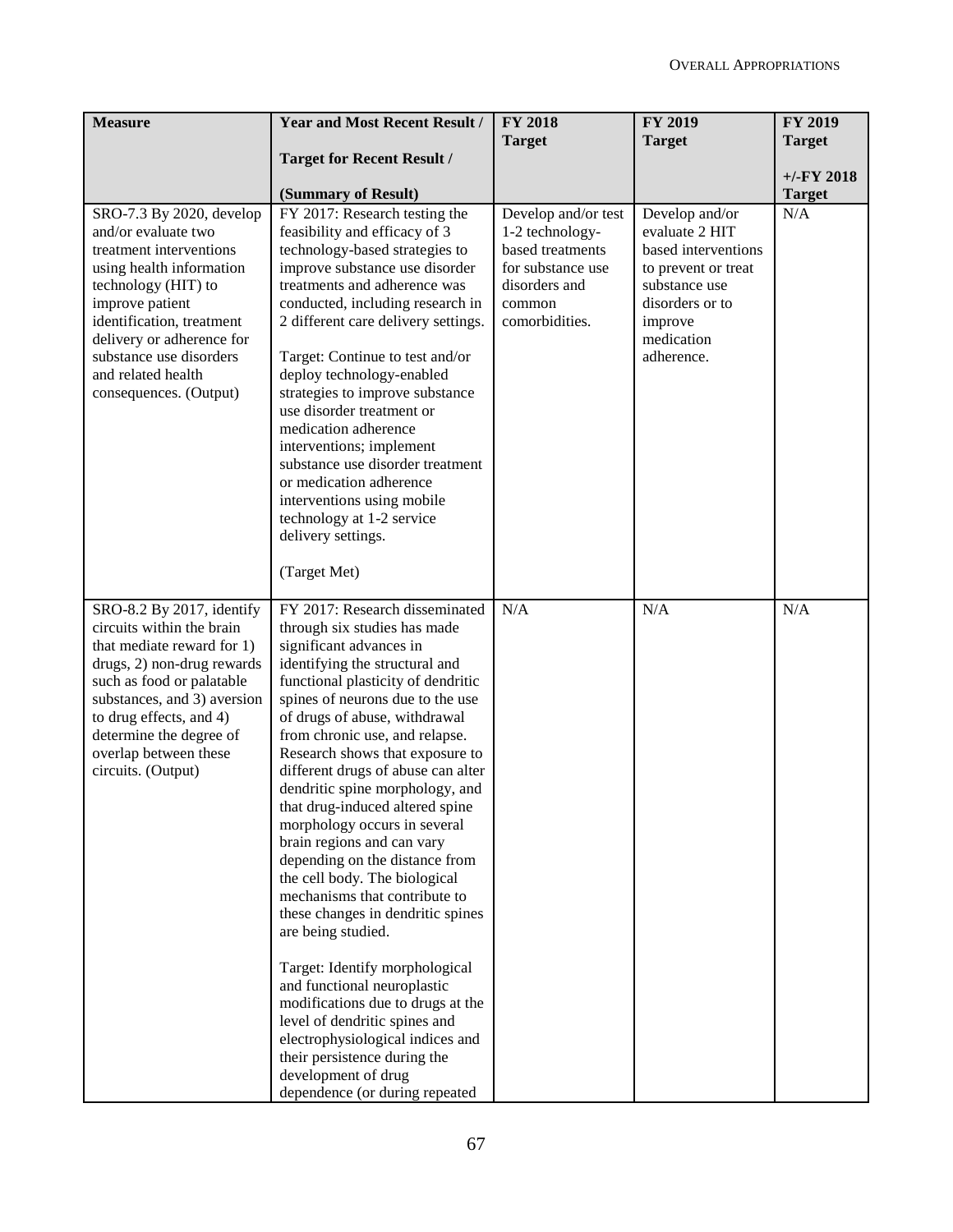| <b>Measure</b>                                                                                                                                                                                                                       | <b>Year and Most Recent Result /</b>                                                                                                                                                                                                                                                                                                                                                                                                                                                                                                                                                                                                                                                                                                                                                                                                                                        | <b>FY 2018</b><br><b>Target</b>                                                                                                                                                                                                        | <b>FY 2019</b><br><b>Target</b> | FY 2019<br><b>Target</b>      |
|--------------------------------------------------------------------------------------------------------------------------------------------------------------------------------------------------------------------------------------|-----------------------------------------------------------------------------------------------------------------------------------------------------------------------------------------------------------------------------------------------------------------------------------------------------------------------------------------------------------------------------------------------------------------------------------------------------------------------------------------------------------------------------------------------------------------------------------------------------------------------------------------------------------------------------------------------------------------------------------------------------------------------------------------------------------------------------------------------------------------------------|----------------------------------------------------------------------------------------------------------------------------------------------------------------------------------------------------------------------------------------|---------------------------------|-------------------------------|
|                                                                                                                                                                                                                                      | <b>Target for Recent Result /</b>                                                                                                                                                                                                                                                                                                                                                                                                                                                                                                                                                                                                                                                                                                                                                                                                                                           |                                                                                                                                                                                                                                        |                                 |                               |
|                                                                                                                                                                                                                                      | (Summary of Result)                                                                                                                                                                                                                                                                                                                                                                                                                                                                                                                                                                                                                                                                                                                                                                                                                                                         |                                                                                                                                                                                                                                        |                                 | $+/-FY$ 2018<br><b>Target</b> |
|                                                                                                                                                                                                                                      | intermittent drug<br>administration).<br>(Target Met)                                                                                                                                                                                                                                                                                                                                                                                                                                                                                                                                                                                                                                                                                                                                                                                                                       |                                                                                                                                                                                                                                        |                                 |                               |
| SRO-8.7 By 2018, identify<br>three effective system<br>interventions generating<br>the implementation,<br>sustainability and ongoing<br>improvement of research-<br>tested interventions across<br>health care systems.<br>(Outcome) | FY 2017: NIH researchers tested<br>research-to-practice partnerships<br>that were designed to enhance<br>dissemination and<br>implementation evidence-based<br>practices. Three research<br>projects focused on testing the<br>development of organizational<br>structures among research<br>faculty, mental health treatment<br>providers and agency<br>stakeholders in rural primary<br>care. Findings suggest that<br>shared decision-making, written<br>protocols, ongoing collaborative<br>assessments and the<br>implementation of warm hand-<br>offs contributed to increased<br>access to treatment among<br>patients with mental health<br>needs.<br>Target: Establish one research-<br>practice partnerships to improve<br>dissemination, implementation,<br>and continuous improvement of<br>evidence-based mental health<br>care services.<br>(Target Exceeded) | Identify three<br>implementation<br>strategies that<br>improve the<br>sustainability and<br>uptake of evidence-<br>based practices in<br>large public<br>services settings,<br>such as child<br>welfare and mental<br>health agencies. | N/A                             | N/A                           |
| SRO-9.2 By 2018, identify<br>culturally appropriate,<br>effective stroke<br>prevention/intervention<br>programs in minority<br>communities. (Outcome)                                                                                | FY 2017: The Shake, Rattle and<br>Roll trial demonstrated efficacy<br>of a blood pressure management<br>intervention to reduce racial<br>disparities in blood pressure<br>control, a major contributor to<br>stroke disparities.<br>Target: Complete data analysis<br>for a study that tested culturally<br>tailored interventions to address<br>major contributors to stroke<br>disparities in racial/ethnic<br>minority populations.                                                                                                                                                                                                                                                                                                                                                                                                                                      | Initiate<br>dissemination and<br>implementation<br>(D&I) data<br>analyses to identify<br>scalable<br>components of<br>successful<br>disparities<br>intervention<br>programs.                                                           | N/A                             | N/A                           |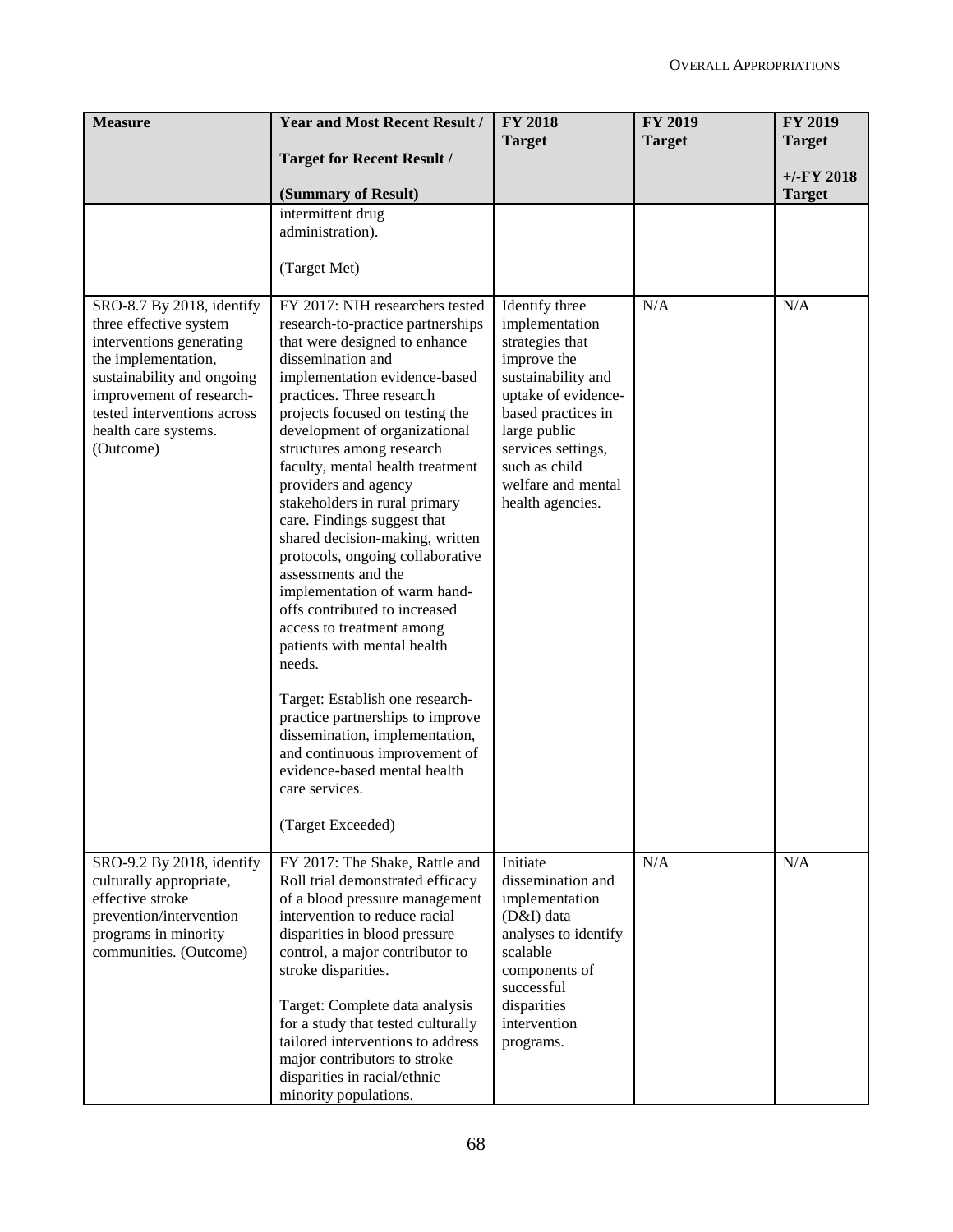| <b>Measure</b>                                                                                                                                                                                                                                      | <b>Year and Most Recent Result /</b>                                                                                                                                                                                                                                                                                                                                                                                         | <b>FY 2018</b><br><b>Target</b>                                                                                                                                                                                   | FY 2019<br><b>Target</b>                                                                                                                                                                                                                                                              | <b>FY 2019</b><br><b>Target</b> |
|-----------------------------------------------------------------------------------------------------------------------------------------------------------------------------------------------------------------------------------------------------|------------------------------------------------------------------------------------------------------------------------------------------------------------------------------------------------------------------------------------------------------------------------------------------------------------------------------------------------------------------------------------------------------------------------------|-------------------------------------------------------------------------------------------------------------------------------------------------------------------------------------------------------------------|---------------------------------------------------------------------------------------------------------------------------------------------------------------------------------------------------------------------------------------------------------------------------------------|---------------------------------|
|                                                                                                                                                                                                                                                     | <b>Target for Recent Result /</b>                                                                                                                                                                                                                                                                                                                                                                                            |                                                                                                                                                                                                                   |                                                                                                                                                                                                                                                                                       | $+/-FY$ 2018                    |
|                                                                                                                                                                                                                                                     | (Summary of Result)                                                                                                                                                                                                                                                                                                                                                                                                          |                                                                                                                                                                                                                   |                                                                                                                                                                                                                                                                                       | <b>Target</b>                   |
|                                                                                                                                                                                                                                                     | (Target Met)                                                                                                                                                                                                                                                                                                                                                                                                                 |                                                                                                                                                                                                                   |                                                                                                                                                                                                                                                                                       |                                 |
| CBRR-1.1 Provide<br>research training for<br>predoctoral trainees and<br>fellows that promotes<br>greater retention and long-<br>term success in research<br>careers. (Output)                                                                      | FY 2017: Award rate to<br>comparison group reached 12%.<br>Target: $N \ge 10\%$<br>(Target Met)                                                                                                                                                                                                                                                                                                                              | $N \geq 10\%$                                                                                                                                                                                                     | $N\geq 10\%$                                                                                                                                                                                                                                                                          | N/A                             |
| CBRR-1.2 Provide<br>research training for<br>postdoctoral fellows that<br>promotes greater retention<br>and long-term success in<br>research careers. (Output)                                                                                      | FY 2017: Award rate to<br>comparison group reached 15%<br>and exceeded the target by 5%.<br>Target: $N \ge 10\%$<br>(Target Exceeded)                                                                                                                                                                                                                                                                                        | $N \ge 10\%$                                                                                                                                                                                                      | $N \ge 10\%$                                                                                                                                                                                                                                                                          | N/A                             |
| <b>CBRR-2 Promote data</b><br>sharing and provide<br>information in real time<br>through the NIH Business<br>System (NBS) by<br>developing, integrating,<br>deploying and maintaining<br>business modules.<br>(Output)                              | FY 2017: NBS developed the<br><b>Oracle Managed Cloud Services</b><br>Performance Work Statement to<br>define the necessary OMCS<br>capacity and capabilities. NBS<br>submitted the PWS to Vendor.<br>Target: (Development [Dev])<br>Initiate development of planned<br>business modules to build<br>capacity and functionality of the<br>NIH Business System.<br>* Planned - NBS Hosting to<br>Oracle Cloud<br>(Target Met) | (Development<br>[Dev]) Initiate<br>development of<br>planned business<br>modules to build<br>capacity and<br>functionality of the<br><b>NIH Business</b><br>System. * Planned<br>- NBS Hosting to<br>Oracle Cloud | (Development<br>[Dev]) Continue<br>development of<br>remediation<br>activities to comply<br>with HHS<br>Accounting<br><b>Treatment Manual</b><br>(ATM) and other<br><b>Treasure Mandates</b><br>to increase<br>accuracy and<br>functionality of the<br><b>NIH Business</b><br>System. | N/A                             |
| CBRR-4 By 2021, produce<br>and phenotype 2500<br>knockout (KO) mouse<br>strains to enhance the<br>capacity of researchers to<br>investigate the in vivo<br>function of mammalian<br>genes and identify new<br>models of human<br>disease. (Outcome) | FY 2017: 413 juvenile lines of<br>genetically modified mice were<br>phenotyped. The mouse<br>production and phenotyping is<br>reported to a central database,<br>and the information is<br>disseminated at www.impc.org.<br>Target: Deliver phenotyping on<br>300 knockout (KO) juvenile<br>lines of genetically modified<br>mice.                                                                                           | Deliver<br>phenotyping on<br>500 knockout (KO)<br>juvenile lines.                                                                                                                                                 | Deliver<br>phenotyping on<br>600 knockout (KO)<br>juvenile lines.                                                                                                                                                                                                                     | N/A                             |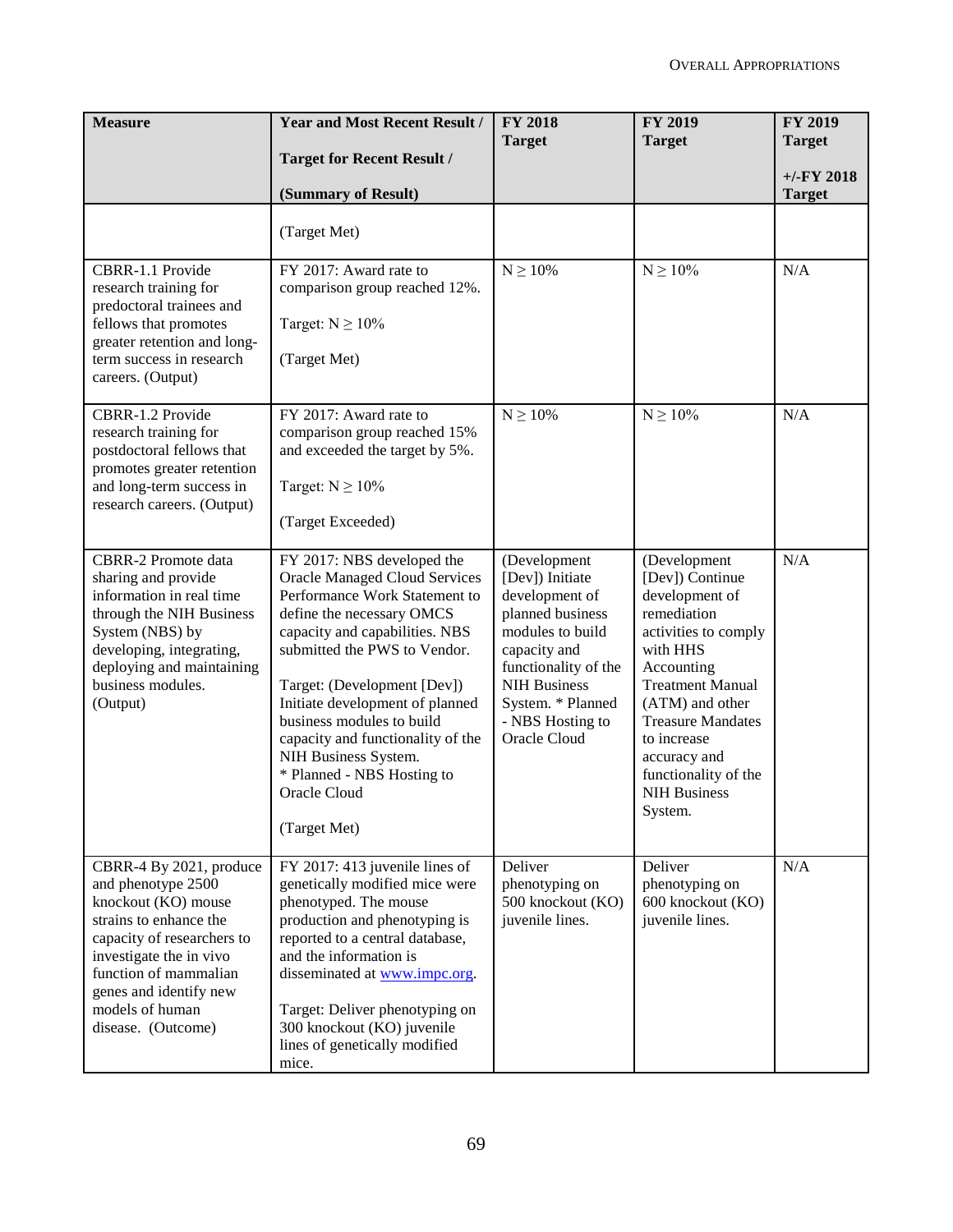| <b>Measure</b>                                                                                                                                                                                                                                                                                                                                                                                                                     | <b>Year and Most Recent Result /</b><br><b>Target for Recent Result /</b>                                                                                                                                                                                                                                                      | <b>FY 2018</b><br><b>Target</b>                                                                                                                                                     | <b>FY 2019</b><br><b>Target</b>                                                                                              | <b>FY 2019</b><br><b>Target</b> |
|------------------------------------------------------------------------------------------------------------------------------------------------------------------------------------------------------------------------------------------------------------------------------------------------------------------------------------------------------------------------------------------------------------------------------------|--------------------------------------------------------------------------------------------------------------------------------------------------------------------------------------------------------------------------------------------------------------------------------------------------------------------------------|-------------------------------------------------------------------------------------------------------------------------------------------------------------------------------------|------------------------------------------------------------------------------------------------------------------------------|---------------------------------|
|                                                                                                                                                                                                                                                                                                                                                                                                                                    | (Summary of Result)                                                                                                                                                                                                                                                                                                            |                                                                                                                                                                                     |                                                                                                                              | $+/-FY$ 2018<br><b>Target</b>   |
|                                                                                                                                                                                                                                                                                                                                                                                                                                    | (Target Met)                                                                                                                                                                                                                                                                                                                   |                                                                                                                                                                                     |                                                                                                                              |                                 |
| CBRR-5 By 2019, enhance<br>the Clinical and<br><b>Translational Science</b><br>Awards (CTSA) Program<br>by establishing resources,<br>processes and guidelines to<br>streamline and accelerate<br>the implementation of<br>multisite clinical trials.<br>(Output)                                                                                                                                                                  | FY 2018: Result Expected Dec<br>31, 2018<br>Target: Establish CTSA<br>Program multisite clinical trial<br>innovation resources which will<br>include the Trial Innovation<br><b>Centers and Recruitment</b><br>Innovation Centers.<br>(In Progress)                                                                            | Establish CTSA<br>Program multisite<br>clinical trial<br>innovation<br>resources which<br>will include the<br>Trial Innovation<br>Centers and<br>Recruitment<br>Innovation Centers. | Launch at least two<br>multi-site clinical<br>trials within the<br>CTSA trial<br>innovation<br>network.                      | N/A                             |
| CBRR-6 By 2019, launch<br>and establish a Biomedical<br>Citizen Science Hub to<br>serve as an online<br>collaboration space for<br>biomedical citizen science<br>research efforts in cancer<br>biology. (Output)                                                                                                                                                                                                                   | FY 2018: Result Expected Dec<br>31, 2018<br>Target: Complete development<br>& launch the Biomedical Citizen<br>Science Hub.<br>(In Progress)                                                                                                                                                                                   | Complete<br>development &<br>launch the<br><b>Biomedical Citizen</b><br>Science Hub.                                                                                                | Establish 200-300<br>registered users of<br>the site and 5<br>subgroups for the<br><b>Biomedical Citizen</b><br>Science Hub. | N/A                             |
| CBRR-7 By 2017, expand<br>the scope and reach of the<br>National Ophthalmic<br>Diseases Genotyping and<br>Phenotyping Network<br>(eyeGENE®), a national<br>genetics research resource<br>for rare inherited ocular<br>diseases, by adding new<br>patient records to the<br>database, augmenting and<br>refining the phenotypic<br>data collected, and by<br>increasing the number of<br>registered researchers to<br>900. (Output) | FY 2017: With 6,450<br>participants (including 3,000<br>detailed phenotypes), eyeGENE<br>is now an ocular genetics<br>resource with 1,043 registered<br>users in 5 countries and has been<br>cited in 129 research<br>publications.<br>Target: Increase the number of<br>registered eyeGene users to 900.<br>(Target Exceeded) | N/A                                                                                                                                                                                 | N/A                                                                                                                          | N/A                             |
| CBRR-8 By 2017,<br>characterize the three-<br>dimensional atomic<br>structure of 400 proteins of<br>biomedical interest related<br>to infectious agents.<br>(Output)                                                                                                                                                                                                                                                               | FY 2017: 205 three-dimensional<br>structures were characterized to<br>enhance the biomedical research<br>community's understanding of<br>these proteins and to assist with<br>the development of structure-<br>based vaccines, diagnostics, and<br>therapeutics.                                                               | N/A                                                                                                                                                                                 | N/A                                                                                                                          | N/A                             |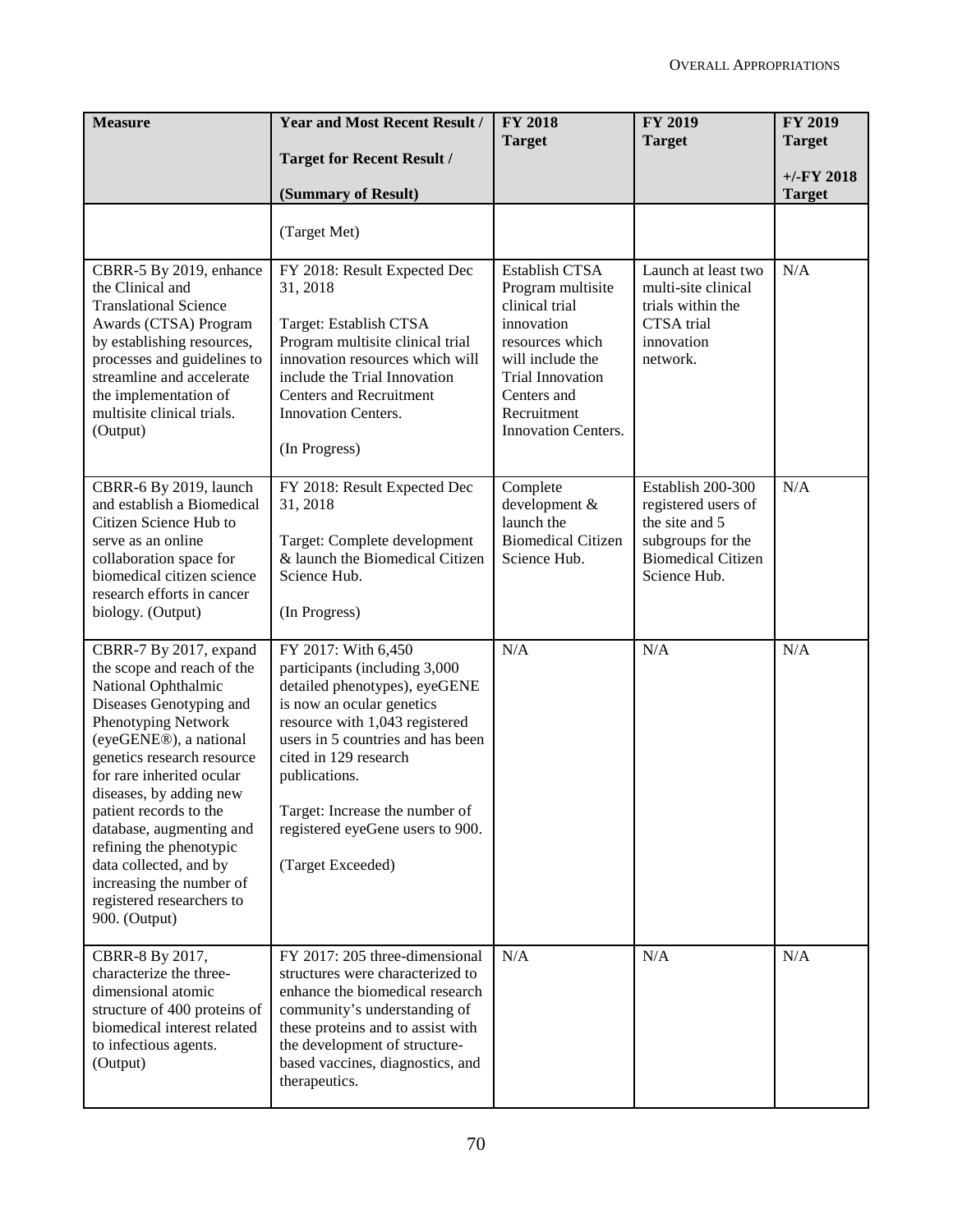| <b>Measure</b>                                          | <b>Year and Most Recent Result /</b>                                | <b>FY 2018</b>                           | <b>FY 2019</b>                           | FY 2019       |
|---------------------------------------------------------|---------------------------------------------------------------------|------------------------------------------|------------------------------------------|---------------|
|                                                         | <b>Target for Recent Result /</b>                                   | <b>Target</b>                            | <b>Target</b>                            | <b>Target</b> |
|                                                         |                                                                     |                                          |                                          | $+/-FY$ 2018  |
|                                                         | (Summary of Result)<br>Target: Characterize the three-              |                                          |                                          | <b>Target</b> |
|                                                         | dimensional structure of an                                         |                                          |                                          |               |
|                                                         | additional 100 protein targets or                                   |                                          |                                          |               |
|                                                         | other molecules of biomedical<br>interest with regard to bacterial, |                                          |                                          |               |
|                                                         | viral, and eukaryotic pathogens.                                    |                                          |                                          |               |
|                                                         | (Target Exceeded)                                                   |                                          |                                          |               |
| CBRR-9 By 2020, enroll a                                | FY 2017: A cumulative 1,302                                         | Enroll 1,652                             | Enroll 2,002                             | N/A           |
| total of 2,352 participants<br>in GenomeConnect,        | participants were enrolled in<br>GenomeConnect.                     | cumulative<br>participants in            | cumulative<br>participants in            |               |
| ClinGen's Patient                                       |                                                                     | GenomeConnect.                           | GenomeConnect.                           |               |
| Registry. (Output)                                      | Target: Enroll 1,046 cumulative<br>participants in GenomeConnect.   |                                          |                                          |               |
|                                                         | (Target Exceeded)                                                   |                                          |                                          |               |
| CBRR-10 By 2020, enroll<br>180 children into the        | FY 2018: Result Expected Dec<br>31, 2018                            | Enroll 50 children<br>with complex       | Enroll 50 children<br>with complex       | N/A           |
| Pediatric Heart Network                                 |                                                                     | congenital heart                         | congenital heart                         |               |
| (PHN) to support a<br>research resource for             | Target: Enroll 50 children with<br>complex congenital heart         | disease in a clinical<br>research study. | disease in a clinical<br>research study. |               |
| investigators conducting                                | disease in a clinical research                                      |                                          |                                          |               |
| research in congenital                                  | study.                                                              |                                          |                                          |               |
| heart disease across the<br>age spectrum. (Output)      | (In Progress)                                                       |                                          |                                          |               |
|                                                         |                                                                     |                                          |                                          |               |
| CBRR-12 By 2017,<br>produce x-ray diffraction           | FY 2017: X-ray crystallographic<br>data for 176 new structures of   | N/A                                      | N/A                                      | N/A           |
| data for new protein                                    | biomedical relevance provided                                       |                                          |                                          |               |
| structures that will                                    | to researchers worldwide.                                           |                                          |                                          |               |
| enhance an existing x-ray<br>resource for understanding | Target: Provide x-ray                                               |                                          |                                          |               |
| basic biological processes.                             | crystallographic data for 170                                       |                                          |                                          |               |
| (Output)                                                | new structures of                                                   |                                          |                                          |               |
|                                                         | macromolecules of biomedical<br>relevance to researchers            |                                          |                                          |               |
|                                                         | worldwide.                                                          |                                          |                                          |               |
|                                                         | (Target Met)                                                        |                                          |                                          |               |
| CBRR-13 By 2017,                                        | FY 2017: In FY 2017, 9,691                                          | N/A                                      | N/A                                      | N/A           |
| archive and annotate new<br>protein structures to       | structures were archived and<br>annotated at the Protein Data       |                                          |                                          |               |
| support research in human                               | Bank and made available to the                                      |                                          |                                          |               |
| health and disease and                                  | community, exceeding the                                            |                                          |                                          |               |
| drug development.<br>(Output)                           | target.                                                             |                                          |                                          |               |
|                                                         | Target: Annotate and archive                                        |                                          |                                          |               |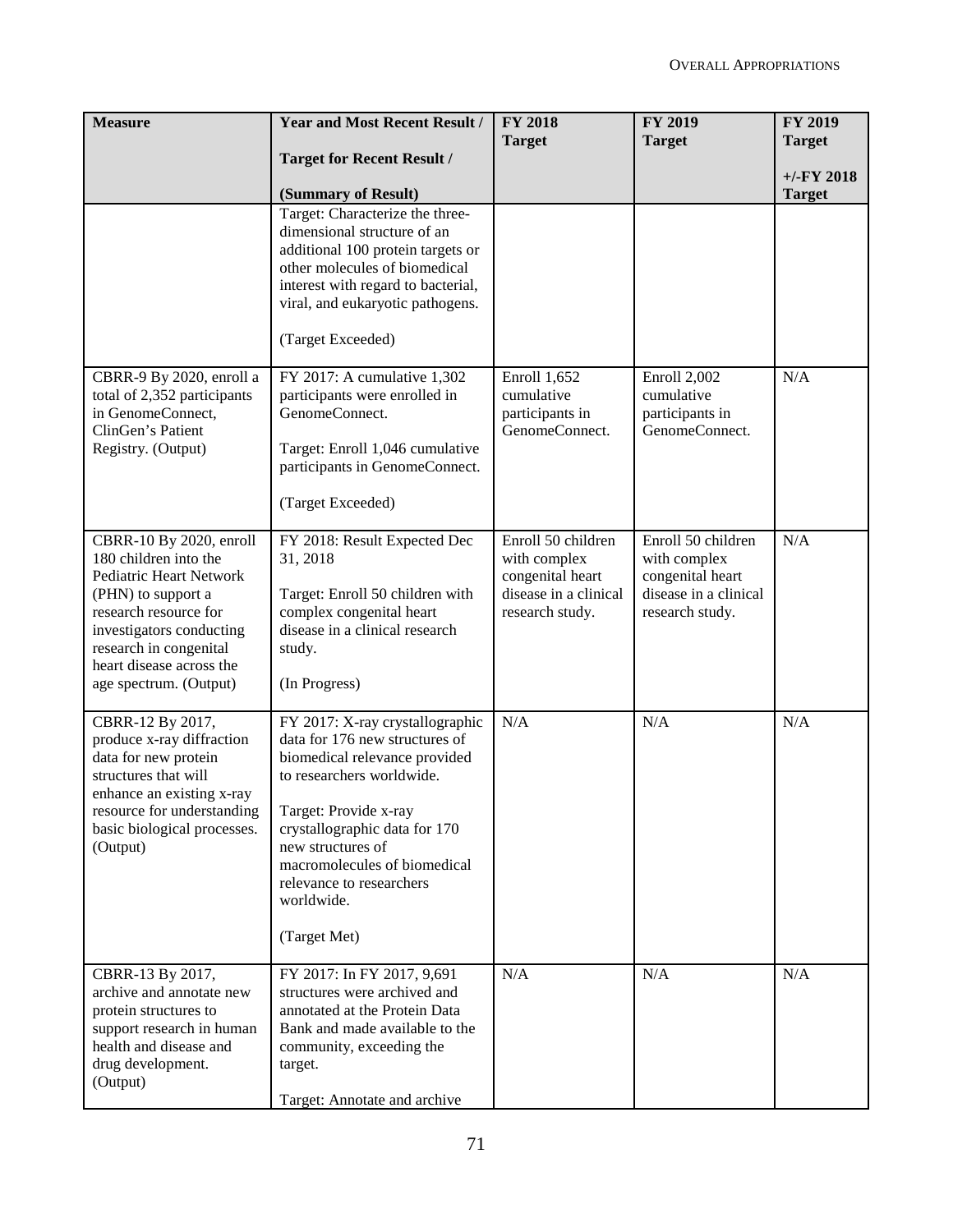| <b>Measure</b>                                                                                                                                                                                                                                                                                            | <b>Year and Most Recent Result /</b>                                                                                                                                                                                                                                                                                                                                                   | <b>FY 2018</b><br><b>Target</b>                                                                                                                    | <b>FY 2019</b><br><b>Target</b>                                                                                                                                                                                                    | FY 2019<br><b>Target</b> |
|-----------------------------------------------------------------------------------------------------------------------------------------------------------------------------------------------------------------------------------------------------------------------------------------------------------|----------------------------------------------------------------------------------------------------------------------------------------------------------------------------------------------------------------------------------------------------------------------------------------------------------------------------------------------------------------------------------------|----------------------------------------------------------------------------------------------------------------------------------------------------|------------------------------------------------------------------------------------------------------------------------------------------------------------------------------------------------------------------------------------|--------------------------|
|                                                                                                                                                                                                                                                                                                           | <b>Target for Recent Result /</b>                                                                                                                                                                                                                                                                                                                                                      |                                                                                                                                                    |                                                                                                                                                                                                                                    | $+/-FY$ 2018             |
|                                                                                                                                                                                                                                                                                                           | (Summary of Result)                                                                                                                                                                                                                                                                                                                                                                    |                                                                                                                                                    |                                                                                                                                                                                                                                    | <b>Target</b>            |
|                                                                                                                                                                                                                                                                                                           | 9,200 new protein structures.                                                                                                                                                                                                                                                                                                                                                          |                                                                                                                                                    |                                                                                                                                                                                                                                    |                          |
|                                                                                                                                                                                                                                                                                                           | (Target Exceeded)                                                                                                                                                                                                                                                                                                                                                                      |                                                                                                                                                    |                                                                                                                                                                                                                                    |                          |
| CBRR-14 By 2018,<br>establish and utilize a<br>national clinical network<br>to conduct five stroke<br>clinical trials using shared<br>infrastructure and efficient<br>processes. (Output)                                                                                                                 | FY 2017: A new prevention trial<br>for the NIH StrokeNet - Atrial<br>Cardiomyopathy and<br>Antithrombotic Drugs in<br>Prevention After Cryptogenic<br>Stroke (ARCADIA) – was<br>initiated.<br>Target: To broaden the<br>network's scope across stroke<br>research, initiate one new trial in<br>stroke prevention or stroke<br>treatment within the stroke<br>network.<br>(Target Met) | Complete<br>enrollment in 1 to 3<br>trials being<br>conducted within<br>the stroke network.                                                        | N/A                                                                                                                                                                                                                                | N/A                      |
| CBRR-17 By 2017, take<br>steps to improve the<br>quality and availability of<br>information to inform<br>decisions about the size of<br>the NIH training programs<br>and the number of people<br>in training to address<br>future needs for the<br>nation's biomedical<br>research workforce.<br>(Output) | FY 2017: NIH has developed<br>and released the xTRACT<br>system, which allows NIH<br>applicants to create data tables<br>for training grant applications<br>electronically and NIH to<br>capture the resulting trainee<br>outcome data.<br>Target: Adopt a system for<br>reporting training grant data and<br>trainee outcomes electronically.<br>(Target Met)                         | N/A                                                                                                                                                | N/A                                                                                                                                                                                                                                | N/A                      |
| CBRR-18 By 2021,<br>develop and validate a new<br>protocol for dementia<br>assessment for use in large<br>nationally representative<br>samples. (Outcome)                                                                                                                                                 | FY 2018: Result Expected Dec<br>31, 2018<br>Target: Evaluate data from the<br>initial administration of a<br>harmonized cognitive<br>assessment protocol in a<br>representative US sample.<br>(In Progress)                                                                                                                                                                            | Evaluate data from<br>the initial<br>administration of a<br>harmonized<br>cognitive<br>assessment<br>protocol in a<br>representative US<br>sample. | <b>Review results</b><br>from the<br>assessment<br>protocol as<br>deployed in the US<br>in 2016-2017 and<br>in other countries<br>in 2017 and 2018.<br>Refine protocol as<br>needed to increase<br>sensitivity and<br>specificity. | N/A                      |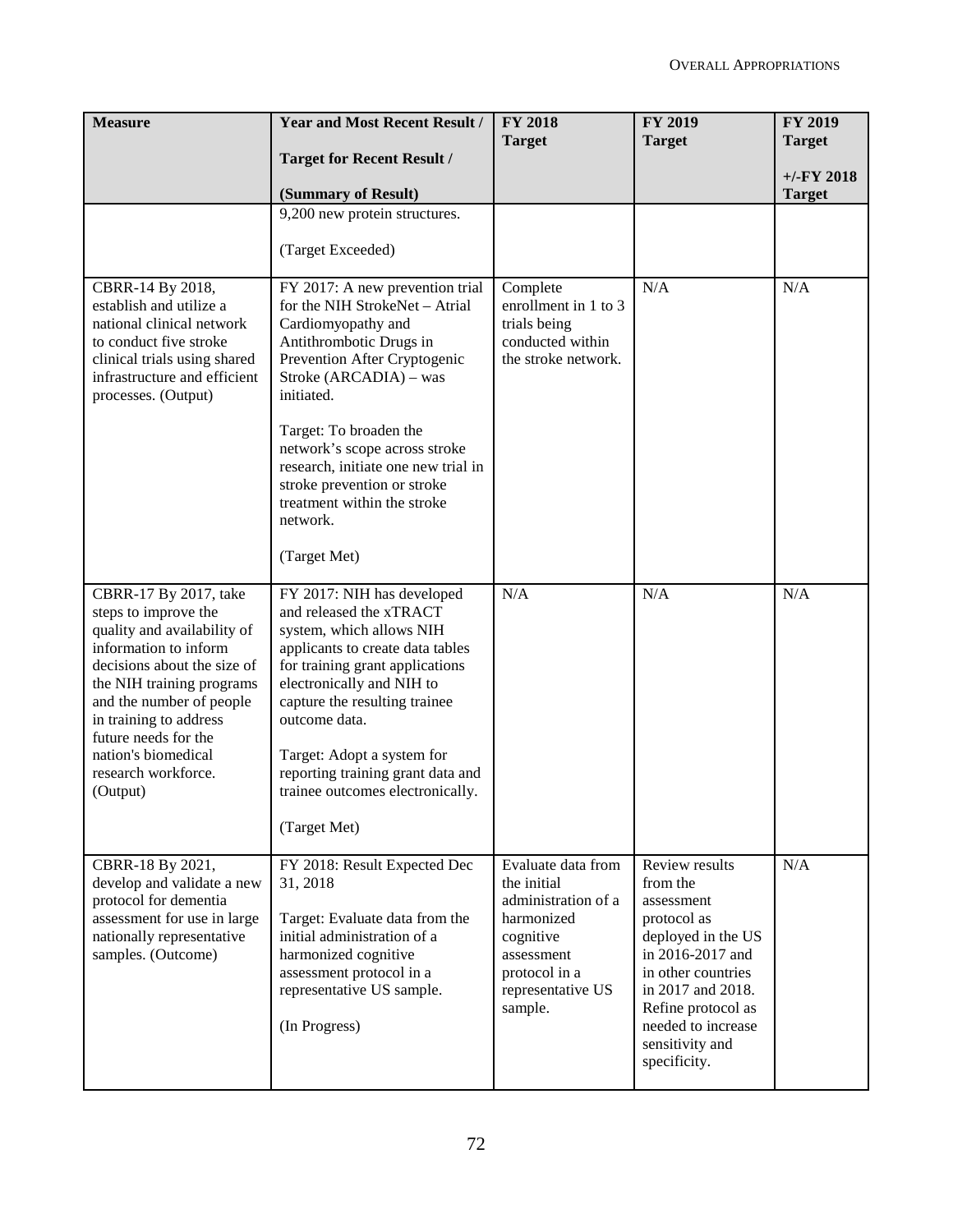| <b>Measure</b>                                                                                                                                                                                                                                                                                                              | <b>Year and Most Recent Result /</b>                                                                                                                                                                                                                                                                          | <b>FY 2018</b>                                                                                                                                                                                                                                            | FY 2019                                                                                                                                                                                                                                                   | <b>FY 2019</b>                 |
|-----------------------------------------------------------------------------------------------------------------------------------------------------------------------------------------------------------------------------------------------------------------------------------------------------------------------------|---------------------------------------------------------------------------------------------------------------------------------------------------------------------------------------------------------------------------------------------------------------------------------------------------------------|-----------------------------------------------------------------------------------------------------------------------------------------------------------------------------------------------------------------------------------------------------------|-----------------------------------------------------------------------------------------------------------------------------------------------------------------------------------------------------------------------------------------------------------|--------------------------------|
|                                                                                                                                                                                                                                                                                                                             | <b>Target for Recent Result /</b>                                                                                                                                                                                                                                                                             | <b>Target</b>                                                                                                                                                                                                                                             | <b>Target</b>                                                                                                                                                                                                                                             | <b>Target</b>                  |
|                                                                                                                                                                                                                                                                                                                             | (Summary of Result)                                                                                                                                                                                                                                                                                           |                                                                                                                                                                                                                                                           |                                                                                                                                                                                                                                                           | $+/-$ FY 2018<br><b>Target</b> |
| CBRR-19 By 2019,<br>identify and characterize<br>1900 immune epitopes<br>from infectious pathogens<br>and allergens for deposit<br>into the Immune Epitope<br>Database (www.iedb.org)<br>to accelerate development<br>of more effective vaccines<br>and immune-based<br>therapeutics. (Output)                              | FY 2018: Result Expected Dec<br>31, 2018<br>Target: Identify and characterize<br>600 T cell and 200 B cell<br>epitopes from infectious<br>pathogens and 100 T cells<br>epitopes from allergens to<br>accelerate development of more<br>effective vaccines and immune-<br>based therapeutics.<br>(In Progress) | Identify and<br>characterize 600 T<br>cell and 200 B cell<br>epitopes from<br>infectious<br>pathogens and 100<br>T cells epitopes<br>from allergens to<br>accelerate<br>development of<br>more effective<br>vaccines and<br>immune-based<br>therapeutics. | Identify and<br>characterize 650 T<br>cell and 250 B cell<br>epitopes from<br>infectious<br>pathogens and 100<br>T cells epitopes<br>from allergens to<br>accelerate<br>development of<br>more effective<br>vaccines and<br>immune-based<br>therapeutics. | N/A                            |
| CBRR-20 By 2020,<br>advance the preclinical<br>development of ten<br>candidate products (e.g.,<br>vaccines, therapeutics) to<br>combat infectious diseases.<br>(Outcome)                                                                                                                                                    | FY 2018: Result Expected Dec<br>31, 2018<br>Target: Advance the preclinical<br>development of three vaccine<br>and/or therapeutic candidate<br>products.<br>(In Progress)                                                                                                                                     | Advance the<br>preclinical<br>development of<br>three vaccine<br>and/or therapeutic<br>candidate products.                                                                                                                                                | Advance the<br>preclinical<br>development of<br>three vaccine<br>and/or therapeutic<br>candidate products.                                                                                                                                                | N/A                            |
| CBRR-21 By 2020,<br>establish and implement a<br>national collaborative Pilot<br>and Feasibility (P&F)<br>program that utilizes<br>specialized equipment, and<br>expertise in nonmalignant<br>hematology that are<br>available through the<br>Cooperative Centers of<br><b>Excellence in Hematology</b><br>(CCEH). (Output) | FY 2018: Result Expected Dec<br>31, 2018<br>Target: Support 2 Pilot and<br>Feasibility (P&F) projects<br>involving collaboration between<br>2 hematology Centers at<br>different institutions.<br>(In Progress)                                                                                               | Support 2 Pilot and<br>Feasibility (P&F)<br>projects involving<br>collaboration<br>between 2<br>hematology<br>Centers at different<br>institutions.                                                                                                       | Support 2 P&F<br>projects involving<br>collaboration<br>outside the<br>hematology<br>Centers.                                                                                                                                                             | N/A                            |
| CBRR-22 By 2020,<br>establish a reference map<br>that will serve as the<br>framework to understand<br>the development of the<br>human urinary tract.<br>(Outcome)                                                                                                                                                           | FY 2018: Result Expected Dec<br>31, 2018<br>Target: Release 10 datasets that<br>establish the framework for<br>human atlases of the kidney,<br>urinary outflow tract, and/or<br>prostate.<br>(In Progress)                                                                                                    | Release 10 datasets<br>that establish the<br>framework for<br>human atlases of<br>the kidney, urinary<br>outflow tract,<br>and/or prostate.                                                                                                               | Identify and map at<br>least 5 specific cell<br>types or subtypes<br>within the kidney,<br>urinary outflow<br>tract, and/or<br>prostate.                                                                                                                  | N/A                            |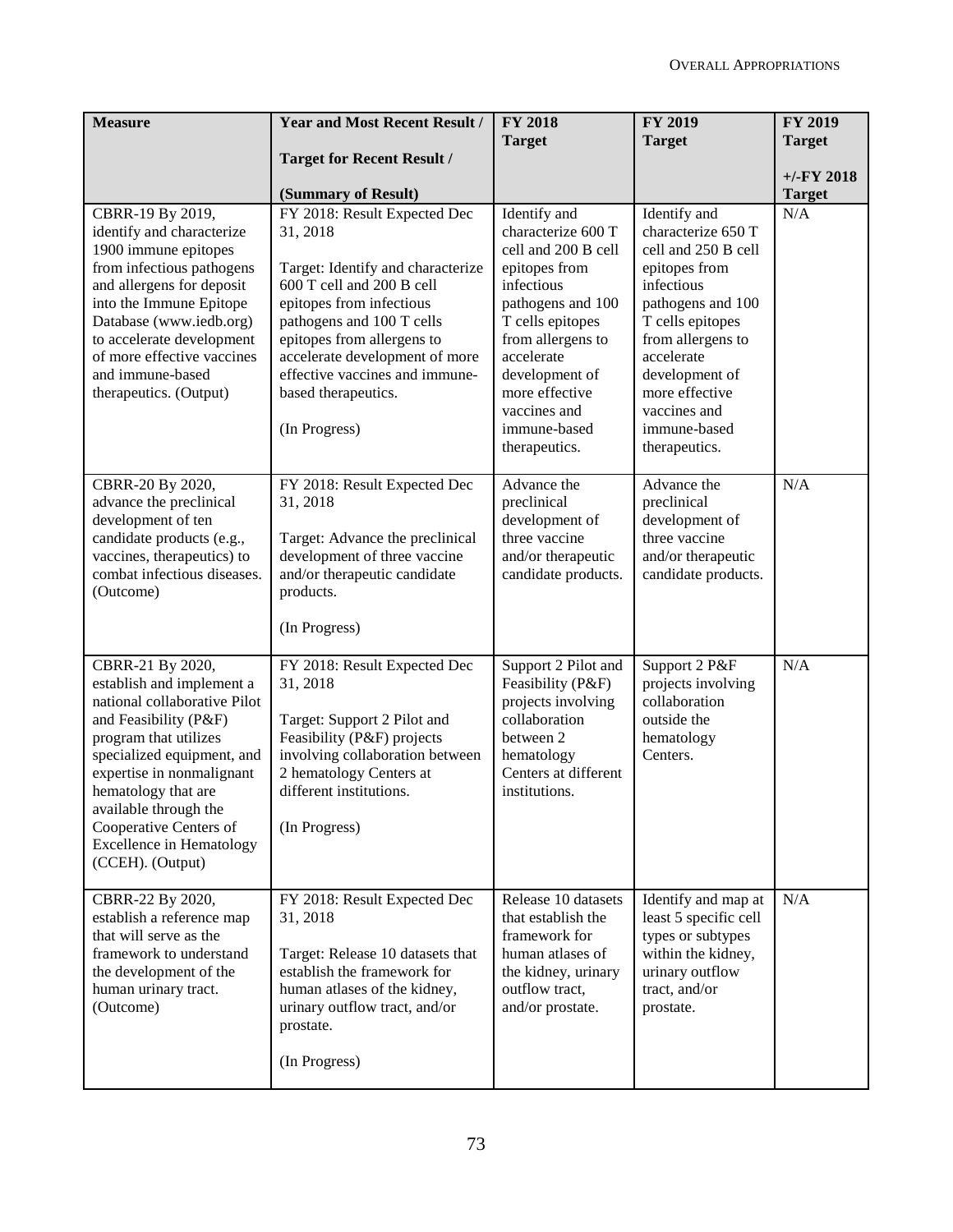| <b>Measure</b>                                         | <b>Year and Most Recent Result /</b>                  | <b>FY 2018</b>                               | <b>FY 2019</b>                           | FY 2019              |
|--------------------------------------------------------|-------------------------------------------------------|----------------------------------------------|------------------------------------------|----------------------|
|                                                        |                                                       | <b>Target</b>                                | <b>Target</b>                            | <b>Target</b>        |
|                                                        | <b>Target for Recent Result /</b>                     |                                              |                                          |                      |
|                                                        |                                                       |                                              |                                          | $+/-FY$ 2018         |
| CBRR-23 By 2019,                                       | (Summary of Result)<br>FY 2018: Result Expected Dec   |                                              |                                          | <b>Target</b><br>N/A |
| provide access to                                      | 31, 2018                                              | Support at least 20-<br>40 studies (or about | Support analysis<br>for at least 10      |                      |
| laboratory and data                                    |                                                       | $20,000$ sample                              | additional studies                       |                      |
| analytical services and a                              | Target: Support at least 20-40                        | analyses) in a                               | (or about $10,000$                       |                      |
| data repository that will                              | studies (or about 20,000 sample                       | project                                      | sample analyses)                         |                      |
| allow the NIH extramural                               | analyses) in a project                                | management                                   | and make the                             |                      |
| research community the                                 | management pipeline from                              | pipeline from                                | results from about                       |                      |
| capability to add or expand                            | application development and                           | application                                  | 10 studies or                            |                      |
| the inclusion of                                       | review to laboratory and data                         | development and                              | 10,000 sample                            |                      |
| environmental exposure<br>analysis in children's       | analysis.                                             | review to<br>laboratory and data             | analyses available<br>to the broader     |                      |
| health research. (Output)                              | (In Progress)                                         | analysis.                                    | scientific                               |                      |
|                                                        |                                                       |                                              | community.                               |                      |
|                                                        |                                                       |                                              |                                          |                      |
| CBRR-24 By 2019, pilot                                 | FY 2018: Result Expected Dec                          | Building on the                              | Expand by 5% the                         | N/A                  |
| test and assess alternative                            | 31, 2018                                              | results of the initial                       | proportion of                            |                      |
| funding mechanisms such                                |                                                       | pilot program,                               | NIGMS-supported                          |                      |
| as program-focused                                     | Target: Building on the results                       | expand the                                   | investigators                            |                      |
| awards. (Output)                                       | of the initial pilot program,                         | percentage of<br>investigators               | funded by active<br>R01-equivalent       |                      |
|                                                        | expand the percentage of<br>investigators involved in | involved in                                  | awards who are                           |                      |
|                                                        | program-focused awards by 5%                          | program-focused                              | MIRA recipients.                         |                      |
|                                                        | above baseline.                                       | awards by 5%                                 |                                          |                      |
|                                                        |                                                       | above baseline.                              |                                          |                      |
|                                                        | (In Progress)                                         |                                              |                                          |                      |
|                                                        |                                                       |                                              |                                          |                      |
| CBRR-25 Increase the<br>total number of mentored       | FY 2018: Result Expected Dec<br>31, 2018              | 3505 career                                  | 3522 career                              | N/A                  |
| research career                                        |                                                       | experiences across<br>all career stages.     | experiences across<br>all career stages. |                      |
| development experiences                                | Target: 3505 career experiences                       |                                              |                                          |                      |
| for trainees from                                      | across all career stages.                             |                                              |                                          |                      |
| underrepresented                                       |                                                       |                                              |                                          |                      |
| backgrounds to promote                                 | (In Progress)                                         |                                              |                                          |                      |
| individual development                                 |                                                       |                                              |                                          |                      |
| and to prepare them for a<br>range of research-related |                                                       |                                              |                                          |                      |
| careers. (Output)                                      |                                                       |                                              |                                          |                      |
|                                                        |                                                       |                                              |                                          |                      |
| CBRR-26 Maintain the                                   | FY 2018: Result Expected Dec                          | Sustain the number                           | Sustain the number                       | N/A                  |
| yearly number of                                       | 31, 2018                                              | of undergraduate                             | of undergraduate                         |                      |
| undergraduate students                                 |                                                       | mentored research                            | mentored research                        |                      |
| with mentored research                                 | Target: Sustain the number of                         | experiences from                             | experiences from                         |                      |
| experiences through the                                | undergraduate mentored                                | 2017 level.                                  | 2018 level.                              |                      |
| <b>IDeA</b> Networks of<br><b>Biomedical Research</b>  | research experiences from 2017<br>level.              |                                              |                                          |                      |
| Excellence (INBRE)                                     |                                                       |                                              |                                          |                      |
| program in order to sustain                            | (In Progress)                                         |                                              |                                          |                      |
| a pipeline of                                          |                                                       |                                              |                                          |                      |
| undergraduate students                                 |                                                       |                                              |                                          |                      |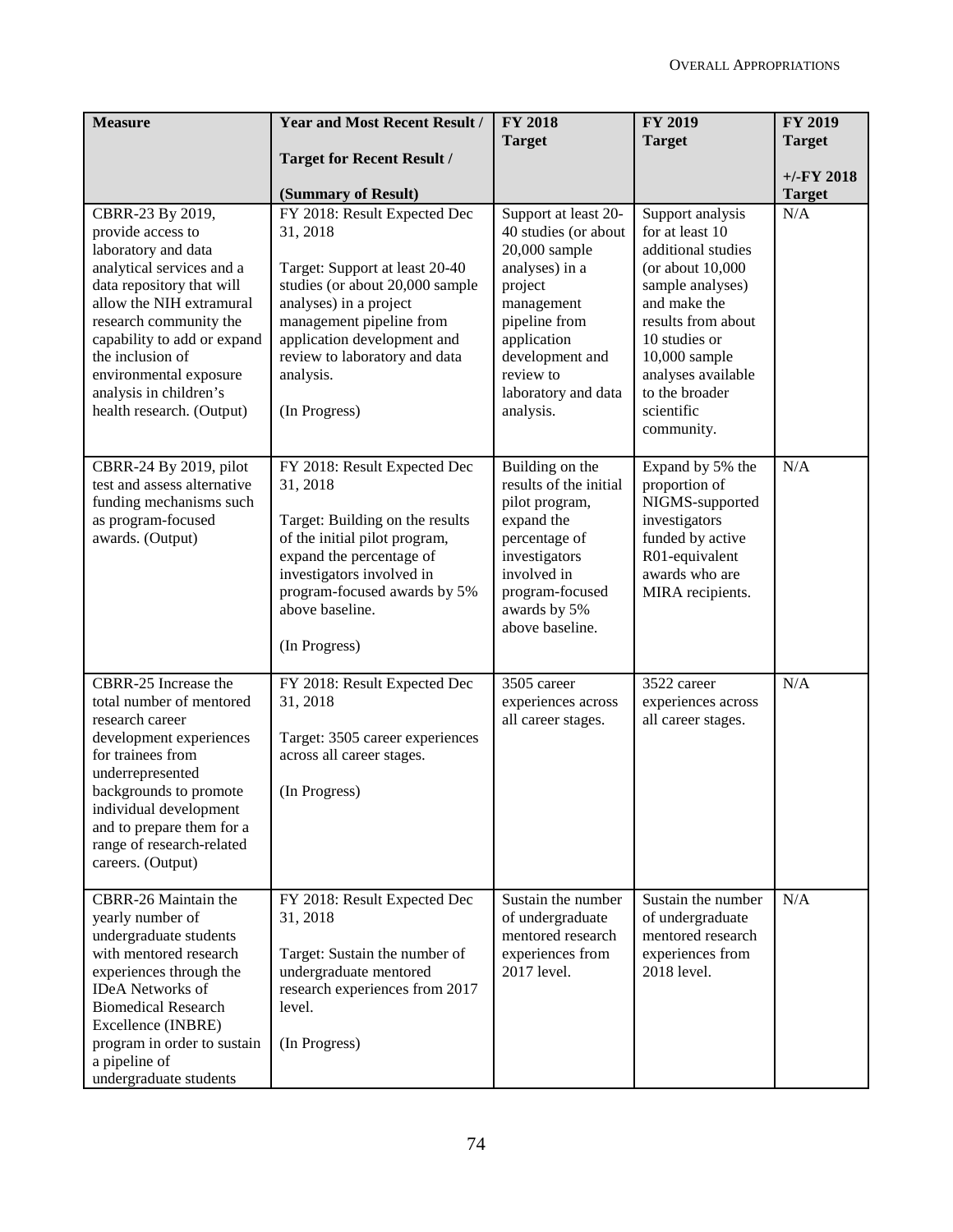| <b>Measure</b>                                                                                                                                                                                                                        | <b>Year and Most Recent Result /</b>                                                                                                                                                                                                                                        | <b>FY 2018</b><br><b>Target</b>                                                                                                                                                                                       | <b>FY 2019</b><br><b>Target</b>                                                                                                                                                                         | FY 2019<br><b>Target</b>       |
|---------------------------------------------------------------------------------------------------------------------------------------------------------------------------------------------------------------------------------------|-----------------------------------------------------------------------------------------------------------------------------------------------------------------------------------------------------------------------------------------------------------------------------|-----------------------------------------------------------------------------------------------------------------------------------------------------------------------------------------------------------------------|---------------------------------------------------------------------------------------------------------------------------------------------------------------------------------------------------------|--------------------------------|
|                                                                                                                                                                                                                                       | <b>Target for Recent Result /</b>                                                                                                                                                                                                                                           |                                                                                                                                                                                                                       |                                                                                                                                                                                                         |                                |
|                                                                                                                                                                                                                                       | (Summary of Result)                                                                                                                                                                                                                                                         |                                                                                                                                                                                                                       |                                                                                                                                                                                                         | $+/-$ FY 2018<br><b>Target</b> |
| who will pursue health<br>research careers. (Output)                                                                                                                                                                                  |                                                                                                                                                                                                                                                                             |                                                                                                                                                                                                                       |                                                                                                                                                                                                         |                                |
| CBRR-27 By 2020,<br>develop a suicide risk<br>validated assessment tool<br>that can easily be<br>implemented in emergency<br>care settings. (Output)                                                                                  | FY 2018: Result Expected Dec<br>31, 2018<br>Target: Expand the validation of<br>assessment methods for risk of<br>suicide among at least one<br>subgroup (e.g., youth, adults;<br>persons who have experienced<br>trauma) seen in emergency<br>department.<br>(In Progress) | Expand the<br>validation of<br>assessment<br>methods for risk of<br>suicide among at<br>least one subgroup<br>(e.g., youth, adults;<br>persons who have<br>experienced<br>trauma) seen in<br>emergency<br>department. | Validate risk<br>stratification<br>approaches in<br>emergency care<br>settings for youth<br>who are at risk for<br>suicide.                                                                             | N/A                            |
| CBRR-28 Collect and<br>distribute human tissue<br>samples and molecular and<br>genetic data from human<br>tissues to the scientific<br>community with the<br>purpose of supporting<br>research on brain and<br>behavior. (Output)     | FY 2018: Result Expected Dec<br>31, 2018<br>Target: Collect brain tissue from<br>70 new donors and distribute<br>tissue samples or data derived<br>from tissue to 25 researchers<br>studying mental or neurological<br>disorders.<br>(In Progress)                          | Collect brain tissue<br>from 70 new<br>donors and<br>distribute tissue<br>samples or data<br>derived from tissue<br>to 25 researchers<br>studying mental or<br>neurological<br>disorders.                             | Collect brain tissue<br>from an additional<br>70 new donors and<br>distribute tissue<br>samples or data<br>derived from tissue<br>to 30 researchers<br>studying mental or<br>neurological<br>disorders. | N/A                            |
| CBRR-29 By 2020,<br>establish an interactive<br>consortium to facilitate<br>efficient data collection<br>and sharing for biomarker<br>studies of vascular<br>contribution to cognitive<br>impairment and dementia<br>(VCID). (Output) | FY 2018: Result Expected Dec<br>31, 2018<br>Target: Establish the Data Core's<br>IT infrastructure for receiving<br>real time data entry from<br>multiple remote locations.<br>(In Progress)                                                                                | Establish the Data<br>Core's IT<br>infrastructure for<br>receiving real time<br>data entry from<br>multiple remote<br>locations.                                                                                      | Initiate multi-site<br>validation studies<br>for one candidate<br>biomarker.                                                                                                                            | N/A                            |
| CTR-1 By 2018, increase<br>the number of SBIR/STTR<br>outreach events that are<br>targeted to groups that are<br>currently underrepresented<br>in the NIH SBIR/STTR<br>portfolio. (Output)                                            | FY 2017: Three outreach events<br>to women-targeted or minority-<br>targeted organizations were<br>completed.<br>Target: Complete three outreach<br>events with either a minority-<br>targeted organization or<br>program, or a women-targeted<br>organization or program.  | Complete four<br>outreach events<br>with either a<br>minority-targeted<br>organization or<br>program, or a<br>women-targeted<br>organization or<br>program.                                                           | N/A                                                                                                                                                                                                     | N/A                            |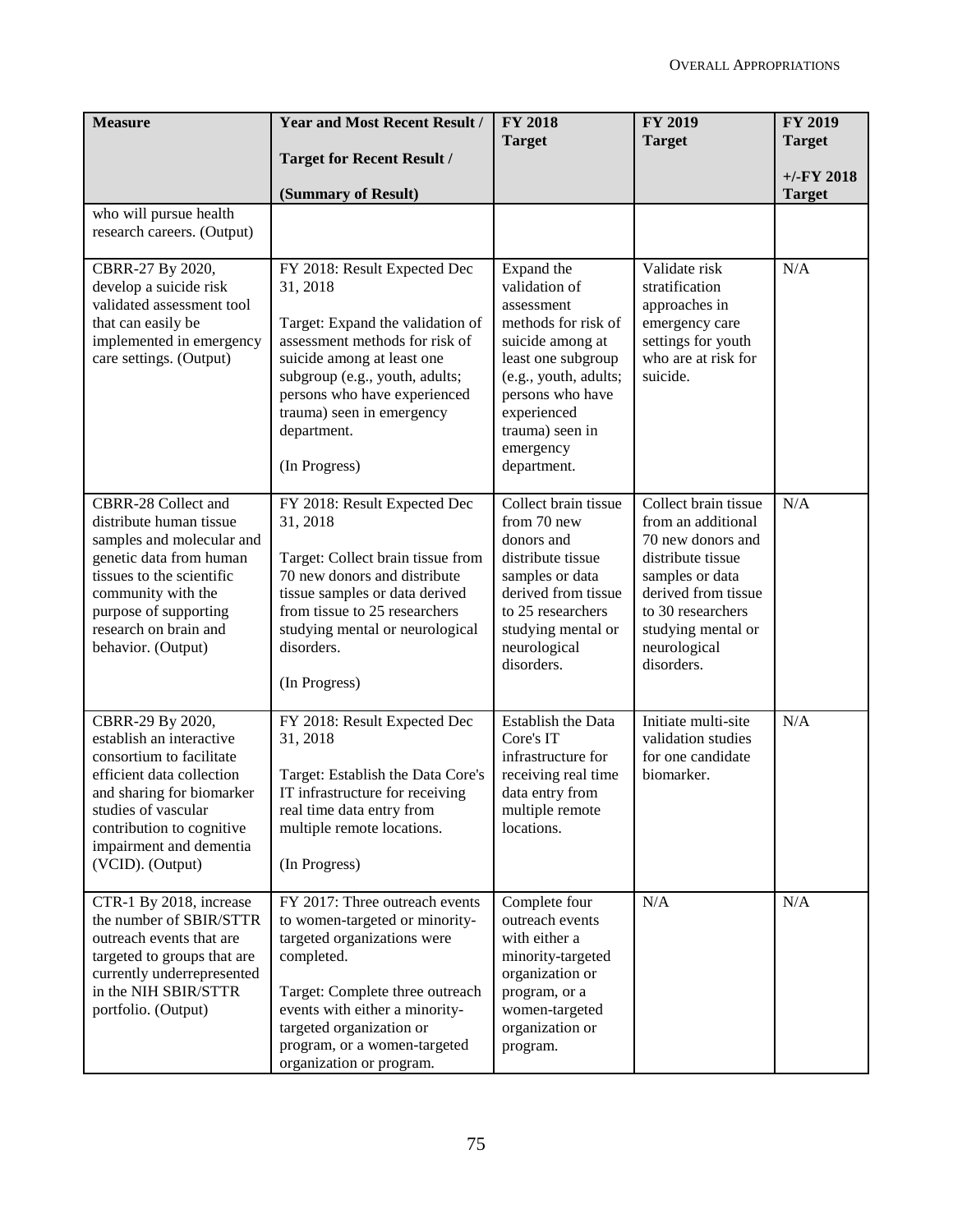| <b>Measure</b>                                                                                                                                                                          | <b>Year and Most Recent Result /</b>                                                                                                                                                                                                                                                                                                                                      | <b>FY 2018</b><br><b>Target</b>                                                                                                                                                  | <b>FY 2019</b><br><b>Target</b> | FY 2019<br><b>Target</b>      |
|-----------------------------------------------------------------------------------------------------------------------------------------------------------------------------------------|---------------------------------------------------------------------------------------------------------------------------------------------------------------------------------------------------------------------------------------------------------------------------------------------------------------------------------------------------------------------------|----------------------------------------------------------------------------------------------------------------------------------------------------------------------------------|---------------------------------|-------------------------------|
|                                                                                                                                                                                         | <b>Target for Recent Result /</b>                                                                                                                                                                                                                                                                                                                                         |                                                                                                                                                                                  |                                 |                               |
|                                                                                                                                                                                         | (Summary of Result)                                                                                                                                                                                                                                                                                                                                                       |                                                                                                                                                                                  |                                 | $+/-FY$ 2018<br><b>Target</b> |
|                                                                                                                                                                                         | (Target Met)                                                                                                                                                                                                                                                                                                                                                              |                                                                                                                                                                                  |                                 |                               |
| CTR-2 By 2017, reach<br>500,000 visits to the<br>website Genome:<br>Unlocking Life's Code.<br>(Outcome)                                                                                 | FY 2017: As of November 19,<br>2017, ULC reached 490,456<br>visits and 1,676,887 page views.<br>The target of 2.5 million pages<br>was not met; however, the 1.68<br>million pages represents a<br>continuing upward trend from<br>previous years.<br>Target: By 2017, reach 2.5<br>million total page views.                                                             | N/A                                                                                                                                                                              | N/A                             | N/A                           |
|                                                                                                                                                                                         | (Target Not Met but Improved)                                                                                                                                                                                                                                                                                                                                             |                                                                                                                                                                                  |                                 |                               |
| CTR-4 By 2017, expand<br>and implement the broad<br>use of Common Data<br>Elements for 17<br>neurological disorders<br>among investigators<br>conducting clinical<br>research. (Output) | FY 2017: NIH institutes/centers<br>collaborated to develop a new<br>CDE library and to provide<br>centralized access to CDE<br>resources for the clinical<br>research community.<br>Target: Develop collaborative<br>model to enable implementation<br>of the CDE project as a long-<br>term sustainable resource for the<br>clinical research community.<br>(Target Met) | N/A                                                                                                                                                                              | N/A                             | N/A                           |
| CTR-5 By 2018, increase<br>the number of computer-<br>indexed MEDLINE<br>journals by 469 titles,<br>thereby increasing<br>indexing efficiency for<br>MEDLINE. (Output)                  | FY 2017: The number of<br>computer-indexed MEDLINE<br>journals was increased by 100<br>titles, thereby increasing<br>indexing efficiency for<br>MEDLINE.<br>Target: Increase the number of<br>journals indexed automatically<br>by the Medical Text Indexer<br>First Line (MTIFL) process by<br>96 titles over the previous year.<br>(Target Exceeded)                    | Increase the<br>number of journals<br>indexed<br>automatically by<br>the Medical Text<br><b>Indexer First Line</b><br>(MTIFL) process<br>by 60 titles over the<br>previous year. | N/A                             | N/A                           |
| CTR-6 By 2018, improve<br>NIH's ability to identify<br>outcomes that result from                                                                                                        | FY 2017: The Final Research<br>Performance Progress Report is<br>one of three final reports that                                                                                                                                                                                                                                                                          | By 2018,<br>implement system<br>improvements to                                                                                                                                  | N/A                             | $\rm N/A$                     |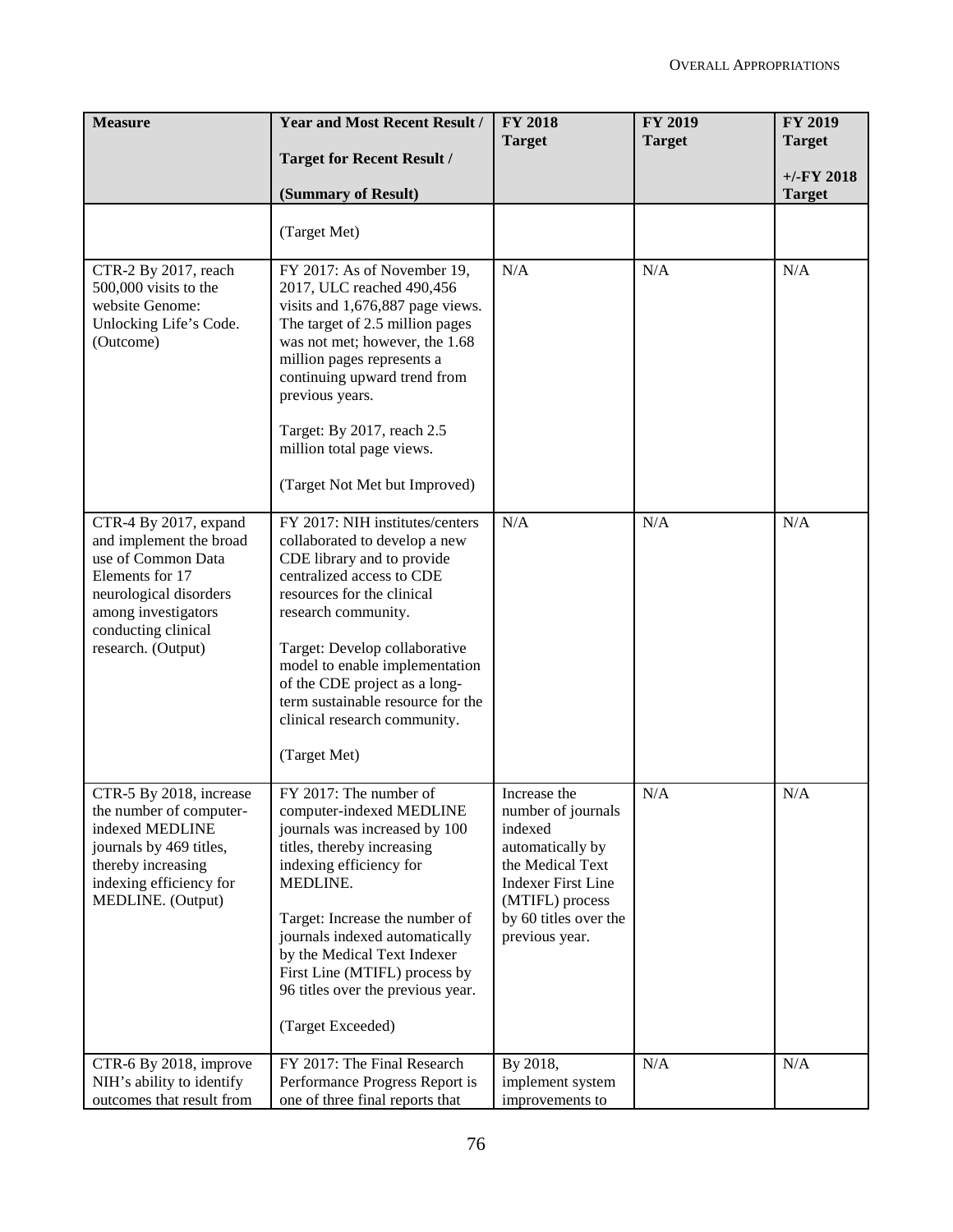| <b>Measure</b>                                                                                                                                                                                                                                                       | <b>Year and Most Recent Result /</b>                                                                                                                                                                                                                                                                                                                                                                                                                                                                                                                                                                                                                                                                                                                                 | <b>FY 2018</b>                                                                                                                                                       | <b>FY 2019</b>                                                                                                                                                   | FY 2019       |
|----------------------------------------------------------------------------------------------------------------------------------------------------------------------------------------------------------------------------------------------------------------------|----------------------------------------------------------------------------------------------------------------------------------------------------------------------------------------------------------------------------------------------------------------------------------------------------------------------------------------------------------------------------------------------------------------------------------------------------------------------------------------------------------------------------------------------------------------------------------------------------------------------------------------------------------------------------------------------------------------------------------------------------------------------|----------------------------------------------------------------------------------------------------------------------------------------------------------------------|------------------------------------------------------------------------------------------------------------------------------------------------------------------|---------------|
|                                                                                                                                                                                                                                                                      | <b>Target for Recent Result /</b>                                                                                                                                                                                                                                                                                                                                                                                                                                                                                                                                                                                                                                                                                                                                    | <b>Target</b>                                                                                                                                                        | <b>Target</b>                                                                                                                                                    | <b>Target</b> |
|                                                                                                                                                                                                                                                                      |                                                                                                                                                                                                                                                                                                                                                                                                                                                                                                                                                                                                                                                                                                                                                                      |                                                                                                                                                                      |                                                                                                                                                                  | $+/-$ FY 2018 |
| NIH funded research<br>projects and reports to the<br>public on research<br>outcomes. (Outcome)                                                                                                                                                                      | (Summary of Result)<br>allow NIH to closeout grant<br>awards. The F-RPPR includes a<br>Project Outcomes section that<br>allows recipients to summarize<br>the cumulative outcomes or<br>findings of the project. This<br>section is written in laymen's<br>terms for the general public and<br>will be made public in NIH<br>RePORTER.<br>Target: By 2017, establish an<br>electronic closeout process for<br>NIH research grants which<br>includes a Project Outcomes<br>Report for the general public<br>summarizing the project<br>outcomes or findings that<br>expand fundamental knowledge,<br>enhance health, lengthen life,<br>reduce illness and disability, and<br>otherwise fulfill the<br>programmatic goals of the<br>research activity.<br>(Target Met) | collect inclusion<br>data (i.e., race,<br>gender, etc.) at<br>award closeout in a<br>structured format.                                                              |                                                                                                                                                                  | <b>Target</b> |
| CTR-7 By 2022, engage a<br>national community in the<br>development,<br>dissemination, and<br>implementation of a<br>comprehensive national<br>strategy to address the<br>burden of Chronic<br><b>Obstructive Pulmonary</b><br>Disease (COPD) in the<br>US. (Output) | FY 2017: The COPD National<br>Action Plan was launched on<br>May 22, 2017 at the American<br>Thoracic Society annual meeting<br>in Washington, DC with a press<br>conference and expert panel.<br>Target: Complete development<br>and begin dissemination of a<br>national COPD action plan.<br>(Target Met)                                                                                                                                                                                                                                                                                                                                                                                                                                                         | Conduct annual<br>implementation<br>progress<br>webinars/meetings<br>with stakeholders.                                                                              | Analyze completed<br>webinars and<br>meeting, and brief<br>stakeholders on<br><b>Action Plan</b><br>progress.                                                    | N/A           |
| CTR-8 By 2020, improve<br>the breadth of available<br>metrics used to assess the<br>number of scientists<br>seeking research awards<br>from NIH, and report on<br>these expanded measures<br>to both inform agency<br>funding decisions, and<br>promote transparency | FY 2018: Result Expected Dec<br>31, 2018<br>Target: By 2018, develop a<br>metric that captures the unique<br>number of individuals who<br>apply for and receive NIH<br>funding over a five-year time<br>period.                                                                                                                                                                                                                                                                                                                                                                                                                                                                                                                                                      | By 2018, develop a<br>metric that captures<br>the unique number<br>of individuals who<br>apply for and<br>receive NIH<br>funding over a<br>five-year time<br>period. | By 2019, develop a<br>central public<br>report<br>displaying NIH<br>Institute/Center-<br>specific award data<br>on investigator-<br>initiated R01/R37<br>grants. | N/A           |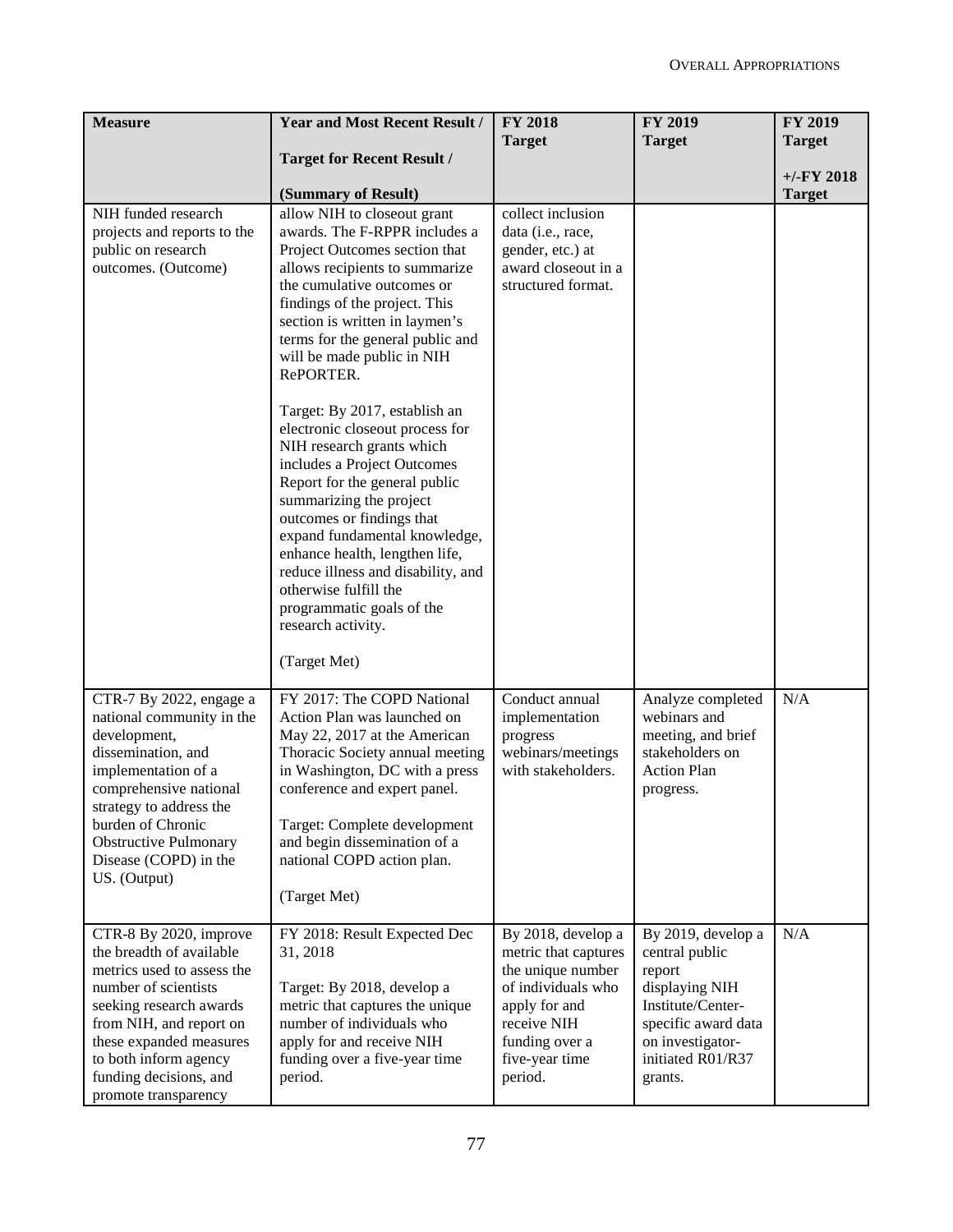| <b>Measure</b>                            | <b>Year and Most Recent Result /</b>                            | <b>FY 2018</b>                    | <b>FY 2019</b>                    | FY 2019       |
|-------------------------------------------|-----------------------------------------------------------------|-----------------------------------|-----------------------------------|---------------|
|                                           |                                                                 | <b>Target</b>                     | <b>Target</b>                     | <b>Target</b> |
|                                           | <b>Target for Recent Result /</b>                               |                                   |                                   | $+/-$ FY 2018 |
|                                           | (Summary of Result)                                             |                                   |                                   | <b>Target</b> |
| regarding the agency's                    |                                                                 |                                   |                                   |               |
| funding strategies.                       | (In Progress)                                                   |                                   |                                   |               |
| (Output)                                  |                                                                 |                                   |                                   |               |
|                                           |                                                                 |                                   |                                   |               |
| MPO-2 Provide                             | FY 2017: NIH's leadership                                       | Examine [EX] key                  | Examine [EX] key                  | N/A           |
| opportunities for enhanced                | development programs                                            | area to enhance                   | area to enhance                   |               |
| leadership skills to meet                 | incorporated technology to                                      | leadership skills                 | leadership skills                 |               |
| the challenges of                         | increase engagement and access                                  | *NIH workforce                    |                                   |               |
| workforce management<br>and/or individual | for remote employees. While<br>students were open to            | trends to target<br>junior-level  | Examine the                       |               |
| advancements. (Output)                    | technological tools, participants                               | programs to job                   | Management<br>Seminar Series as a |               |
|                                           | tend to prefer face-to-face                                     | series with the                   | method for                        |               |
|                                           | interactions.                                                   | largest anticipated               | engaging and                      |               |
|                                           |                                                                 | risk in filling future            | encouraging                       |               |
|                                           | Target: Assess [AS] results of                                  | leadership                        | leadership in high-               |               |
|                                           | implementation *Assess best                                     | positions. [IM                    | performing NIH                    |               |
|                                           | practices and review the                                        | 2019/ AS 2020]                    | employees.                        |               |
|                                           | literature regarding                                            |                                   |                                   |               |
|                                           | incorporating the latest                                        | Implement [IM]                    |                                   |               |
|                                           | technologies into leadership                                    | recommendation                    |                                   |               |
|                                           | development programs to                                         | from prior year                   |                                   |               |
|                                           | determine which are most                                        | assessments *NIH                  |                                   |               |
|                                           | effective and practicable to                                    | will implement best               |                                   |               |
|                                           | create efficiencies and/or                                      | practices in                      |                                   |               |
|                                           | enhance learning [EX 2015 /AS                                   | supervisory                       |                                   |               |
|                                           | 2017]                                                           | onboarding to                     |                                   |               |
|                                           |                                                                 | determine how to                  |                                   |               |
|                                           | (Target Met)                                                    | best prepare new                  |                                   |               |
|                                           |                                                                 | NIH supervisors                   |                                   |               |
|                                           | FY 2017: Recommendations                                        | for their roles and               |                                   |               |
|                                           | from a prior evaluation were                                    | ensure that they are              |                                   |               |
|                                           | implemented to ensure that the                                  | engaged and                       |                                   |               |
|                                           | <b>Executive Leadership Program</b><br>(ExLP) meets participant | committed to NIH.<br>[IM 2018/AS] |                                   |               |
|                                           | expectations and organizational                                 | 2019]                             |                                   |               |
|                                           | requirements.                                                   |                                   |                                   |               |
|                                           |                                                                 | Assess [AS] results               |                                   |               |
|                                           | Target: Implement [IM]                                          | of implementation                 |                                   |               |
|                                           | recommendation from prior year                                  | *NIH will assess                  |                                   |               |
|                                           | assessments *NIH will                                           | the outcomes of the               |                                   |               |
|                                           | implement the recommendations                                   | Executive                         |                                   |               |
|                                           | from prior year assessments of                                  | Leadership                        |                                   |               |
|                                           | the Executive Leadership                                        | Program (ExLP) to                 |                                   |               |
|                                           | Program (ExLP) to determine                                     | determine whether                 |                                   |               |
|                                           | whether it is effective in meeting                              | it is effective in                |                                   |               |
|                                           | its long-term goals, and validate                               | meeting its long-                 |                                   |               |
|                                           | whether the program should                                      | term goals, and                   |                                   |               |
|                                           | continue with its current content                               | validate whether                  |                                   |               |
|                                           | [IM 2017/ AS 2018]                                              | the program should                |                                   |               |
|                                           |                                                                 | continue with its                 |                                   |               |
|                                           | (Target Met)                                                    |                                   |                                   |               |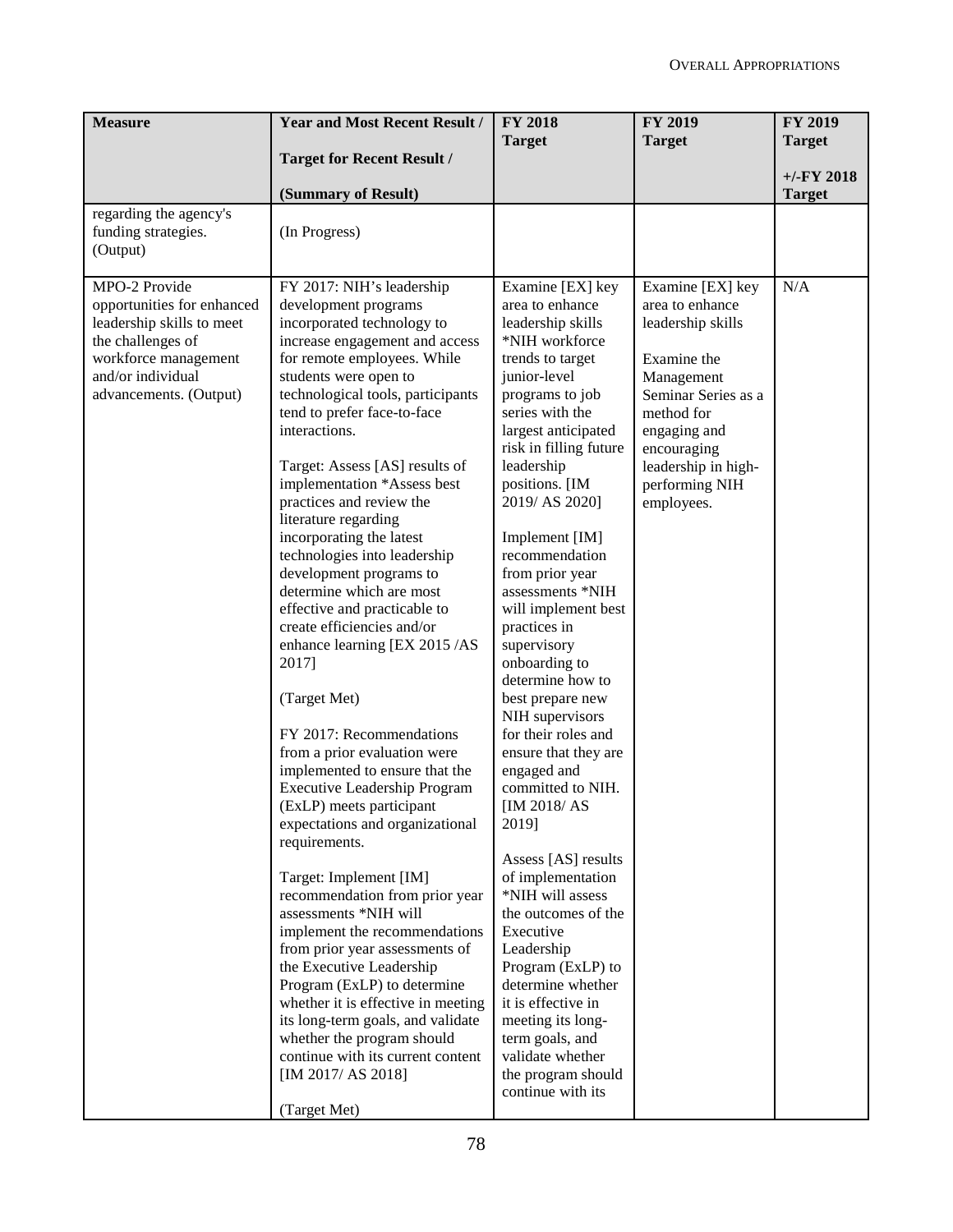| <b>Measure</b>                                          | <b>Year and Most Recent Result /</b>                                | <b>FY 2018</b>                      | <b>FY 2019</b>      | <b>FY 2019</b> |
|---------------------------------------------------------|---------------------------------------------------------------------|-------------------------------------|---------------------|----------------|
|                                                         |                                                                     | <b>Target</b>                       | <b>Target</b>       | <b>Target</b>  |
|                                                         | <b>Target for Recent Result /</b>                                   |                                     |                     |                |
|                                                         |                                                                     |                                     |                     | $+/-$ FY 2018  |
|                                                         | (Summary of Result)                                                 |                                     |                     | <b>Target</b>  |
|                                                         |                                                                     | current content [IM                 |                     |                |
|                                                         | FY 2017: The NIH Office of                                          | 2017/ AS 2018]                      |                     |                |
|                                                         | Human Resources found that<br>supervisors need targeted             |                                     |                     |                |
|                                                         | guidance and support on topics                                      |                                     |                     |                |
|                                                         | specific to supervision and                                         |                                     |                     |                |
|                                                         | leadership. In addition, hiring                                     |                                     |                     |                |
|                                                         | managers need to have                                               |                                     |                     |                |
|                                                         | additional resources to better                                      |                                     |                     |                |
|                                                         | prepare for onboarding                                              |                                     |                     |                |
|                                                         | employees.                                                          |                                     |                     |                |
|                                                         | Target: Examine [EX] key area                                       |                                     |                     |                |
|                                                         | to enhance leadership skills                                        |                                     |                     |                |
|                                                         | *NIH will examine best                                              |                                     |                     |                |
|                                                         | practices in supervisory                                            |                                     |                     |                |
|                                                         | onboarding to determine how to                                      |                                     |                     |                |
|                                                         | best prepare new NIH                                                |                                     |                     |                |
|                                                         | supervisors for their roles and                                     |                                     |                     |                |
|                                                         | ensure that they are engaged and                                    |                                     |                     |                |
|                                                         | committed to NIH. [IM 2018/<br>AS 2019]                             |                                     |                     |                |
|                                                         |                                                                     |                                     |                     |                |
|                                                         | (Target Met)                                                        |                                     |                     |                |
|                                                         |                                                                     |                                     |                     |                |
| MPO-3 Address diverse                                   | FY 2017: NIH/OHR                                                    | Examine [EX] key                    | Examine [EX] key    | N/A            |
| workforce recruitment                                   | successfully increased the use of                                   | area to enhance                     | area to enhance     |                |
| needs to ascertain highly<br>qualified staff to conduct | Global Recruitments as it relates<br>to select positions at the NIH | recruitment *NIH<br>will examine HR | recruitment         |                |
| or support biomedical                                   | that have Direct Hire Authority                                     | <b>CARDS</b> to                     | Examine             |                |
| research. (Output)                                      | as a result of a critical need. As                                  | determine whether                   | recruitment         |                |
|                                                         | a result, there is a quarterly                                      | it is effective in                  | activities to       |                |
|                                                         | coordinated and consolidated                                        | meeting program                     | identify the most   |                |
|                                                         | approach to announcing for                                          | goals and                           | opportune times     |                |
|                                                         | <b>Contract Specialist and Medical</b>                              | streamlining the                    | throughout the year |                |
|                                                         | Officer positions reducing the                                      | efficient use of                    | for NIH to recruit  |                |
|                                                         | number of resources across 27<br>Institutes and Centers and OD      | standard HR                         | NIH for varying     |                |
|                                                         | Offices for hiring within these                                     | packages. [IM<br>2019/AS 2020]      | occupations.        |                |
|                                                         | positions.                                                          |                                     |                     |                |
|                                                         |                                                                     | Implement [IM]                      |                     |                |
|                                                         | Target: Assess [AS] results of                                      | key area to enhance                 |                     |                |
|                                                         | implementation *Assess the                                          | recruitment                         |                     |                |
|                                                         | results of implementation on the                                    | *Implement the                      |                     |                |
|                                                         | Increase use of Global                                              | creation of a                       |                     |                |
|                                                         | Recruitments. [AS 2017]                                             | program that<br>incorporates SMEs   |                     |                |
|                                                         | (Target Met)                                                        | during the                          |                     |                |
|                                                         |                                                                     | recruitment                         |                     |                |
|                                                         | FY 2017: NIH/OHR managerial                                         | process, as                         |                     |                |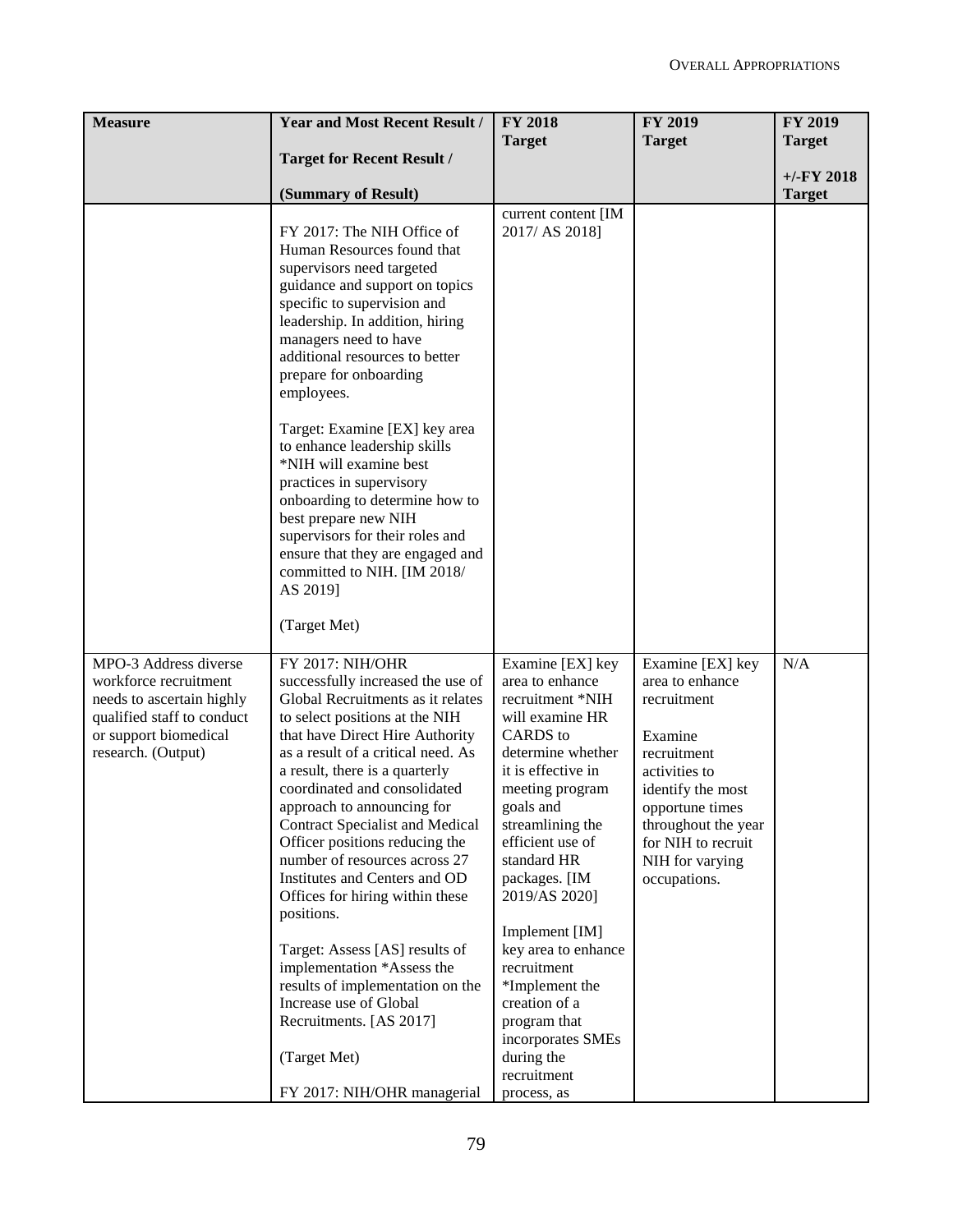| <b>Measure</b> | <b>Year and Most Recent Result /</b> | <b>FY 2018</b>           | <b>FY 2019</b> | FY 2019       |
|----------------|--------------------------------------|--------------------------|----------------|---------------|
|                |                                      | <b>Target</b>            | <b>Target</b>  | <b>Target</b> |
|                | <b>Target for Recent Result /</b>    |                          |                |               |
|                |                                      |                          |                | $+/-FY$ 2018  |
|                | (Summary of Result)                  |                          |                | <b>Target</b> |
|                | staff were all interviewed           | appropriate. [IM         |                |               |
|                | regarding skill gaps and             | 2018] [AS 2019]          |                |               |
|                | organizational needs. All            |                          |                |               |
|                | eligible OHR Interns have been       | Assess [AS] results      |                |               |
|                | converted into the CSD               | of implementation        |                |               |
|                | organization to ensure a pipeline    | *Assess the              |                |               |
|                | of staff. Also, OHR launched the     | expansion of the         |                |               |
|                | group working on managing            | Pathways Program         |                |               |
|                | training internally to ensure new    | to STEM career           |                |               |
|                | staff is trained and functioning     | path for focused         |                |               |
|                | quickly.                             | students and in          |                |               |
|                | Target: Assess [AS] results of       | support of<br>succession |                |               |
|                | implementation *Assess the           | planning efforts.        |                |               |
|                | results of launching a robust        | [IM 2017] [AS]           |                |               |
|                | OHR succession planning effort       | 2018]                    |                |               |
|                | to ensure OHR staff are              |                          |                |               |
|                | available to meet the recruitment    |                          |                |               |
|                | needs of NIH. [AS 2017]              |                          |                |               |
|                | (Target Met)                         |                          |                |               |
|                | FY 2017: NIH Pathway's               |                          |                |               |
|                | Program expanded to include          |                          |                |               |
|                | targeted announcements for NIH       |                          |                |               |
|                | <b>Student Trainee Bio Science</b>   |                          |                |               |
|                | Lab Tech, Health Specialist and      |                          |                |               |
|                | <b>Student Trainee Engineering</b>   |                          |                |               |
|                | positions. In addition, the NIH      |                          |                |               |
|                | continued the Presidential           |                          |                |               |
|                | Management Fellow's track of         |                          |                |               |
|                | Health Specialist and Public         |                          |                |               |
|                | Health Analyst/Advisor.              |                          |                |               |
|                | Target: Implement [IM] key           |                          |                |               |
|                | area to enhance recruitment          |                          |                |               |
|                | *Implement an expansion of the       |                          |                |               |
|                | Pathways Program to STEM             |                          |                |               |
|                | career path for focused students     |                          |                |               |
|                | and supporting of succession         |                          |                |               |
|                | planning efforts. [IM 2017] [AS      |                          |                |               |
|                | 2018]                                |                          |                |               |
|                | (Target Met)                         |                          |                |               |
|                | FY 2017: NIH/OHR created an          |                          |                |               |
|                | analysis by reviewing all            |                          |                |               |
|                | resumes of two recruitments to       |                          |                |               |
|                | study the impact of SME              |                          |                |               |
|                | incorporation in the recruitment     |                          |                |               |
|                | process.                             |                          |                |               |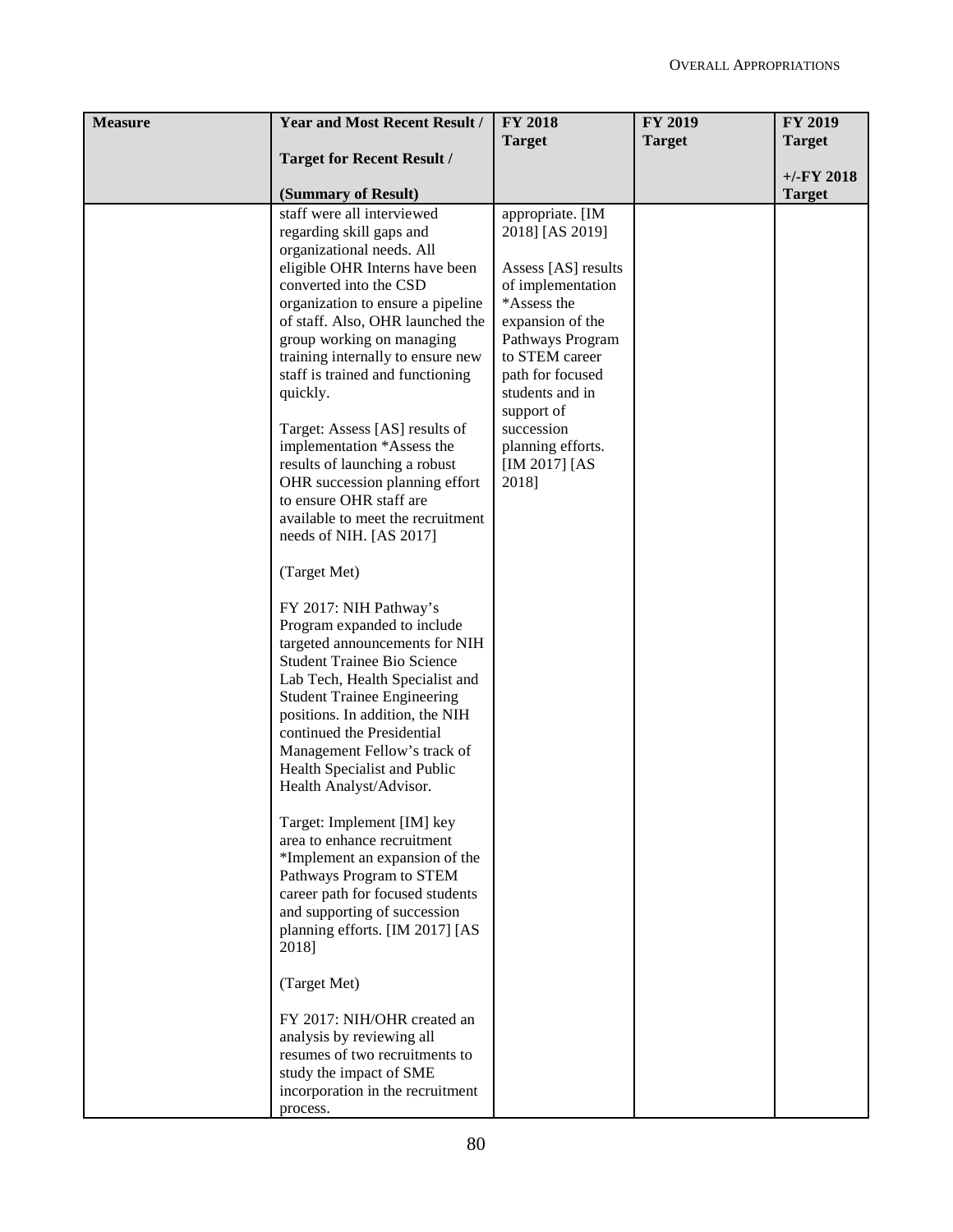| <b>Measure</b>                                                                                                                                                                                                                  | <b>Year and Most Recent Result /</b>                                                                                                                                                                                                                                                 | <b>FY 2018</b>                                                                                                                                 | <b>FY 2019</b>                                                                                                                          | FY 2019       |
|---------------------------------------------------------------------------------------------------------------------------------------------------------------------------------------------------------------------------------|--------------------------------------------------------------------------------------------------------------------------------------------------------------------------------------------------------------------------------------------------------------------------------------|------------------------------------------------------------------------------------------------------------------------------------------------|-----------------------------------------------------------------------------------------------------------------------------------------|---------------|
|                                                                                                                                                                                                                                 | <b>Target for Recent Result /</b>                                                                                                                                                                                                                                                    | <b>Target</b>                                                                                                                                  | <b>Target</b>                                                                                                                           | <b>Target</b> |
|                                                                                                                                                                                                                                 |                                                                                                                                                                                                                                                                                      |                                                                                                                                                |                                                                                                                                         | $+/-$ FY 2018 |
|                                                                                                                                                                                                                                 | (Summary of Result)                                                                                                                                                                                                                                                                  |                                                                                                                                                |                                                                                                                                         | <b>Target</b> |
|                                                                                                                                                                                                                                 | Target: Examine [EX] key area<br>to enhance recruitment<br>*Examine a way to create a<br>comprehensive program that<br>incorporates SMEs during the<br>recruitment process, as<br>appropriate. [IM 2018] [AS<br>2019]<br>(Target Met)                                                |                                                                                                                                                |                                                                                                                                         |               |
| MPO-4 Reallocate<br>laboratory resources based<br>on external reviews by<br><b>Boards of Scientific</b><br>Counselors. (Output)                                                                                                 | FY 2017: 25% of Principal<br>Investigators were reviewed<br>resulting in 25% of resources<br>recommended to be reallocated.<br>Target: Conduct BSC reviews of<br>25% of Principal Investigators<br>to access quality of science in<br>order to prioritize resources.<br>(Target Met) | <b>Conduct BSC</b><br>reviews annually of<br>25% of Principal<br>Investigators to<br>assess quality of<br>science and<br>prioritize resources. | Conduct BSC<br>reviews annually of<br>25% of Principal<br>Investigators to<br>assess quality of<br>science and<br>prioritize resources. | N/A           |
| MPO-5 Improve facility<br>conditions in order to<br>reach and maintain a<br>Condition Index (CI)<br>weighted average of 85 or<br>above (CIwa=85). (Output<br>and Efficiency)                                                    | FY 2017: The condition of the<br>facilities portfolio reached a<br>CIwa of 83.08.<br>Target: $Clwa = 78.40$<br>(Target Exceeded)                                                                                                                                                     | CIwa=80.86                                                                                                                                     | CIwa=80.94                                                                                                                              | N/A           |
| MPO-6 By 2017, maintain<br>the annual condition of<br>buildings and facilities<br>portfolio so that no less<br>than 95% of occupied<br>gross square feet (GSF)<br>will have a CI greater than<br>65. (Output and<br>Efficiency) | FY 2017: 87.85% of the<br>occupied gross square feet<br>(GSF) reached a CI greater than<br>65.<br>Target: Target = $85.68\%$<br>(Target Exceeded)                                                                                                                                    | N/A                                                                                                                                            | N/A                                                                                                                                     | N/A           |
| MPO-7 Manage all<br><b>Buildings and Facilities</b><br>(B&F) line item projects<br>so it is completed within<br>100% of the final approved<br>project cost. (Output)                                                            | $FY$ 2017: The sixteen $(16)$<br>active funded projects at the<br><b>Facility Project Approval</b><br>Agreement (FPAA) level<br>threshold were effectively<br>managed to ensure completion<br>within 100% of the final<br>approved project cost.                                     | 15 Active Projects                                                                                                                             | 18 Active Projects                                                                                                                      | N/A           |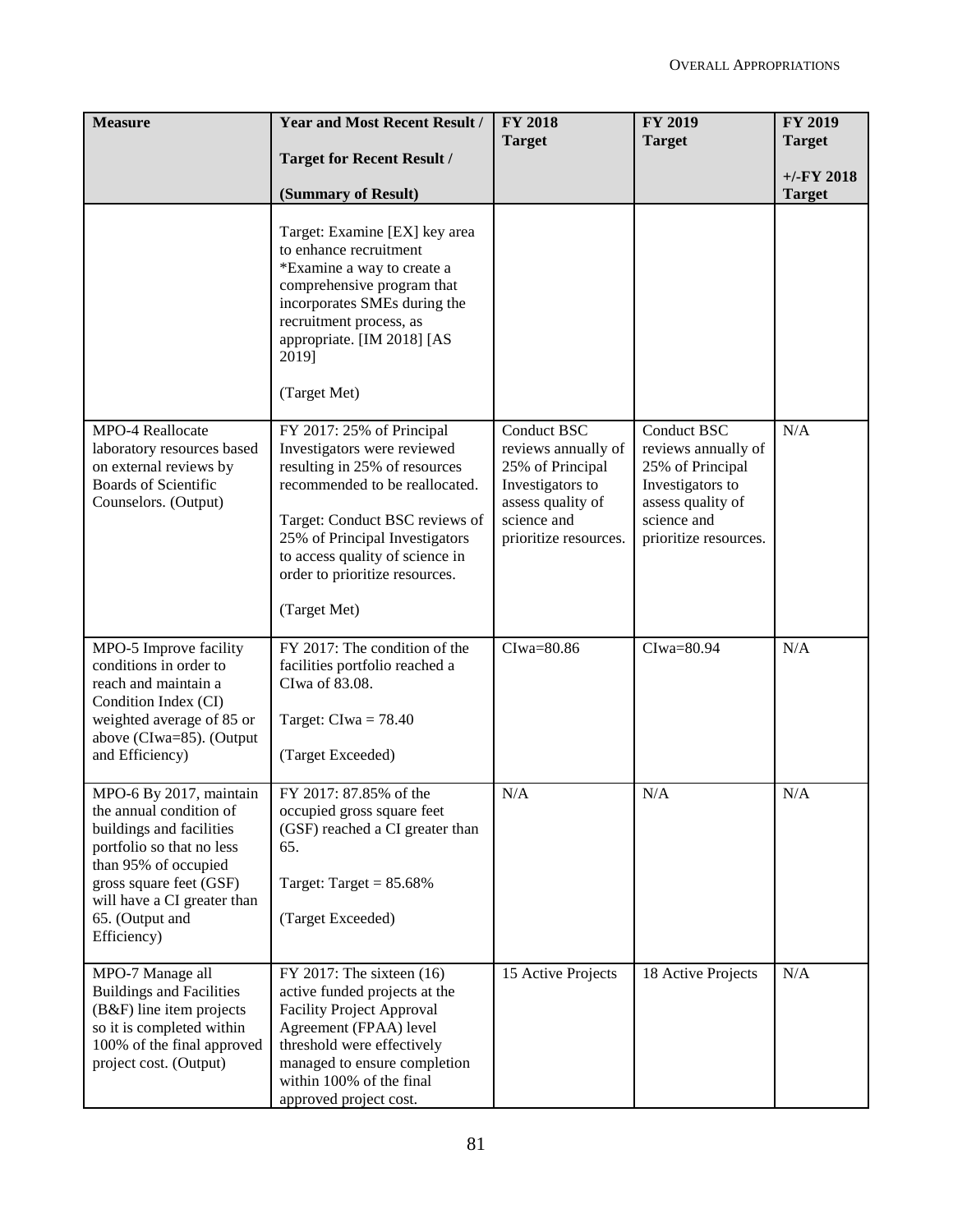| <b>Measure</b>                                                                                                                                                                                                              | <b>Year and Most Recent Result /</b>                                                                                                                                                                                                                                                                                                                                                                                                                                 | <b>FY 2018</b><br><b>Target</b>                                                       | <b>FY 2019</b><br><b>Target</b>                                                       | FY 2019<br><b>Target</b>      |
|-----------------------------------------------------------------------------------------------------------------------------------------------------------------------------------------------------------------------------|----------------------------------------------------------------------------------------------------------------------------------------------------------------------------------------------------------------------------------------------------------------------------------------------------------------------------------------------------------------------------------------------------------------------------------------------------------------------|---------------------------------------------------------------------------------------|---------------------------------------------------------------------------------------|-------------------------------|
|                                                                                                                                                                                                                             | <b>Target for Recent Result /</b>                                                                                                                                                                                                                                                                                                                                                                                                                                    |                                                                                       |                                                                                       |                               |
|                                                                                                                                                                                                                             | (Summary of Result)                                                                                                                                                                                                                                                                                                                                                                                                                                                  |                                                                                       |                                                                                       | $+/-FY$ 2018<br><b>Target</b> |
|                                                                                                                                                                                                                             | Target: 16 Active Projects<br>(Target Met)                                                                                                                                                                                                                                                                                                                                                                                                                           |                                                                                       |                                                                                       |                               |
| MPO-8 Manage design<br>and construction of capital<br>facility projects funded by<br>B&F so that no more than<br>10% of the projects may<br>incorporate plus or minus<br>10% adjustments of the<br>approved scope. (Output) | FY 2017: The design and<br>construction for thirteen (13) of<br>the sixteen (16) active funded<br>projects in the portfolio were<br>managed effectively under this<br>target that focused on ensuring<br>that no more than 10% of the<br>portfolio incorporated a plus or<br>minus 10% adjustment of the<br>approved scope. (target Not<br>Met)<br>Target: 16 Active Projects<br>(Target Not Met)                                                                    | 15 Active Projects                                                                    | 18 Active Projects                                                                    | N/A                           |
| MPO-9 Utilize<br>performance-based<br>contracting (PBC).<br>(Output)                                                                                                                                                        | FY 2017: Obligated 47% of<br>eligible service contracting<br>dollars to PBC.<br>Target: Obligate the FY 2017<br>goal of eligible service<br>contracting dollars to PBC.<br>(Target Met)                                                                                                                                                                                                                                                                              | Obligate the FY<br>2018 goal of<br>eligible service<br>contracting dollars<br>to PBC. | Obligate the FY<br>2019 goal of<br>eligible service<br>contracting dollars<br>to PBC. | N/A                           |
| MPO-10 Conduct<br>systematic evaluations and<br>pilot studies to identify<br>strategies and future needs<br>for enhancing the quality<br>of peer review and<br>improving efficiency.<br>(Output)                            | FY 2017: Historical measures of<br>peer review quality and<br>efficiency were identified in 11<br>studies conducted by CSR. This<br>input was utilized in the<br>planning and implementation of<br>8 original research and<br>evaluation studies in 2017.<br>Measures to assess peer review<br>quality include those of<br>structure, process, or outcome.<br>Target: Identify historical<br>measures of peer review quality<br>and efficiency.<br>(Target Exceeded) | Design and test<br>measures of peer<br>review quality and<br>efficiency.              | Refine and test<br>measures of peer<br>review quality and<br>efficiency.              | N/A                           |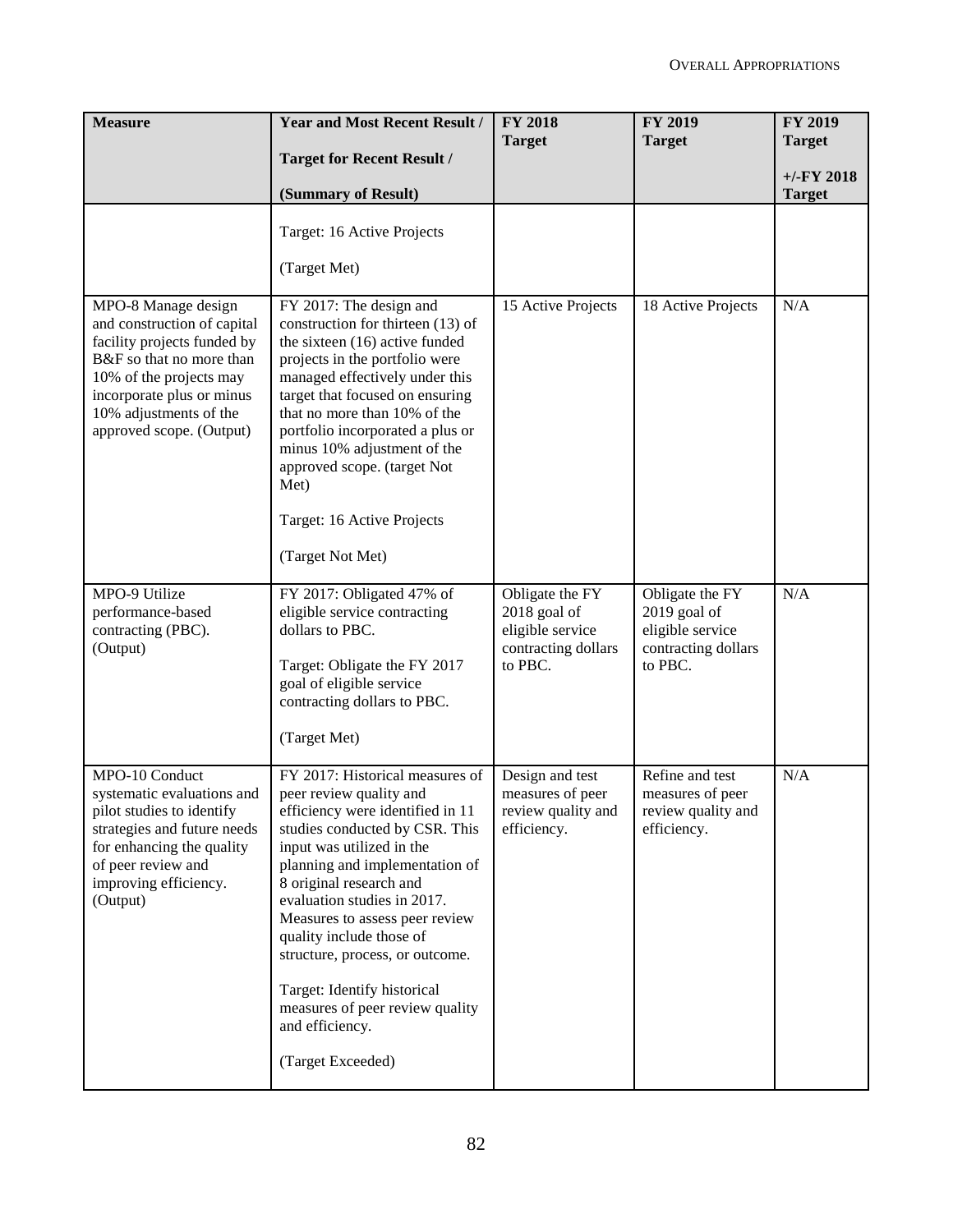| <b>Measure</b>                                                                                                                                                                                                                   | <b>Year and Most Recent Result /</b>                                                                                                                                                                                                                                                                                                                                                                        | <b>FY 2018</b><br><b>Target</b>                                                                                                                                                                                                                                                                                                                                  | <b>FY 2019</b><br><b>Target</b>                                                                                                                                                                                                                                                                                      | <b>FY 2019</b><br><b>Target</b> |
|----------------------------------------------------------------------------------------------------------------------------------------------------------------------------------------------------------------------------------|-------------------------------------------------------------------------------------------------------------------------------------------------------------------------------------------------------------------------------------------------------------------------------------------------------------------------------------------------------------------------------------------------------------|------------------------------------------------------------------------------------------------------------------------------------------------------------------------------------------------------------------------------------------------------------------------------------------------------------------------------------------------------------------|----------------------------------------------------------------------------------------------------------------------------------------------------------------------------------------------------------------------------------------------------------------------------------------------------------------------|---------------------------------|
|                                                                                                                                                                                                                                  | <b>Target for Recent Result /</b><br>(Summary of Result)                                                                                                                                                                                                                                                                                                                                                    |                                                                                                                                                                                                                                                                                                                                                                  |                                                                                                                                                                                                                                                                                                                      | $+/-FY$ 2018<br><b>Target</b>   |
| MPO-11 Verify 75% of<br>awarded state-of-the-art<br>instruments are installed at<br>NIH-supported research<br>institutions across the<br>nation. (Output)                                                                        | FY 2018: Result Expected Dec<br>31, 2018<br>Target: 70% of the awarded<br>state-of-the-art instruments are<br>acquired and installed at NIH-<br>supported research institutions<br>18 months after award.<br>(In Progress)                                                                                                                                                                                  | 70% of the<br>awarded state-of-<br>the-art instruments<br>are acquired and<br>installed at NIH-<br>supported research<br>institutions 18<br>months after<br>award.                                                                                                                                                                                               | 75% of the<br>awarded state-of-<br>the-art instruments<br>are acquired and<br>installed at NIH-<br>supported research<br>institutions 18<br>months after<br>award.                                                                                                                                                   | N/A                             |
| MPO-12 By 2020, enhance<br>the management,<br>oversight, and<br>transparency of NIH-<br>funded clinical trials<br>through reforms to clinical<br>trials grant applications,<br>peer review, and tracking<br>of awards. (Outcome) | FY 2018: Result Expected Dec<br>31, 2018<br>Target: Improve the quality and<br>strengthen peer review of<br>clinical trial applications by 1)<br>requiring that all clinical trial<br>applications be submitted to<br>clinical trial-specific funding<br>opportunity announcements<br>(FOAs) and 2) introducing new<br>clinical trials-specific review<br>criteria to enhance peer review.<br>(In Progress) | Improve the quality<br>and strengthen peer<br>review of clinical<br>trial applications by<br>1) requiring that all<br>clinical trial<br>applications be<br>submitted to<br>clinical trial-<br>specific funding<br>opportunity<br>announcements<br>(FOAs) and 2)<br>introducing new<br>clinical trials-<br>specific review<br>criteria to enhance<br>peer review. | Enhance<br>transparency of<br>NIH-funded<br>clinical trials by<br>establishing an<br>NIH policy that<br>expects all NIH-<br>funded clinical<br>trials to register<br>and submit results<br>to<br>ClinicalTrials.gov<br>and by creating a<br>more robust<br>process for<br>assuring<br>compliance with<br>the policy. | N/A                             |